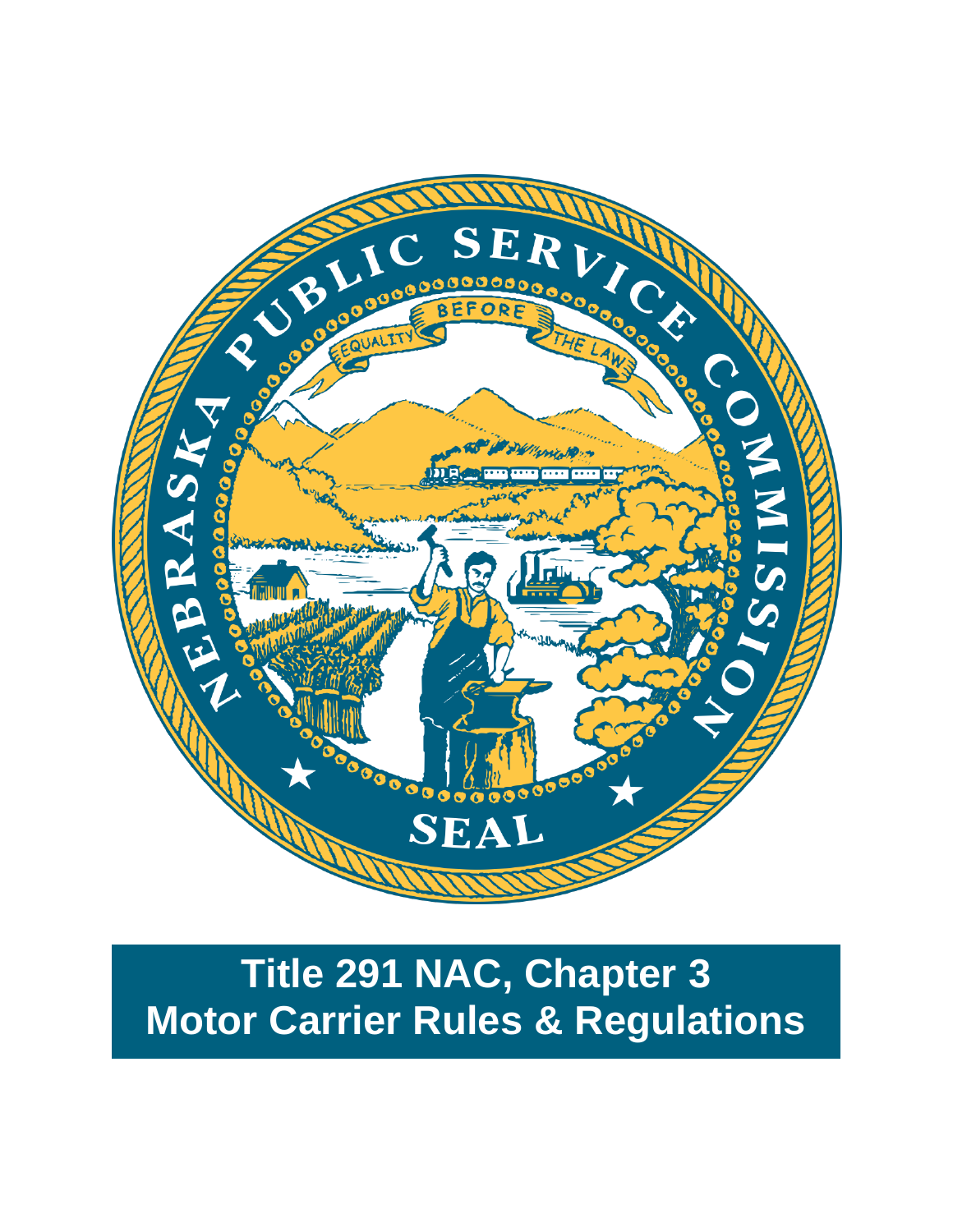#### NEBRASKA ADMINISTRATIVE CODE

| EFFECTIVE DATE: June 27, 2021 |                                                              | LAST ISSUE DATE: May 12, 2021 |  |
|-------------------------------|--------------------------------------------------------------|-------------------------------|--|
|                               | TITLE 291 - NEBRASKA PUBLIC SERVICE COMMISSION               |                               |  |
|                               | <b>CHAPTER 3 – MOTOR CARRIER RULES AND REGULATIONS</b>       |                               |  |
|                               |                                                              |                               |  |
|                               |                                                              |                               |  |
|                               |                                                              |                               |  |
|                               |                                                              |                               |  |
|                               | 003.03 CLASSIFICATIONS FOR PURPOSES OF REQUIRED INSURANCE 10 |                               |  |
|                               |                                                              |                               |  |
|                               |                                                              |                               |  |
|                               |                                                              |                               |  |
| 005.06.<br>005.08             |                                                              |                               |  |
|                               |                                                              |                               |  |
|                               |                                                              |                               |  |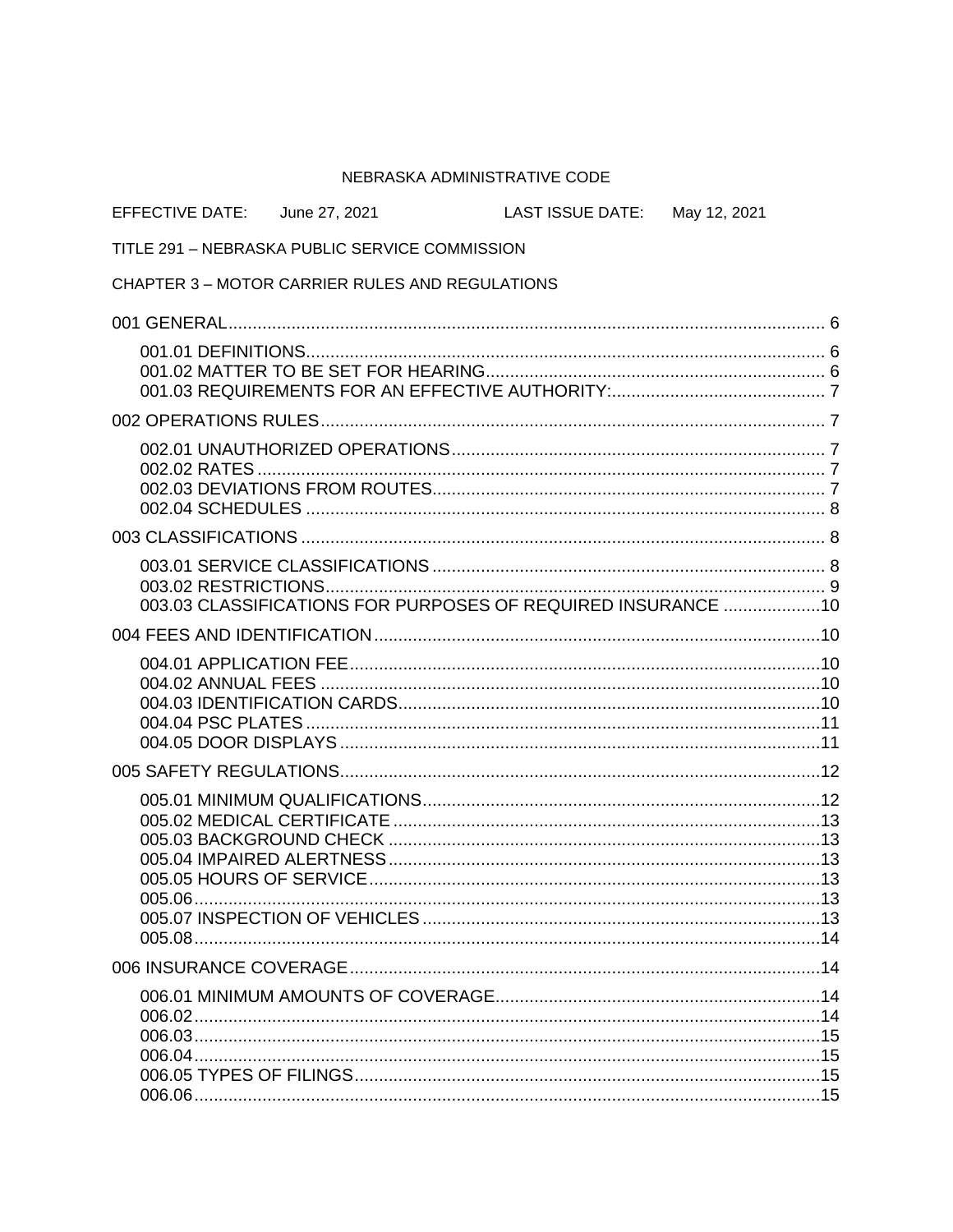| 007.02 NOTIFICATION OF CHANGE OF ADDRESS OR CONTACT INFORMATION 17                                                                                                                                                                                                                |     |
|-----------------------------------------------------------------------------------------------------------------------------------------------------------------------------------------------------------------------------------------------------------------------------------|-----|
|                                                                                                                                                                                                                                                                                   |     |
|                                                                                                                                                                                                                                                                                   |     |
|                                                                                                                                                                                                                                                                                   |     |
|                                                                                                                                                                                                                                                                                   |     |
| 010 PROVISIONS APPLICABLE TO TRANSPORTATION OF PASSENGERS22                                                                                                                                                                                                                       |     |
| 010.01 PROVISIONS APPLICABLE TO ALL CLASSIFICATIONS OF PASSENGER<br>010.02 PROVISIONS APPLICABLE ONLY TO THOSE CARRIERS PROVIDING TAXICAB<br>010.03 PROVISIONS THAT APPLY TO THE TRANSPORTATION CONTRACTORS OF<br>THE DEPARTMENT OF HEALTH AND HUMAN SERVICES AND LIKE AGENCIES26 | .23 |
|                                                                                                                                                                                                                                                                                   |     |
|                                                                                                                                                                                                                                                                                   |     |
| 012.05 TRANSPORTATION NETWORK COMPANY REQUIREMENTS 30                                                                                                                                                                                                                             |     |
|                                                                                                                                                                                                                                                                                   |     |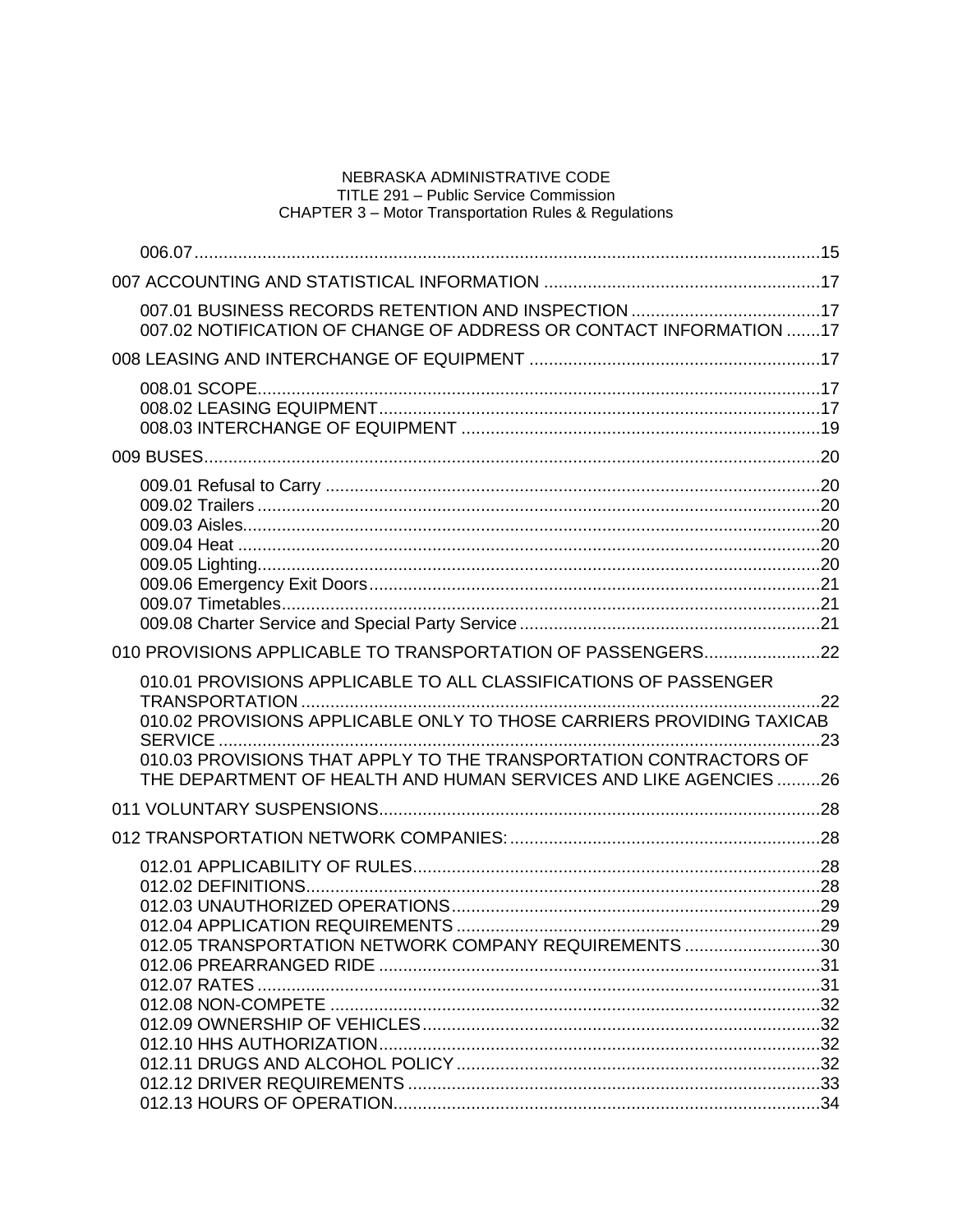| 012.16 TRANSPORTATION NETWORK COMPANY INSURANCE 35            |  |
|---------------------------------------------------------------|--|
|                                                               |  |
|                                                               |  |
|                                                               |  |
| 012.20 TRANSPORTATION NETWORK COMPANY REGULATION CASH FUND 40 |  |
|                                                               |  |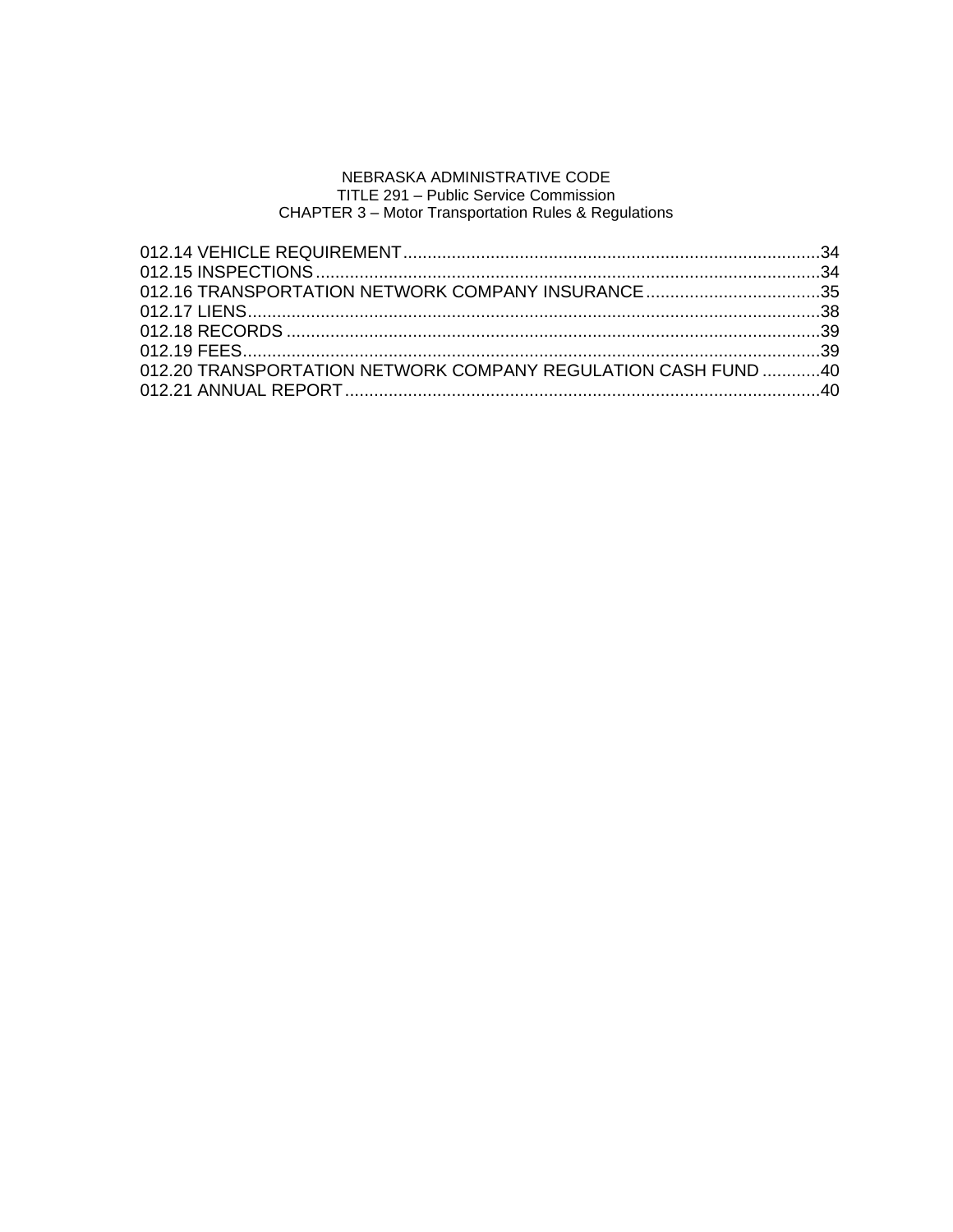# ALPHABETICAL TABLE OF CONTENTS

|                                         | <b>STATUTORY</b>    | <b>CODE</b>    |
|-----------------------------------------|---------------------|----------------|
| <b>SUBJECT</b>                          | <b>AUTHORTY</b>     | <b>SECTION</b> |
| ACCOUNTING AND STATISTICAL              | 75-311              | 007            |
| <b>INFORMATION</b>                      |                     |                |
| <b>BUSES</b>                            | 75-307              | 009            |
| <b>CLASSIFICATION</b>                   | 75-304              | 003            |
| <b>FEES AND IDENTIFICATION</b>          | 75-305, 75-306      | 004            |
| GENERAL                                 | 75-301 to 75-322.04 | 001            |
| <b>INSURANCE COVERAGE</b>               | 75-307              | 006            |
| LEASING AND INTERCHANGE OF EQUIPMENT    | 75-301              | 008            |
| <b>OPERATIONS RULES</b>                 | 75-301              | 002            |
| <b>PROVISIONS APPLICABLE TO</b>         | 75-304              | 010            |
| <b>TRANSPORTATION OF PASSENGERS</b>     |                     |                |
| <b>SAFETY REGULATIONS</b>               | 75-363 to 75-371    | 005            |
| <b>TRANSPORTATION NETWORK COMPANIES</b> | 75-323 to 75-343    | 012            |
| <b>VOLUNTARY SUSPENSIONS</b>            | 75-301              | 011            |
|                                         |                     |                |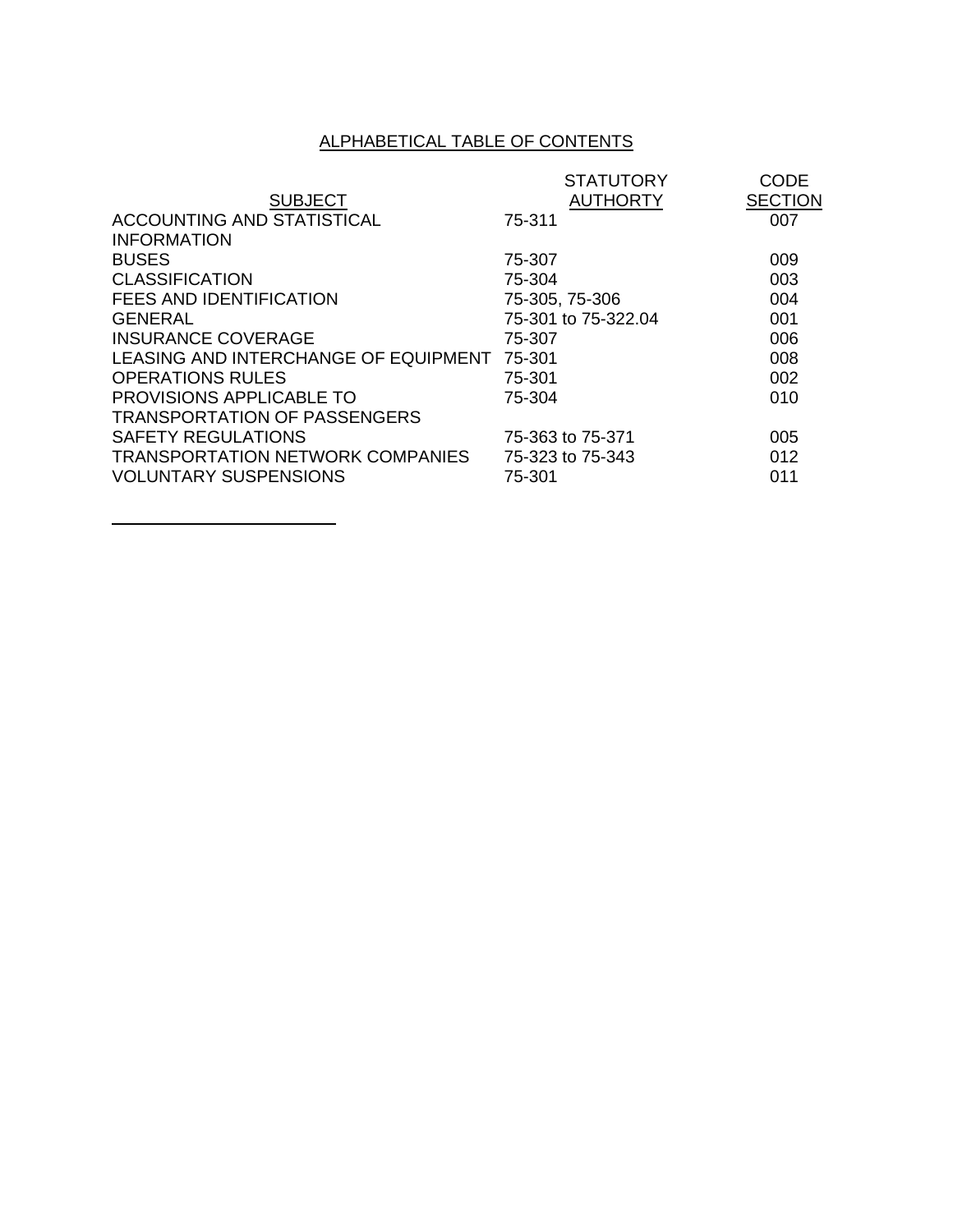# NUMERICAL TABLE OF CONTENTS

|                                             | <b>STATUTORY</b>    | <b>CODE</b>    |
|---------------------------------------------|---------------------|----------------|
| <b>SUBJECT</b>                              | <b>AUTHORTY</b>     | <b>SECTION</b> |
| <b>GENERAL</b>                              | 75-301 to 75-322.04 | 001            |
| <b>OPERATIONS RULES</b>                     | 75-301              | 002            |
| <b>CLASSIFICATION</b>                       | 75-304              | 003            |
| <b>FEES AND IDENTIFICATION</b>              | 75-305, 75-306      | 004            |
| <b>SAFETY REGULATIONS</b>                   | 75-363 to 75-371    | 005            |
| <b>INSURANCE COVERAGE</b>                   | 75-307              | 006            |
| ACCOUNTING AND STATISTICAL                  |                     |                |
| <b>INFORMATION</b>                          | 75-311              | 007            |
| LEASING AND INTERCHANGE OF EQUIPMENT 75-301 |                     | 008            |
| <b>BUSES</b>                                | 75-307              | 009            |
| PROVISIONS APPLICABLE TO                    |                     |                |
| <b>TRANSPORTATION OF PASSENGERS</b>         | 75-304              | 010            |
| <b>VOLUNTARY SUSPENSIONS</b>                | 75-301              | 011            |
| <b>TRANSPORTATION NETWORK COMPANIES</b>     | 75-323 to 75-343    | 012            |
|                                             |                     |                |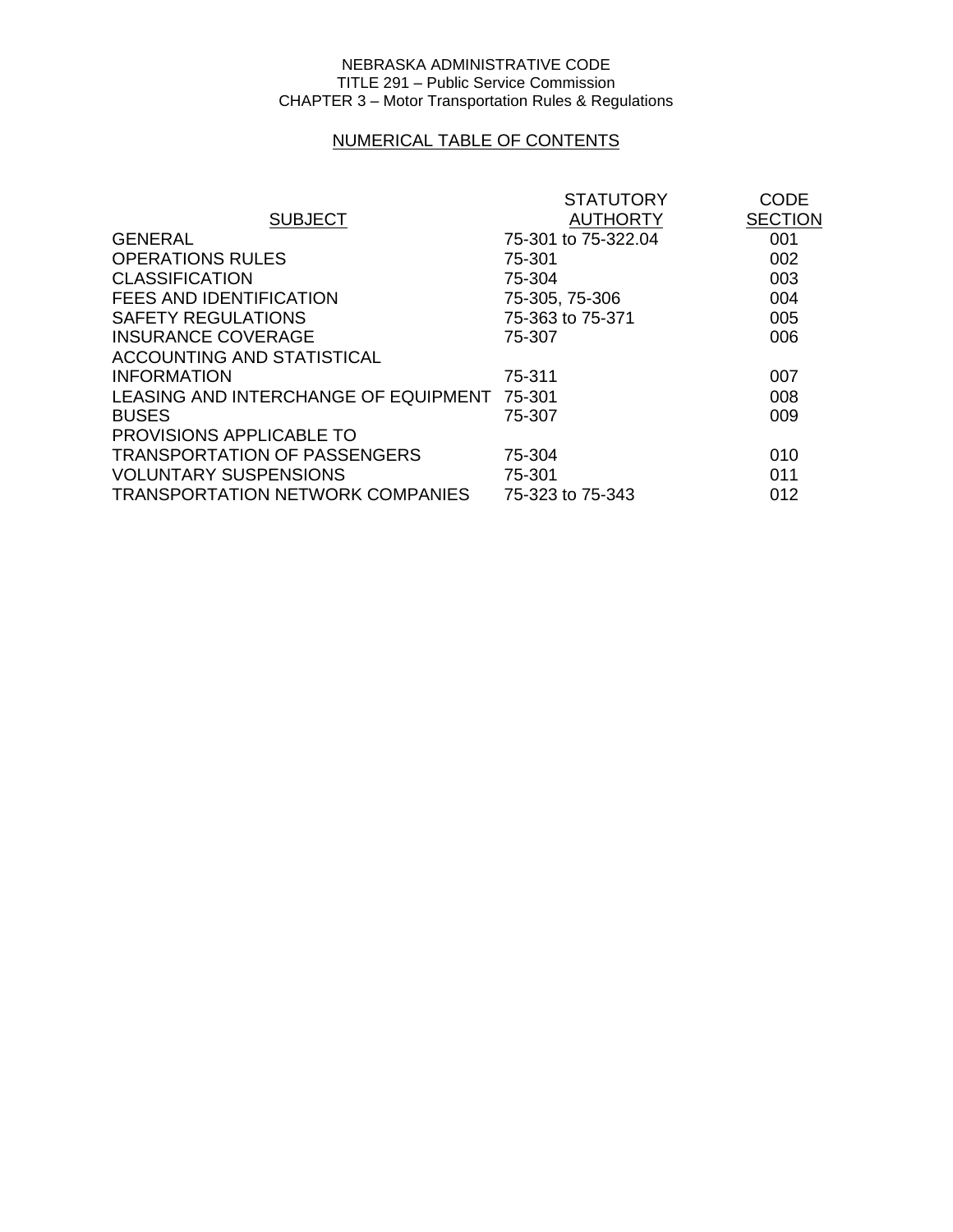001 GENERAL:

001.01 DEFINITIONS: The definitions found in Neb. Rev. Stat. §75-302 (Reissue 2018) apply to these rules. In addition to those definitions, the following apply to this chapter, unless the context otherwise requires:

001.01A COMMISSION: The Nebraska Public Service Commission.

001.01B DRIVER: Any person who operates a motor vehicle.

001.01C LIMOUSINE: A vehicle used to provide limousine service.

001.01D LOW SPEED VEHICLE: a (1) four-wheeled motor vehicle (a) whose speed attainable in one mile is more than twenty miles per hour and not more than twenty-five miles per hour on a paved, level surface, (b) whose gross vehicle weight rating is less than three thousand pounds, and (c) that complies with 49 C.F.R. part 571, as such part existed on January 1, 2019, or (2) three-wheeled motor vehicle (a) whose maximum speed attainable is not more than twenty-five miles per hour on a paved, level surface, (b) whose gross vehicle weight rating is less than three thousand pounds, and (c) which is equipped with a windshield and an occupant protection system.

001.01E NPSC PLATE: A license plate which is issued by the Commission to holders of Commission authority.

001.01F ON DEMAND: Service requested by street hail; offered at a cab stand, airport feeder lines, bus stations, or similar staging area; personal summoning by a passenger; or personal solicitation by a driver of the vehicle or an employee, contractor, or agent of the carrier;

001.01G PREARRANGED: Service requested and arranged in advance of the time that the service is to be performed. Nothing in this definition will be construed to allow on demand services. This definition will not replace the definition of prearranged in § 012.02(I) of the rules pertaining to Transportation Network Companies;

001.01H PREMIUM FARE: A rate based on an hourly rental of not less than one (1) hour at a scheduled rate which will be set, and periodically reviewed, by the Commission and which will include a minimum rental of not less than one hour. A mileage charge may be assessed for the transportation of the vehicle only for such time before and after the transportation is provided and only in addition to the minimum hourly charged as provided by this definition.

001.01I TAXI SOFT METER: a mechanical or digital device that calculates the time-anddistance fares for a taxicab service by software-based devices that utilize GPS or other measurement data in the calculation of time-and-distance fares for taxicab service.

001.01J TAXIMETER: a mechanical or digital device that calculates the time-and-distance fares for a taxicab service by a physical connection to the vehicle.

001.02 MATTER TO BE SET FOR HEARING: All matters that require a hearing will be set for hearing at the earliest practicable date and in no event, except for good cause shown, will the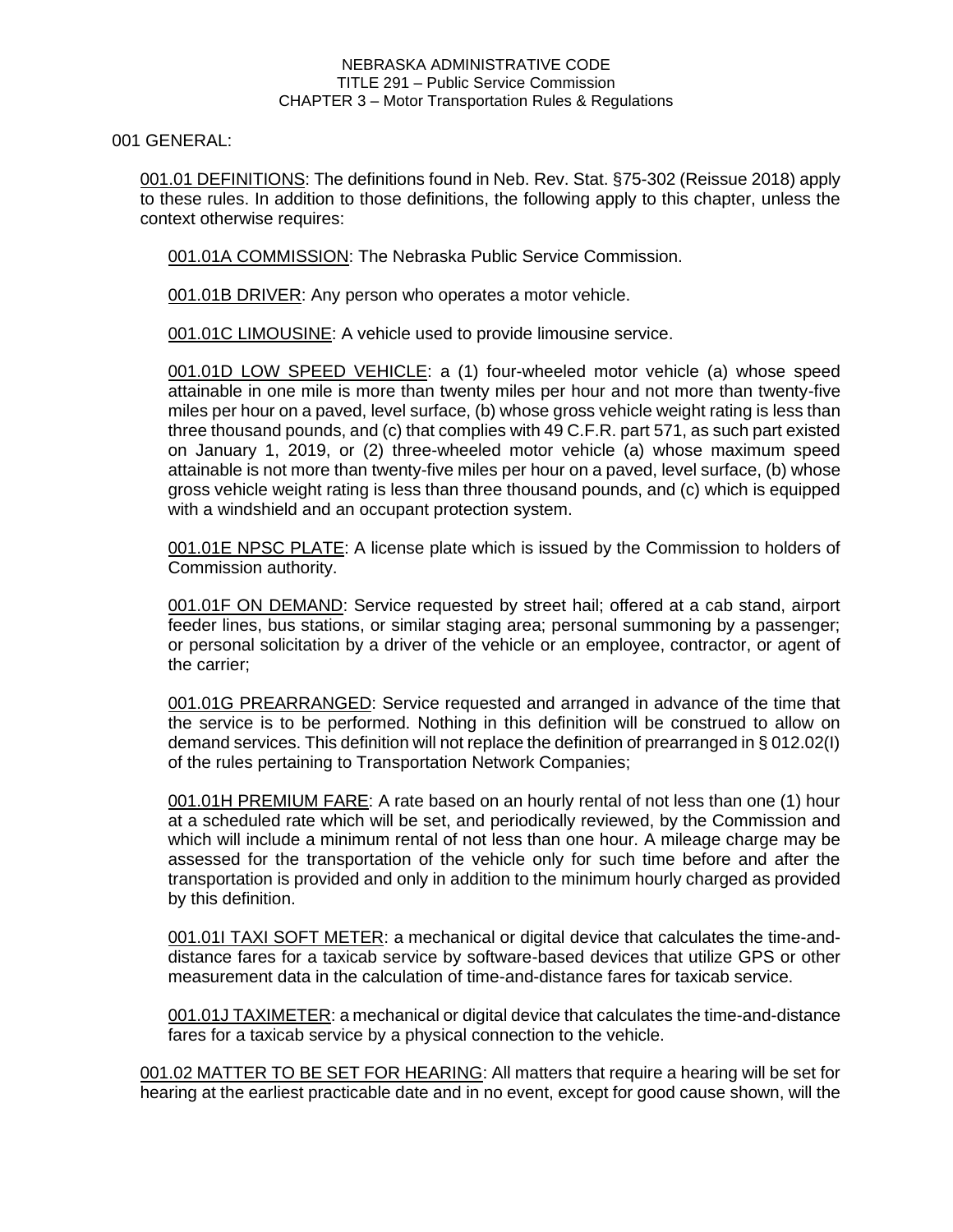time fixed for hearing be more than six (6) months after the date of the filing of the petition. Any application that is not set for hearing as set forth above will be dismissed.

# 001.03 REQUIREMENTS FOR AN EFFECTIVE AUTHORITY:

001.03A The following requirements must be fulfilled no later than forty-five (45) days following the date an authority is granted by the Commission:

001.03A1 Filing of proposed rates or subscribing to the Household Goods Mover Tariff;

001.03A2 Filing of Commission required insurance documents; and

001.03A3 Payment of Annual Fees

001.03B An authority issued by the Commission is not effective until the requirements of subsection 001.03A have been fulfilled.

001.03C If after forty-five (45) days an applicant has not fulfilled the requirements of subsection 001.03A above, the Commission's grant of authority will be considered null and void.

# 002 OPERATIONS RULES:

002.01 UNAUTHORIZED OPERATIONS: Unless specifically exempted by statute, a regulated motor common or contract carrier of passengers or household goods will not operate any motor vehicle on any public highway in this state except in accordance with state law and these rules. A motor common or contract carrier of household goods or passengers will not operate upon any public highway without first having obtained from the Commission a certificate or permit of authority and will not operate except in compliance with the terms and conditions and restrictions of the authority or permit. A motor common or contract carrier does not avoid the jurisdiction of the Commission by engaging in a lease. No carrier, without first obtaining written Commission approval, will:

002.01A Fail to operate over its entire certificated route.

002.01B Discontinue in any part service authorized.

002.01C Serve any part of its certificated route by interline agreement with another carrier.

002.01D Fail to confine its operations to those authorized under its certificate or permit.

002.02 RATES: Each regulated motor carrier will charge and collect rates, issue and deliver freight bills, and obtain receipts showing delivery of shipments carried, as prescribed by the Commission in its effective Motor Vehicle Tariffs, schedule of charges, and supplements.

002.03 DEVIATIONS FROM ROUTES: A carrier which has received authority from the Commission to operate only along a designated route may not deviate from their authorized route unless such route has been redesignated, relocated or temporarily closed, when such route has been obstructed by any natural or other cause over which the regulated motor carrier has no control, or when a detour has been designated by the Department of Roads, law enforcement, or an authorized agency of a political subdivision of the state.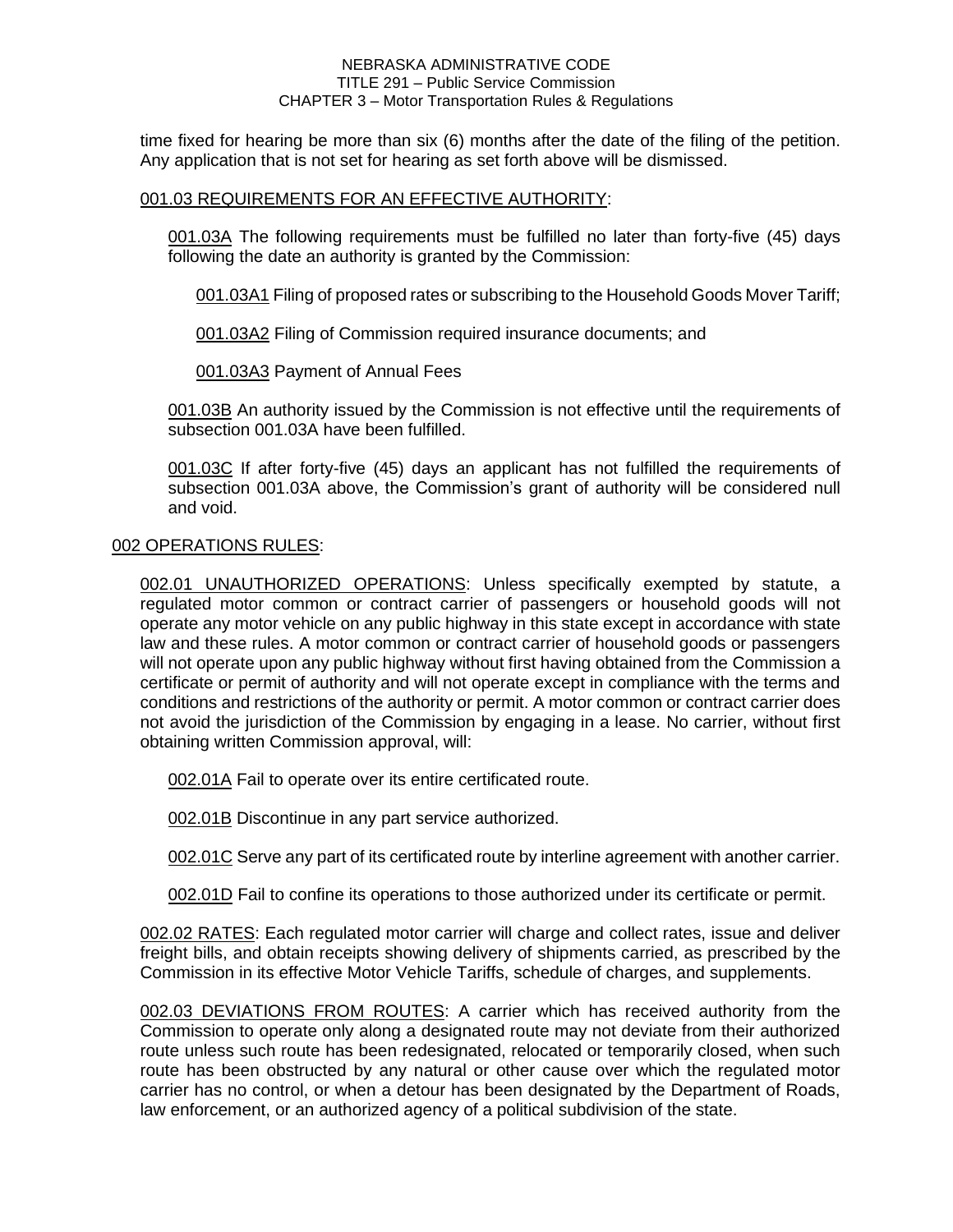002.04 SCHEDULES: Schedules containing the actual rates or charges of such carrier for the transportation of passengers or household goods in intra-state commerce will be filed with and approved by the Commission, published and kept open for public inspection. In the event that such rates are changed after a permit is issued, the carrier will file a new schedule with the Commission ten (10) days before the effective date of such rates or charges.

003 CLASSIFICATIONS: Pursuant to Neb. Rev. Stat. §75-304 (Reissue 1996), the Commission determines that the following classifications of motor carriers are necessary or desirable in the public interest. All certificates and permits issued by the Commission will be construed and interpreted, and the operations authorized will be tested and determined in accordance with these classifications.

003.01 SERVICE CLASSIFICATIONS: Every applicant for common or contract transportation will designate the type of transportation service re-quested from the classifications found in this section and will further designate whether (1) such service as requested will be provided as a common carrier or as a contract carrier and, if a contract carrier, the persons or entities contracted with; (2) the service, if granted, will be provided over (a) a regular route which route shall be described in the application or (b) an irregular route which territory the applicant seeks to provide transportation which will be described, and (3) any other restrictions will be applicable. An applicant who desires to transport railroad train crews and their baggage or clients of the Nebraska State Department of Health and Human Services or any contractors of the Department will make specific application for such authority.

003.01A Bus service consists of the following elements: (1) the business of carrying passengers and their baggage (2) by bus or van (3) either by charter or regular route (4) either prearranged or scheduled service (5) at a fare approved and on file with the Commission. Bus service may be hired on a charter or special party basis.

003.01A1 Scheduled service means service by any regulated motor carrier who undertakes to transport passengers and their baggage in intrastate commerce by motor vehicle for compensation between fixed termini and over a specific highway or highways upon an established or fixed schedule.

003.01A2 Charter service means transportation of groups of seven or more persons who collectively contract for transportation on a particular trip paying one lump sum.

003.01A3 Special party service means the transportation of a group or groups of one or more persons who individually contract for transportation to a common destination with each person paying an individual sum.

003.01B Household goods moving service consists of all of the following elements: (1) the business of carrying personal effects and property used, or to be used, in a dwelling when the transportation of such effects or property is (2) arranged and paid for (3) by any party and (4) includes transportation of property from a factory, manufacturer, or store when the property is purchased with the intent to use such property in a dwelling.

003.01C Limousine service consists of all of the following elements: (1) the business of carrying passengers for hire by a vehicle (2) along a route under the control of the person who hired the vehicle and not over a defined regular route (3) on prearranged and not on a demand basis (4) at a premium fare.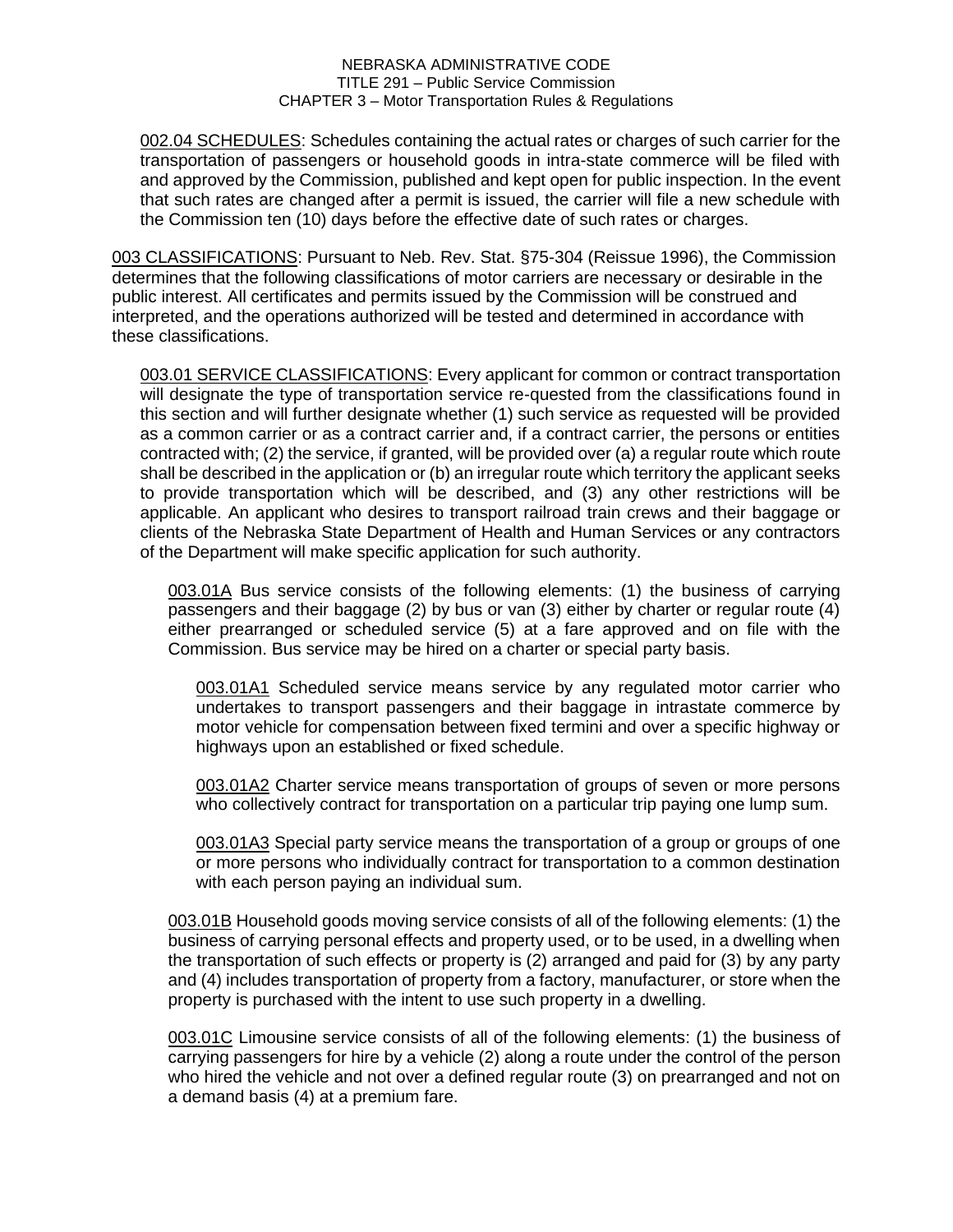003.01D Open class service consists of all of the following elements: (1) the business of carrying passengers for hire by a vehicle (2) along the most direct route between the points of origin and destination or along a route under the control of the person who hired the vehicle and not over a defined regular route (3) on a prearranged and not on a demand basis (4)at a mileage based, per trip fare, or an hourly rate.

003.01D1 In calculating charges for transportation, a carrier charging a mileage based fare may use only the actual loaded mileage traveled by the vehicle to transport such passengers. Mileage based charges may not be augmented or enhanced through any calculation that does not reflect actual mileage traveled.

003.01E Taxicab service consists of all of the following elements: (1) the business of carrying passengers for hire by a vehicle, subject to the provisions of Rule 010.02 (2) along the most direct route between the points of origin and destination or a route under the control of the person who hired the vehicle and not over a defined regular route (3) on a prearranged or demand basis (4) at a metered mileage based or per trip fare according to the provisions of Rule 010.02H (5) commencing within and/or restricted to a defined geographic area.

003.01F Unique Purpose service consists of all of the following elements: (1) the business of carrying passengers for hire (2) by low-speed vehicle (3) by regular routes, irregular routes, or along a route under the control of the person who hired the vehicle (4) on a prearranged or on-demand basis (5) at a per trip fare or hourly rate approved and on file with the Commission.

003.02 RESTRICTIONS: In addition to the other applicable Motor Carrier Rules in this chapter, the following provisions apply to all classes of service unless otherwise specifically provided in these rules:

003.02A The Commission, based on the record before it in an application proceeding, restrict the transportation of passengers by type of vehicle, geographic territory, commencement point or termination point, or any other lawful factor which the Commission may determine is necessary or reasonable and in the public interest. Covenants not to compete or similar agreements that restrict the proposed service or the geographic territory of a proposed service that the Commission finds are not in the public interest will not be considered lawful and will not be approved in an application proceeding.

003.02B No carrier will transport railroad crews or their baggage absent a special designation from the Commission giving such carrier the authority to transport such crews and their baggage.

003.02C No carrier will transport passengers under contract with the Nebraska Department of Health and Human Services or any subcontractors of the Department of Health and Human Services absent specific authorization from the Commission. In order to receive such authorization, the applying carrier must demonstrate that such authorization is or will be required by the present or future convenience and necessity separate and apart from the present or future convenience and necessity demonstrated on the underlying certificate of authority. Authorization to transport HHS clientele will not be available or granted to carriers that only have limousine service authority.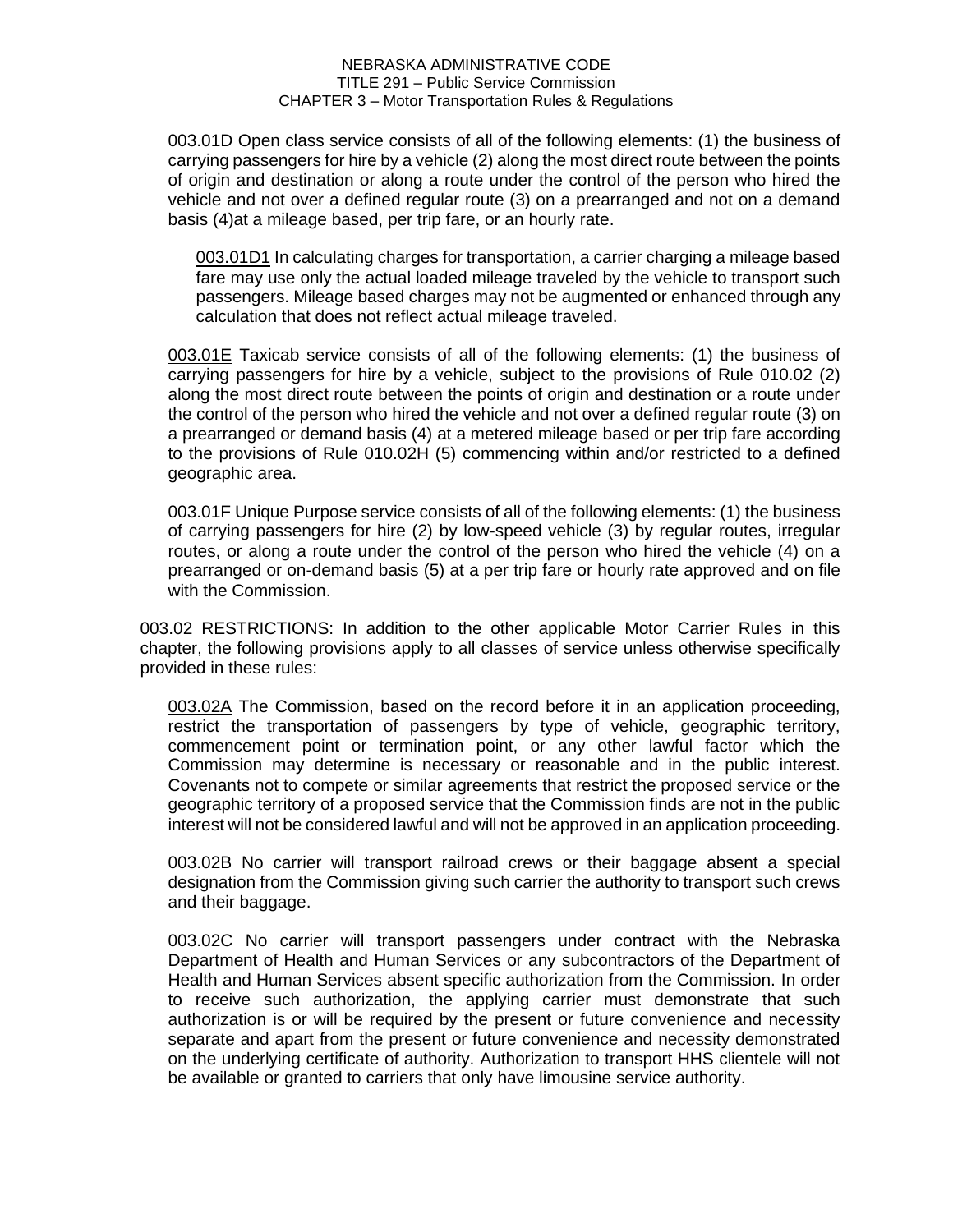003.03 CLASSIFICATIONS FOR PURPOSES OF REQUIRED INSURANCE: The following classifications are established for the purpose of determining insurance requirements for vehicles operated under authority from the Commission. Operators of motor vehicles are required to carry the minimum levels of financial responsibility as prescribed. Operators will also comply with all applicable insurance regulations as found in Rule 006 of this chapter.

003.03A Regulated carriers of household goods are required to carry liability insurance of not less than seven hundred and fifty thousand dollars (\$750,000.00) plus cargo insurance of not less than five thousand dollars (\$5,000.00) of coverage.

003.03B Carriers of passengers in vehicles with a rated seating capacity of sixteen (16) passengers or more as originally manufactured or as currently modified are required to carry liability insurance of not less than five million dollars (\$5,000,000.00) of coverage.

003.03C Carriers of passengers in vehicles with a rated seating capacity between eight (8) and fifteen (15) passengers are required to carry liability insurance of not less than one million, five hundred thousand dollars (\$1,500,000.00) of coverage.

003.03DCarriers of passengers in vehicles with a rated seating capacity of no more than seven (7) passengers are required to carry liability insurance of not less than five hundred thousand dollars (\$500,000.00) of coverage.

# 004 FEES AND IDENTIFICATION:

004.01 APPLICATION FEE: An application fee approved annually by the Commission will be payable by the applicant at the time of filing an application. This application fee will not apply to any person who contracts for transportation services with the Nebraska Department of Health and Human Services or any agency organized under the Nebraska Community Aging Services Act who is not required to hold a certificate from the Commission pursuant to the provisions of Neb. Rev. Stat. sections 75-303.01 and 75-303.02 (Cum. Supp. 2000).

004.02 ANNUAL FEES: An annual fee approved annually by the Commission will be remitted for each motor vehicle operated by each regulated motor carrier. A fee approved annually by the Commission will be remitted by each regulated motor carrier for each truck-trailer or tractor-trailer combination operated. Such annual fees are due and payable by every regulated motor carrier on the first day of January of each year, and is delinquent on the first day of March of that year. If the initial certificate or permit is issued to a motor carrier on or after July 1, the fee will be fifty percent of the annual fee.

004.03 IDENTIFICATION CARDS: The following provisions concerning identification cards apply to all motor carriers:

004.03A ISSUANCE: The Commission will issue annually, without additional charge, an identification card for each motor vehicle, upon payment of an annual fee, and upon compliance with all statutory requirements and rules and regulations of the Commission. The card will contain the certificate or permit number issued by the Commission, the name and address of the holder, and other information as the Commission may require. Upon replacement or addition of any vehicle, a new identification card will be obtained by the regulated motor carrier by application to the Commission and the previously issued identification card will be surrendered to the Commission.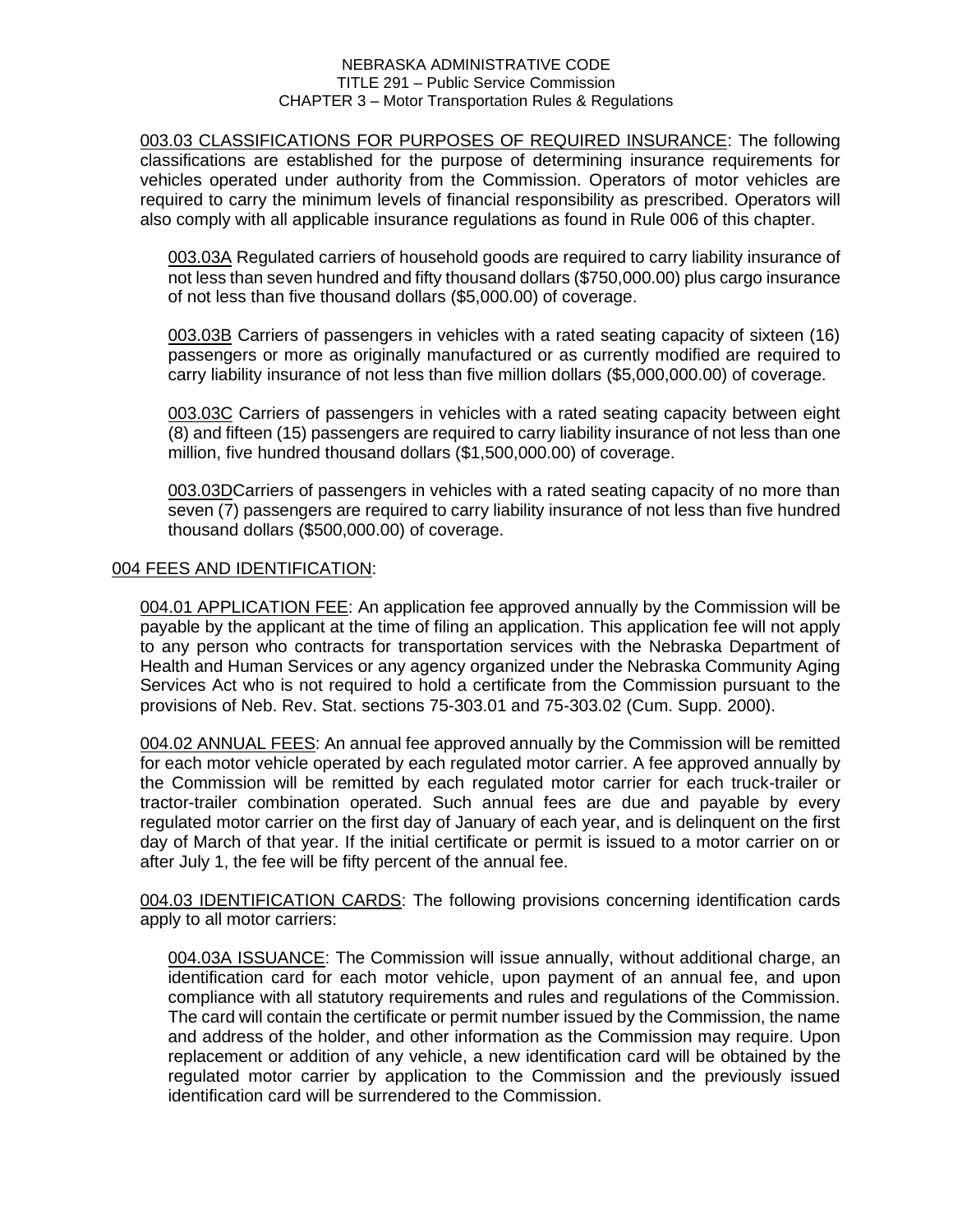004.03B DISPLAY: No motor vehicle subject to Commission jurisdiction will be operated without an identification card, protected from defacement, in the driver's cab.

004.04 PSC PLATES: The following provisions concerning PSC plates will apply to all regulated motor carriers:

004.04A ISSUANCE: The Commission will issue PSC plates to motor carriers who have complied with all statutory requirements and rules and regulations of the Commission, and who have completed and filed a copy of the forms furnished by the Commission to provide a detailed description for each unit for which a PSC plate is required.

004.04B DISPLAY: No vehicle will be operated without the secure attachment of its PSC plate in the following manner:

004.04B1 On passenger carrying units, at the front or rear of the vehicle, and easily legible from the front or rear.

004.04B2 On power units on any portion of the front part, preferably to the regular vehicle license so as to be easily read from the front.

004.04B3 On straight trucks and vehicles with no more than two axles on either the front or rear so as to be easily legible.

004.04C Transfer: A transferee or lessee of a certificate or permit may use the PSC plates of the transferor or lessor for the remainder of the calendar year, without payment of an additional fee for use of the plates, upon approval in writing by the Commission after the transferee or lessee has applied to the Commission for the approval, and has given the Commission a full, written description of the equipment or vehicle to which the PSC plates are to be transferred and any other relevant information requested by the Commission. The plates will be used only on the specific equipment or vehicle to which they are assigned.

004.04D LOSS: If a plate is lost or destroyed, such loss or destruction will be reported to the Commission within forty-eight (48) hours after the discovery of such loss or destruction. A substitute plate may be obtained upon making request for such plate, upon filing an affidavit with the Commission setting forth the time, place and circumstances surrounding the loss or destruction, and upon payment of a fee approved annually by the Commission.

004.04E RETURN OF PLATES: Upon suspension, cancellation, or revocation of a certificate or permit, or upon sale, transfer, or other disposition of equipment or vehicles to which a PSC plate has been assigned, the plates will be returned to the Commission within ten days, except if such plate has been transferred to a transferee or lessee in accordance with these rules.

004.05 DOOR DISPLAYS: The following provisions concerning door displays will apply to all regulated motor carriers except to those carriers providing limousine service.

004.05A CONTENTS: The name, or trade name, of the carrier under whose authority the vehicle is being operated, and the Commission application number assigned to the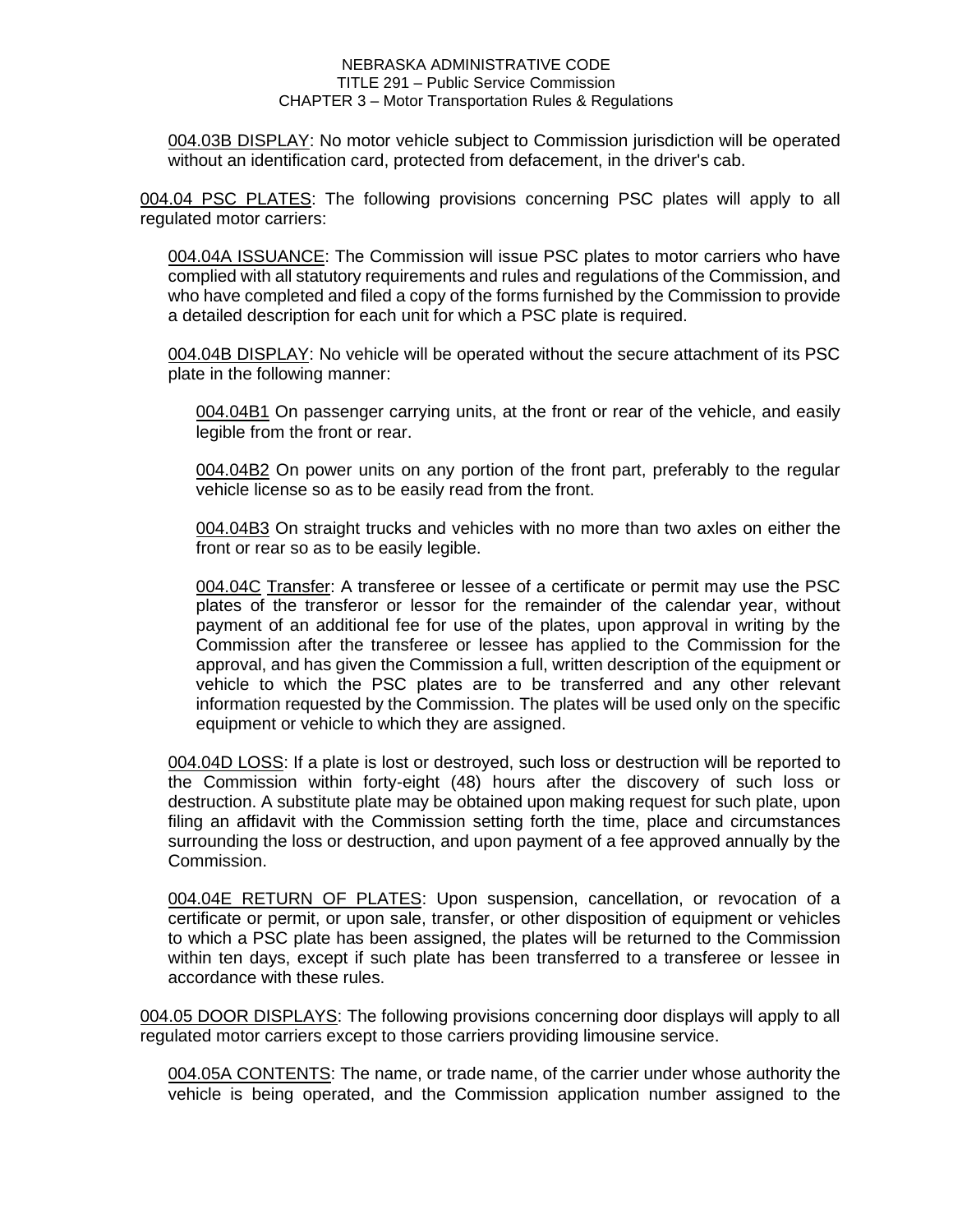operating authority, excluding supplement numbers, will be displayed on both doors or sides of each powered vehicle. If the name of any person other than the operating carrier appears on a vehicle, the name of the operating carrier will be followed by the information required in this section and be preceded by the words "operated by". Additional identification may be displayed if it is consistent with the above requirements.

004.05B SIZE AND COLOR: Each door display will be legible at all times. The application number will be readily legible, during daylight hours, from a distance of 50 feet (15.24 meters) while the vehicle is stationary. The color scheme of the display will be in distinct contrast to the background color of the vehicle.

004.05C REMOVAL: Any numeral or letter painted on equipment in accordance with this section will be removed by the carrier when possession or ownership changes, or when a different carrier operates such equipment.

# 005 SAFETY REGULATIONS:

005.01 MINIMUM QUALIFICATIONS: Each person driving a motor vehicle subject to the Commission jurisdiction will possess the following minimum qualifications:

005.01A Sound physical and mental condition with no mental, nervous, organic, or functional disease or structural defect or limitation likely to interfere with safe driving.

005.01B Adequate sight which includes vision with visual acuity of at least 20/40 (Snellen) in each eye either without corrective lenses, or visual acuity separately corrected to 20/40 (Snellen) or better with corrective lenses, distant binocular acuity of at least 20/40 (Snellen) in both eyes with or without corrective lenses, field of vision of at least 70 degrees in the horizontal meridian in each eye, and the ability to recognize the colors of traffic signals and devices showing standard red, green and amber. Persons who require corrective lenses to meet the minimum sight requirement must wear such lenses while operating the motor vehicle.

005.01C Adequate hearing which includes hearing of not less than 10/20 in the better ear for conversational tone without a hearing aid.

005.01D Freedom from the use of narcotics or illegal drugs.

005.01D1 Pre-employment drug and alcohol testing will be required of all drivers transporting railroad personnel. The testing will be done for alcohol and controlled substances as provided by 49 CFR Parts 40 and 382 as such regulations existed on January 1, 2013.

005.01D2 A driver will be qualified to drive if the alcohol test results indicate an alcohol concentration of zero (0) and the controlled substance test results indicate a verified negative result.

005.01D3 A driver will be disqualified to drive if the alcohol and controlled substance test results are not in compliance with 49 CFR Parts 40 and 383; or if the driver refuses to provide a specimen for testing; or if the driver submits an adulterated, diluted or substituted sample for the tests to be performed.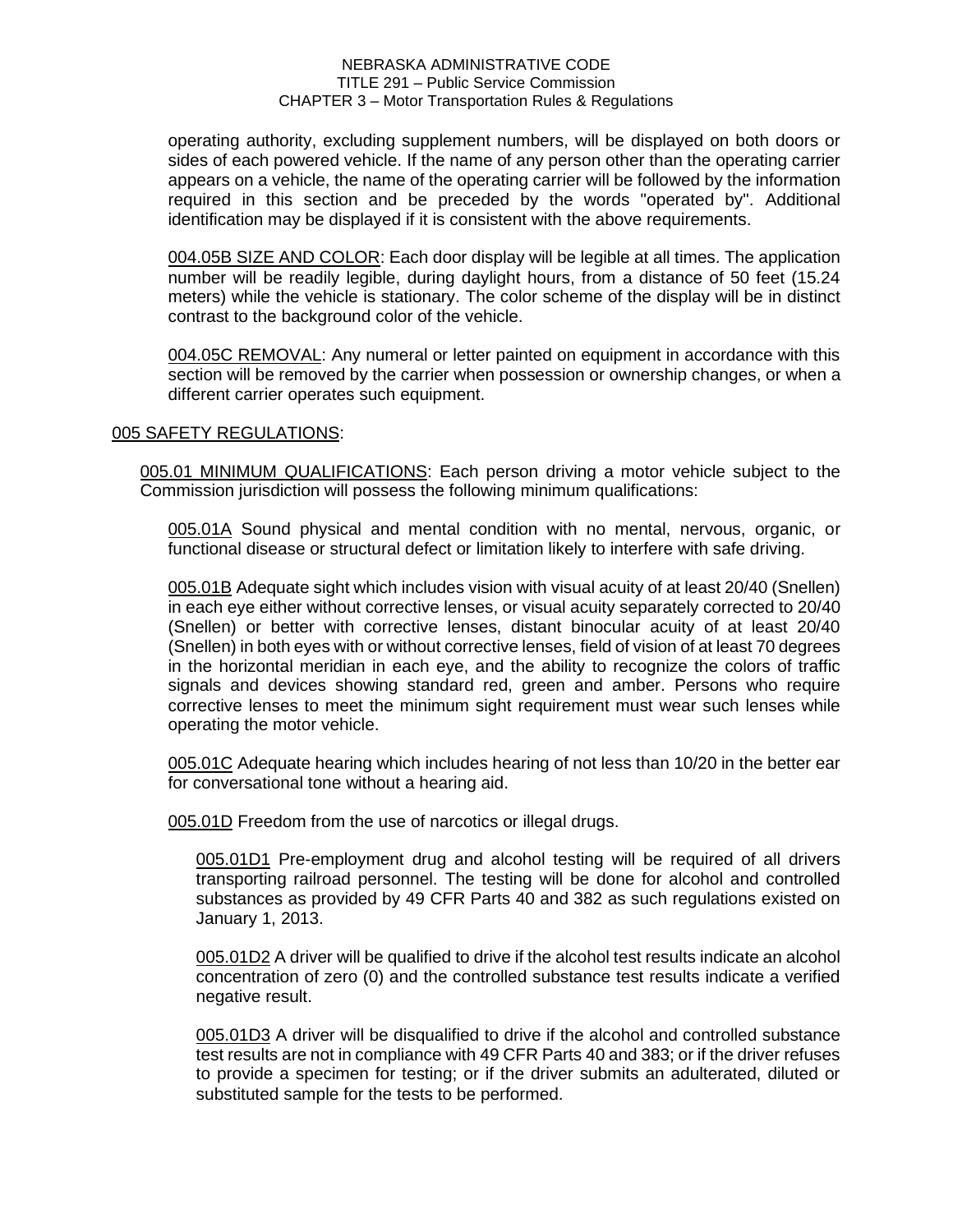005.01E Eighteen 18 years of age.

005.01F Possession of a valid operator's license appropriate for the vehicle being operated.

005.01G Ability to read, speak and understand the English language.

005.02 MEDICAL CERTIFICATE: Each motor carrier will have on files a certificate of physical examination signed by a licensed physician or a licensed physician assistant for every driver in its employment, attesting that the physician or licensed physician assistant has examined the driver to meet the requirements in 005.01. Such certification will be renewed no less than every two years. Physical certificates obtained pursuant to federal regulations will meet the requirements of this section.

005.03 BACKGROUND CHECK: Each operator of a motor vehicle subject to the Commission's jurisdiction will be subject to a criminal background check submitted to the Commission.

005.04 IMPAIRED ALERTNESS: No person will operate a motor vehicle while such operator's alertness is impaired by fatigue, illness, or other causes.

005.05 HOURS OF SERVICE: No motor carrier will permit or require any driver employed by such motor carrier to drive nor will any such driver drive (1) more than twelve (12) hours following ten (10) consecutive hours off duty or (2) for any period after having been on duty sixteen (16) hours following ten (10) consecutive hours off duty.

005.06 A logbook, (Form MCS-59), as required by the United States Department of Transportation in Section 395.8 of the Federal Motor Carrier Safety Regulations, will be maintained by each driver traveling more than one hundred (100) air road miles from the garage or terminus at which such driver reports for work.

005.06A The original copy of each day's logbook sheet for each over-the-road driver will be kept on record at the home office or base of operations of each motor carrier in the State of Nebraska for not less than one year.

005.06B The copies will be filed according to the date of the logbook sheet.

005.06C All filings will be available for examination by the Commission.

005.06D For all passenger carriers that must comply with this are not required to comply with the trip log requirements set out in rule 010.01E and its subparts.

005.07 INSPECTION OF VEHICLES: The Commission may at any time, but at least annually, inspect or cause to be inspected any vehicle subject to its jurisdiction. The inspections may be conducted at any place except that inspections of passenger carrying vehicles will not impede or delay the schedule upon which the vehicle is operating. The Commission may at any time enter the operating premises of the carrier or into such vehicles as may be operated by the carrier to ascertain whether any statute, rule, or regulation has been violated.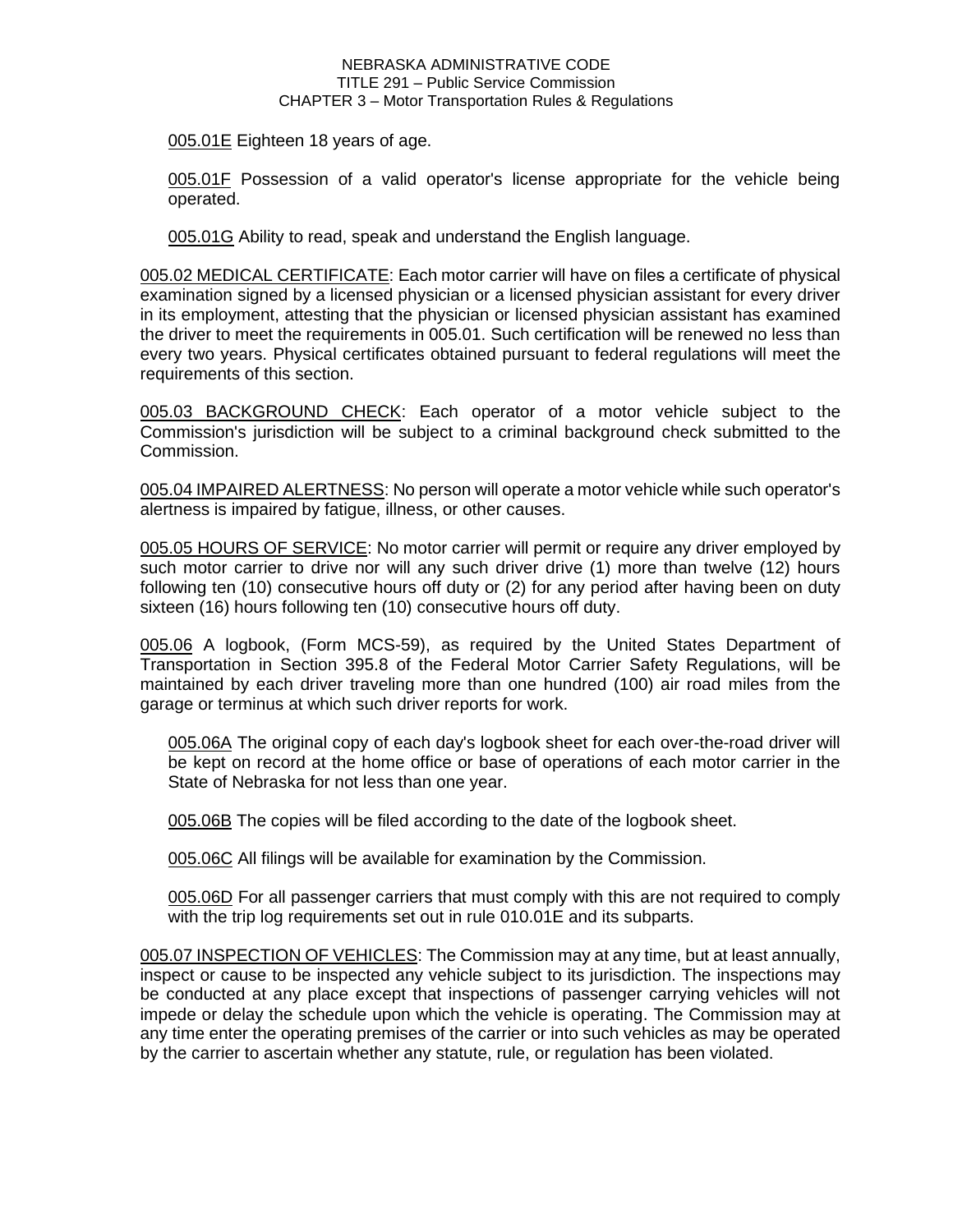005.08 Each vehicle shall at all times be kept in proper physical and mechanical condition so as to render safe and comfortable public service, as may be determined by the Commission.

005.08A MINOR DEFECTS IN EQUIPMENT: Minor defects in equipment that are not likely to endanger life or property may be corrected by maintenance staff of the carrier. When the defects have been corrected, the carrier, or its agent, will notify the Commission that corrections have been made.

005.08B MAJOR DEFECTS: If the Commission finds that a motor vehicle under its jurisdiction is unsafe or poses a significant risk to public safety, it may order the carrier to take the vehicle out of service and marked as out of service until repairs have been made and the vehicle has been re-inspected by Commission personnel.

005.08C APPEAL BY CARRIER: A carrier, when notified by the Commission that a motor vehicle has been declared and marked "Out Of Service" under the provisions of subsection 005.9B may, before the close of the first business day following the date of such notice, appeal by sending notice, by facsimile or in person to the Commission.

005.08C1 Upon receipt of such appeal notice, the Director of the Transportation Department of the Commission will arrange for the assignment of an inspector to reinspect or cause to have re-inspected such vehicle within twenty-four (24) hours from date of receipt of the appeal which will include only those normal hours of operation for the Commission.

005.08C2 If upon re-inspection, the motor vehicle is found in safe condition and to pose no significant risk to public safety, the Commission will notify the carrier by telephone or facsimile that the vehicle is no longer out of service and that the motor vehicle may be put into service without further delay.

005.08C3 If, upon re-inspection, the vehicle is found to be in an unsafe condition or that the vehicle still poses a significant risk to public safety, the Commission will notify the carrier who owns and operates the vehicle that the appeal of the finding placing the vehicle out of service is dismissed.

005.08C4 The vehicle may not be placed back into service until the necessary repairs have been made and an inspection finds that the vehicle is no longer unsafe or poses a significant risk to public safety and the Commission certifies in writing that the vehicle can be placed back into service.

# 006 INSURANCE COVERAGE:

006.01 MINIMUM AMOUNTS OF COVERAGE: Unless otherwise provided in a certificate of public convenience and necessity or permit issued by the Commission, each motor carrier will have liability coverage at any time for any one accident, by insurance, surety bond, self insurance, or a combination thereof, in the minimum as required by Rule 003.03.

006.02 In addition to the requirements for minimum insurance as provided in Rule 003.03, all carriers of passengers will also carry uninsured and underinsured motorist coverage with a minimum limit of one hundred thousand (\$100,000) per person, three hundred (\$300,000) aggregate per accident coverage.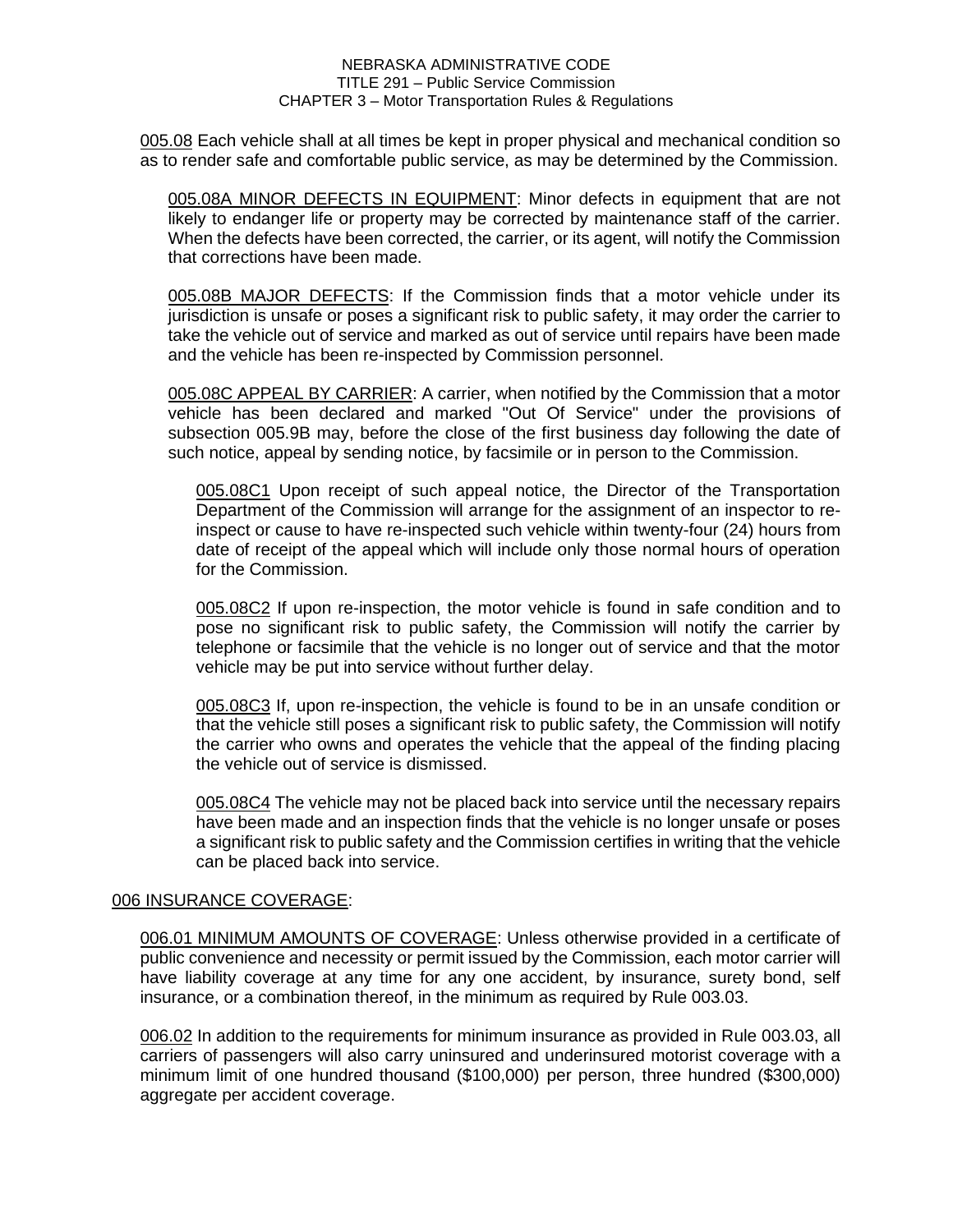006.03 All motor carrier insurance required to be filed with the Commission will be continuous in nature, subject to cancellation by the insurer or the insured within thirty (30) days written notice to the Commission. Insurance for a specified term (e.g. six months or one year) will not be acceptable to meet the motor carrier insurance requirements of these Rules.

006.04 Proof of adequate coverage by insurance or bond will be made by filing a uniform motor carrier insurance filing or a uniform motor carrier surety bond filing in lieu of the policy of insurance or surety bond. Such filing may be made electronically in a manner designated by the Director of Transportation of the Commission. Upon receipt by the Commission of a paper filing, which will be in triplicate, one copy will be returned to the home office of the insurance or surety company, one copy will be forwarded to the insured, and the original will be retained by the Commission.

006.05 TYPES OF FILINGS: Insurance filings will be made on the following designated forms unless the Director of Transportation will specifically authorize another type of filing:

006.05A ALL LIABILITY INSURANCE FILINGS WILL BE EITHER FORM E, ENTITLED: Uniform Motor Carrier Bodily Injury and Property Damage Liability Certificate of Insurance.

006.05B ALL LIABILITY SURETY BOND FILINGS WILL BE FORM G, ENTITLED: Uniform Motor Carrier Bodily Injury and Property Damage Liability Surety Bond.

006.05C ALL CARGO INSURANCE FILINGS WILL BE FORM H, ENTITLED: Uniform Motor Carrier Cargo Certificate of Insurance.

006.05D ALL CARGO SURETY BOND FILINGS WILL BE FORM J, ENTITLED: Uniform Motor Carrier Cargo Surety Bond.

006.05E ALL INSURANCE CANCELLATION FILINGS WILL BE FORM K, ENTITLED: Uniform Notice of Cancellation of Motor Carrier Insurance Policies.

006.05F ALL SURETY BOND CANCELLATIONS FILINGS WILL BE FORM L, ENTITLED: Uniform Notice of Cancellation of Motor Carrier Surety Bonds.

006.06 Each insurance policy or bond will be written in the full and correct name of the individual, partnership, corporation, limited liability company or other person as shown on the insured's certificate or permit. All partners in a partnership will be named in the policy or bond.

006.07 Motor carrier insurance required under these rules will provide:

006.07A The liability of the insurance company will extend only to the insured named in the policy and its employees or lessees notwithstanding any clause in the policy providing for additional insured.

006.07B The liability of the insurance company will not be affected by any provision in the policy or the endorsement thereon or violation thereof by the insured, or by the financial condition of the insured.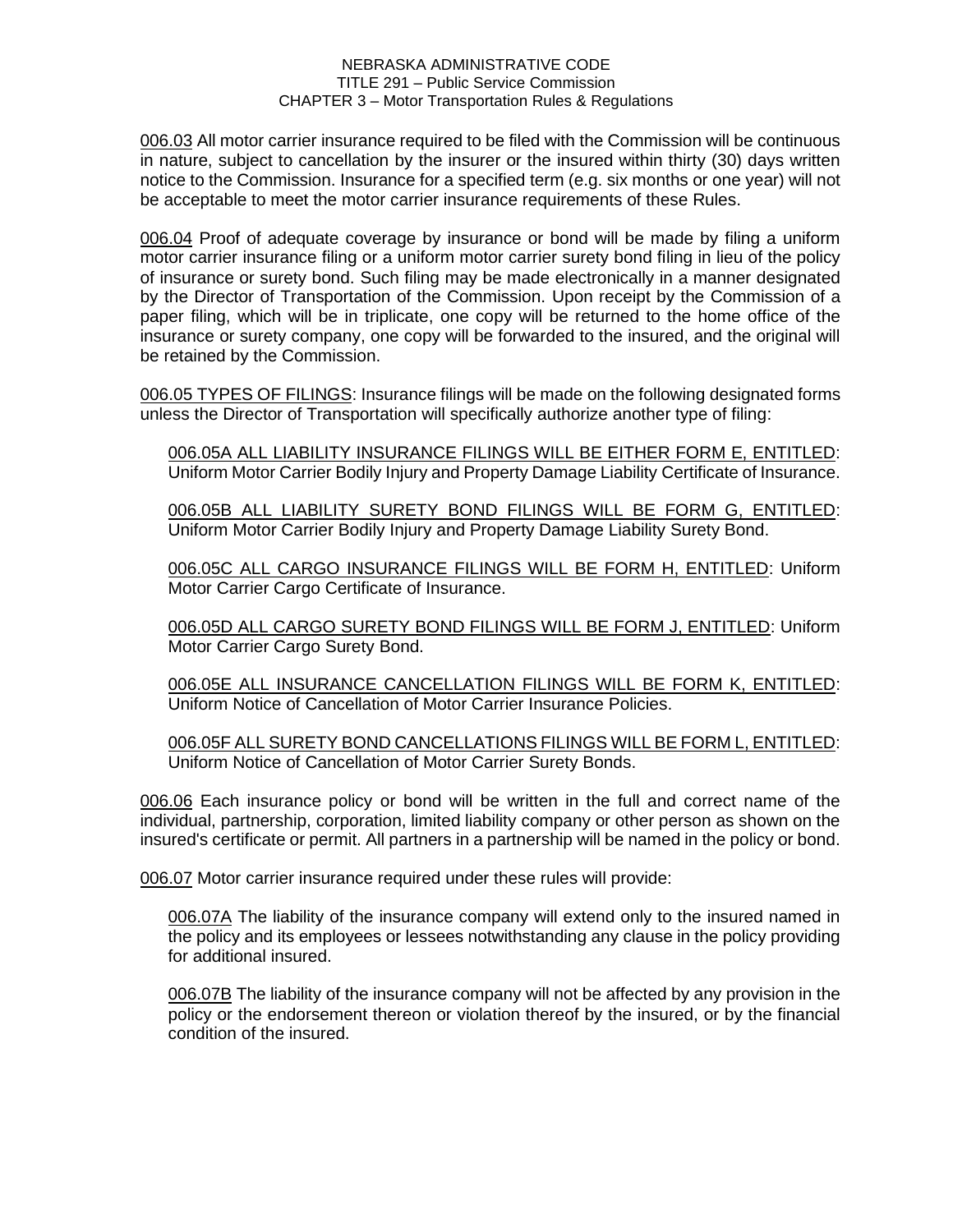006.07C The insurance company will be liable whether the loss, damage, injury or death occurs on the route or in the territory authorized to be served by the insured or elsewhere in the state.

006.07D The insurance company will be liable within the limits of liability as set out in section 003.03 and its subsections of these rules, regardless of whether the motor vehicles or termini, warehouses or other facilities used in connection with the transportation of the cargo are specifically described in the policy or not.

006.07E The insurance company will pay, within the limits of liability set out in section 003.03 and its subsections of these rules, any final judgment recovered against the insured for bodily injury to, or death of, any person, except employees of insured while engaged in the course of their employment, or loss or damage to property of others, except property leased or rented by the insured, which results from negligent operation, maintenance, or use of motor vehicles under the certificates of public convenience and necessity, or permit issued to the insured by the Commission.

006.07F The liability of the insurance company on each vehicle will be a continuing one notwithstanding any recovery under the schedule of limits set out in section 006.05.

006.07G No provision contained in the policy or endorsement thereon, or violation thereof by the insured, will affect in any way the right of any shipper or consignee to relieve the insurance company from liability for the payment of any claim for which the insured may be held legally liable to compensate shippers or consignees, irrespective of the financial condition of the insured.

006.08 Each policy of insurance or surety bond issued pursuant to these regulations will be endorsed by authorized personnel of such company.

006.09 Policies of insurance, surety bonds, and the certificates and endorsements thereof will not be canceled and liability will not cease until after thirty (30) days written notice by the insurer has been given to the Commission. Such thirty (30) day period will commence on the date the cancellation filing, as set out in section 006.05 is received by the Commission.

006.10 No insurance policy or surety bond will be accepted by the Commission unless written by a company which has been granted a certificate of authority by the Department of Insurance of the State of Nebraska; or which is a properly registered risk retention group as authorized under the federal Liability Risk Retention Act and the state's Risk Retention Act, provided that when a carrier is, after diligent effort, unable to obtain an insurance policy or surety bond from an authorized company, such carrier may obtain a policy or bond from a non-admitted company pursuant to the Surplus Insurance Act.

006.11 A carrier may apply to qualify as a self-insurer by furnishing the Commission a true and accurate statement of its financial condition and any other evidence required by the Commission which will establish to the Commission's satisfaction, the ability of the carrier to meet the requirements of section 003.03 and its subsections without adversely affecting the carrier's financial stability. Such self-insurance will become effective only upon the written approval of the Commission and will be subject to review at the Commission's discretion.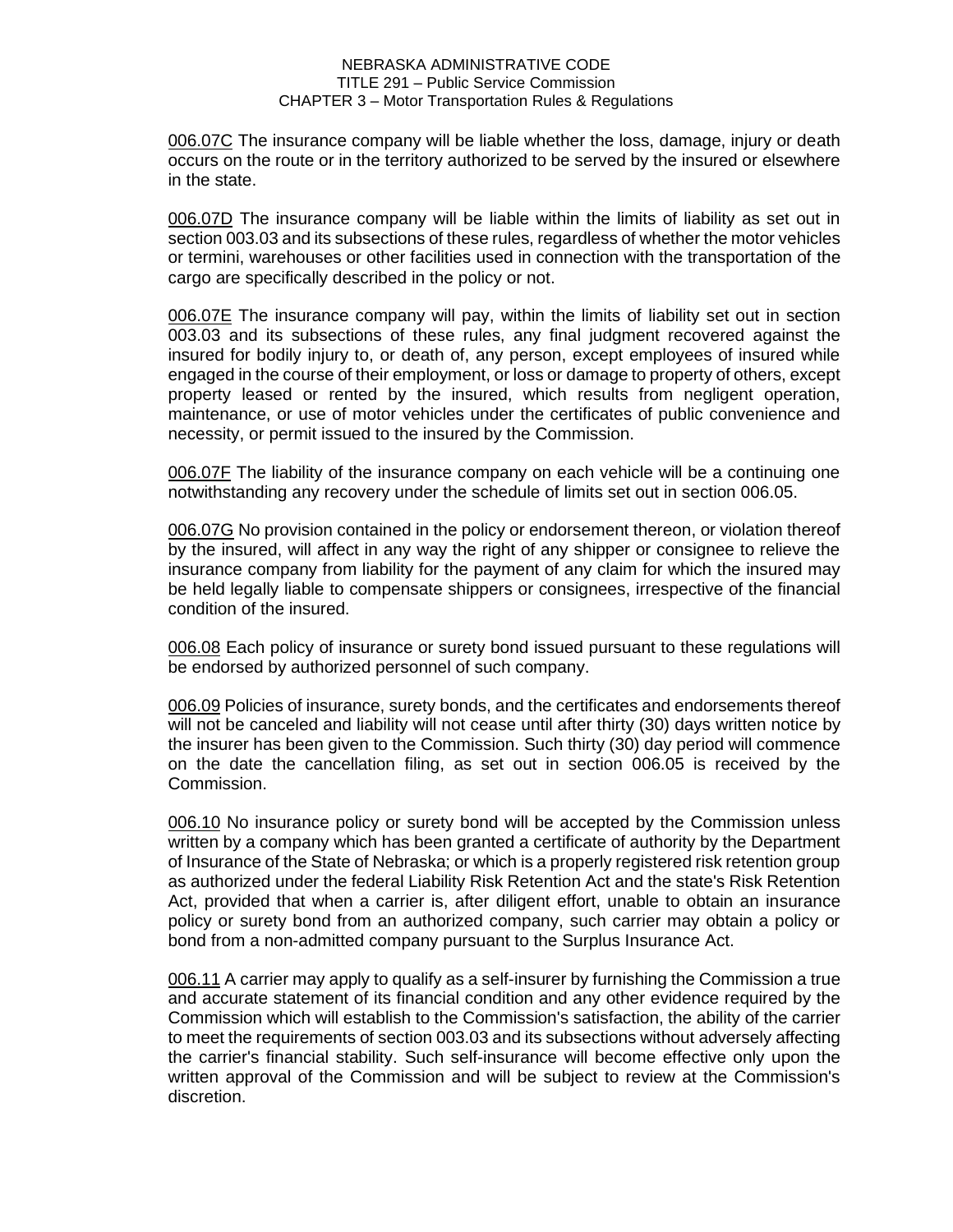006.12 The Commission may require any carrier qualifying as a self-insurer to deposit securities, in any amount up to the requirements set by section 003.03 and its subsections, with any financial institution within this state.

006.13 Any carrier may withdraw its qualifications as self-insurer, upon written notice to the Commission and compliance with the provisions of section 006.04.

006.14 The Commission may revoke its approval of any insurance policy, surety bond, or qualification as a self-insurer, if, in its judgment, such security no longer complies with these regulations, or fails to provide satisfactory or adequate protection for the public.

# 007 ACCOUNTING AND STATISTICAL INFORMATION:

007.01 BUSINESS RECORDS RETENTION AND INSPECTION: Each carrier will, for a period of one (1) year, maintain copies of records related to the movement of passengers or household goods. All such records will be available to the Commission for inspection.

007.02 NOTIFICATION OF CHANGE OF ADDRESS OR CONTACT INFORMATION: All carriers will inform the Commission of changes in address or contact information.

# 008 LEASING AND INTERCHANGE OF EQUIPMENT:

008.01 SCOPE: Common or contract carriers may engage in leasing only as provided by these rules. Failure to observe the provisions of a lease or its preparation will be a violation of these rules. Leases filed with the Commission in accordance with these rules will be retained by the Commission, the Lessor, and the Lessee for not less than three years after cancellation of such lease.

008.02 LEASING EQUIPMENT: Common or contract carriers may lease equipment which they do not own to augment their existing equipment, other than that exchanged between motor carriers in interchange service, only under the following conditions:

008.02A Each lease for the use of equipment will:

008.02A1 Be made between the lessor and lessee;

008.02A2 Be in writing and signed by the parties thereto, or their duly authorized agents;

008.02A3 Specify the time period for which the lease applies and the time, date, or circumstance on which the lease begins and ends, the duration of which will coincide with the time for giving receipts for the equipment or the vehicles as required by these rules.

008.02A4 Specify the compensation to be paid by the lessee for the equipment or vehicle.

008.02A5 Provide for the exclusive possession, control, and use of the equipment or vehicle, and for the complete assumption of responsibility in respect thereto by the lessee for the duration of the lease, or otherwise may be assigned by the lessee, in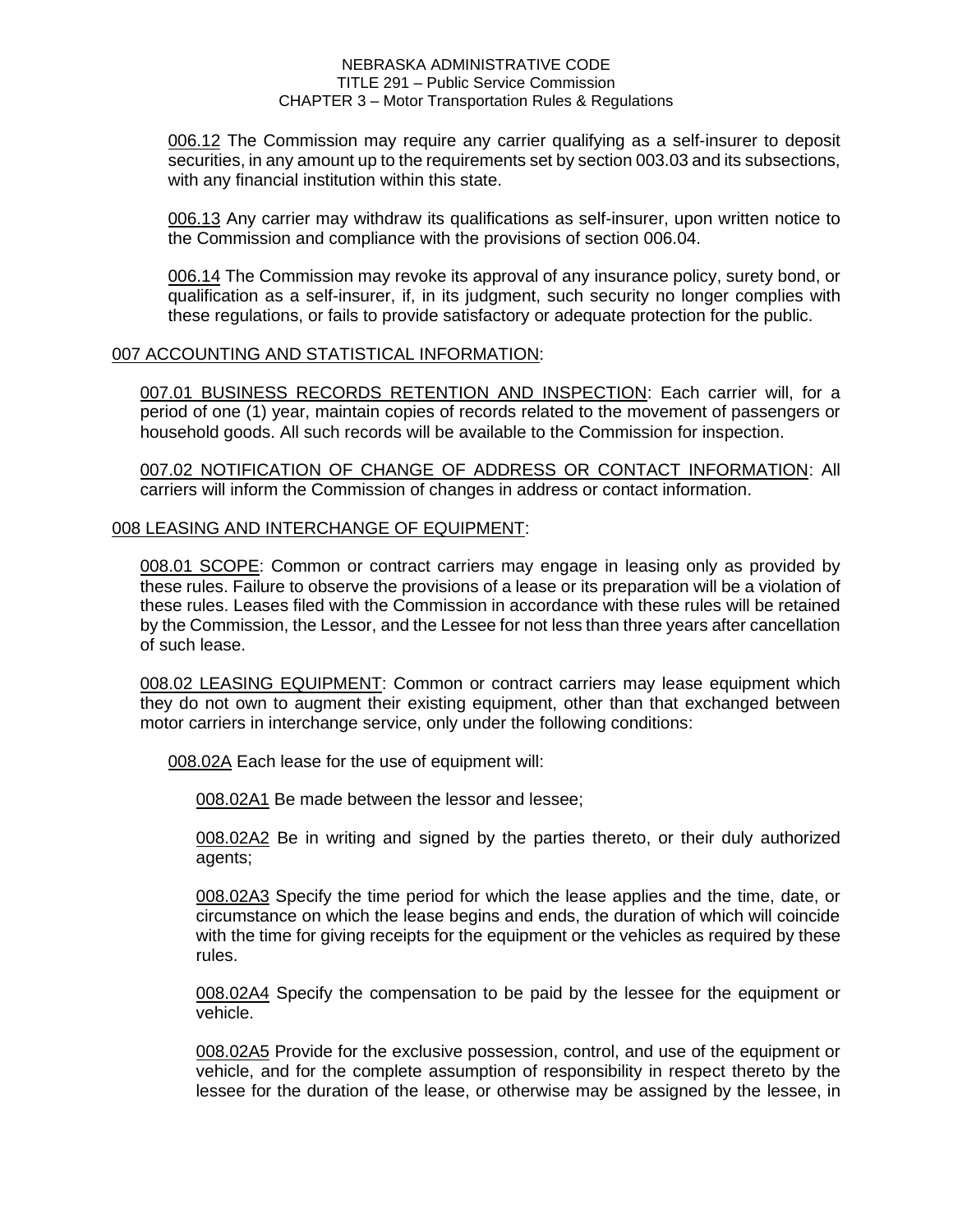writing, to an independent contractor who will operate equipment under the lessee's authority.

008.02A6 Provide that the lessee will be responsible for carrying the insurance required by the Commission not withstanding any agreement between the parties that the lessor will hold the lessee harmless and provide certain insurance covering the lessee.

008.02A7 Be approved by the Commission.

008.02A8 Be executed in quadruplicate, with all copies filed with the Commission to be stamped for approval. One copy will be retained by the Commission and the other three returned to the lessee of which the lessee will retain one, carry one copy on the equipment or vehicle and send the remaining copy to the lessor for retention.

008.02B Notwithstanding the provision of rule 008.02E, a common or contract carrier lessee of equipment or vehicles may subsequently lease that leased equipment or vehicle to another common or contract carrier without being in violation of these rules if the subsequent lease also conforms to the provisions of this section.

008.02C When possession of equipment is taken by lessee, the lessee will give to the lessor a receipt specifically identifying the equipment and stating the date and time of day possession is taken. When the possession by the lessee ends, the lessee will obtain from the lessor a receipt specifically identifying the equipment and stating the date and time of day possession is taken.

008.02D It will be the duty of the lessee before taking possession of equipment or vehicle, to inspect the same in order to ensure that the equipment complies with the safety regulations of section 005 of these rules. The person making the inspection will certify the results thereof in a report which will be retained by the lessee for the duration of the lease. When equipment other than a power unit is leased, any form of report applicable to such equipment or vehicle may be used. If the inspection discloses that the equipment or vehicle does not comply with the requirements of section 005 of these rules, possession will not be taken. In all instances in which inspection is made, the lessee will certify on the report that the person making the inspection is competent and qualified to make such inspection as a representative of the lessee.

008.02E The lessee will identify the leased equipment or vehicle during the duration of the lease. Before relinquishing possession of the equipment or vehicle to the lessor, the lessee will remove any PSC plates or other signs displayed on such equipment or vehicle showing it as the operating carrier. When a power unit owned by a lessor holding operating authority from the Commission is leased, the PSC plates and the cab card belonging to the lessor may remain on or in the power unit.

008.02F Before any person other than a regular employee of the lessee is assigned to drive the equipment or vehicle operated under these rules, the lessee will make certain that the driver is familiar with, and that employment does not result in any violation of section 005 of these rules. The driver will furnish to the lessee a certificate of physical examination in accordance with section 005.03 of these rules.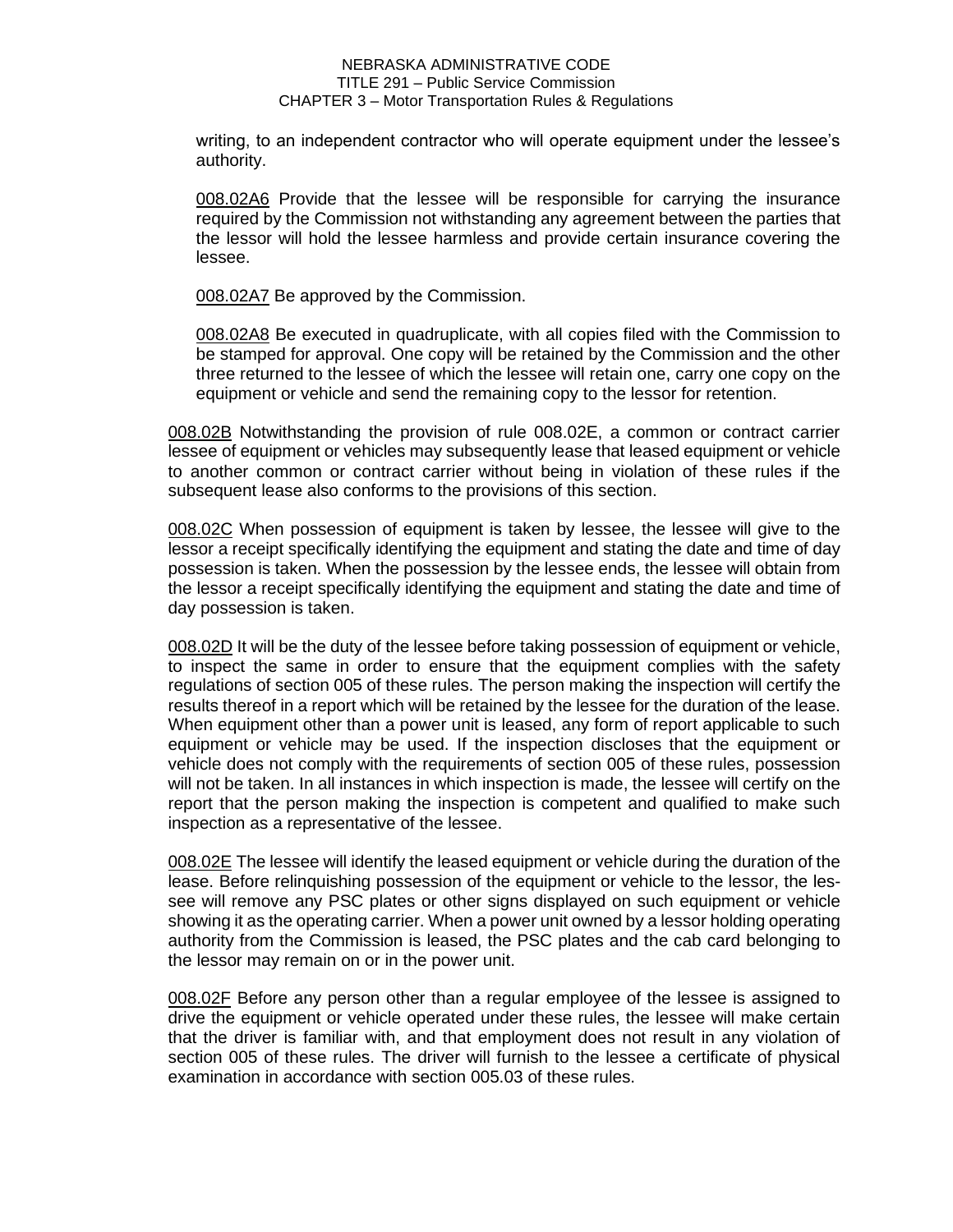008.02G Each lessee who uses equipment or vehicle under these rules will prepare and retain for one year, a document covering each trip for which the equipment or vehicle is used. This document will contain the name and address of the lessor, the point of origin, the commodity carried, if any, the time and date of departure, the point of final destination, and the lessee's certificate or permit number which has been affixed to the equipment or vehicle. Bills of lading, way-bills, freight-bills, manifests, or other paper identifying the lading will be carried on the equipment or vehicle during use. Copies of these documents will be kept by the lessee for not less than three (3) years.

008.02H The use of leased equipment will not change operations or the relations of the parties involved as they relate to the jurisdiction and control of the Commission. The lessee will continue to remain responsible to the Commission and will answer to the Commission for the performance of its common or contract carrier's responsibilities and for the conduct of any of the drivers with whom it has a lease.

008.03 INTERCHANGE OF EQUIPMENT: For the purposes of this section, the common or contract carrier leasing the equipment to another common or contract carrier is referred to as the transferor, and the common or contract carrier which takes possession of the equipment will be referred to as the transferee. Common or contract carriers may interchange equipment with one or more common or contract carriers only under the following conditions:

008.03A WRITTEN AGREEMENT: The written contract, lease or other arrangement providing for interchange, hereinafter, the written agreement, will specify in a readily apparent manner that it is an interchange agreement and will:

008.03A1 Describe specifically the equipment to be interchanged and specify the point or points at which the interchange is to occur.

008.03A2 Specify the use to be made of the equipment and the consideration for the use.

008.03A3 Be signed by the parties to the written agreement or their duly authorized agents.

008.03A4 Be executed in quadruplicate, with all copies filed with the Commission to be stamped for approval.

One copy will be retained by the Commission and the other three returned to the transferee. The transferee shall retain one copy for itself, carry one copy on the equipment and send the remaining copy to the transferor for retention.

008.03B In order to engage in the interchange of equipment, the certificates or permits held by transferee and transferor must authorize the transportation of the commodities proposed to be transported and must authorize service from and to the point where the physical interchange occurs.

008.03C Traffic transported under interchange service will move by means of through bills of lading issued by the originating carrier, and the rates charged and revenues collected must be accounted for in the same manner as if there had been no interchange of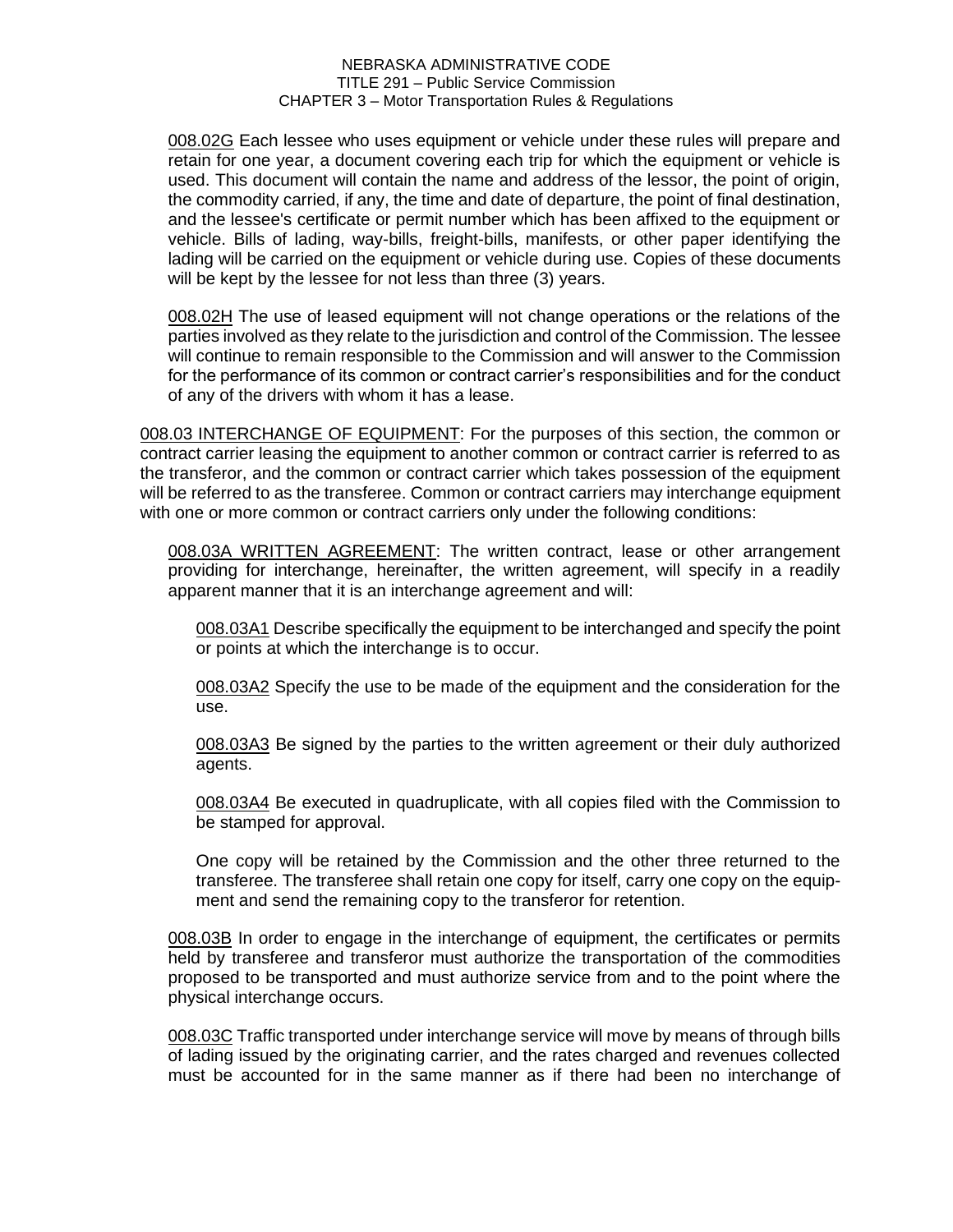equipment. Charges for the use of the equipment will be kept separate and distinct from the divisions of the joint rates or the proportions thereof accruing to the carriers.

008.03D The transferee will have the equipment inspected in the manner provided for in section 008.02D of these rules. Equipment which does not comply with the safety regulations will not be operated until the defects have been corrected.

008.03E A common or contract carrier which operates a power unit in interchange service as the transferee will identify such equipment in accordance with these rules. Upon completion of the interchange agreement, the transferee will remove any PSC plate, legend, or signs showing the transferee as the operating carrier before relinquishing possession of the equipment.

008.03F A PSC plate need not be purchased by the transferee if the PSC plate purchased for the power unit by the transferor remains on the power unit.

008.03G The transferee of equipment on a through movement involving two or more carriers will be considered the owner of the equipment for the purpose of leasing the equipment for movement to destination or return to the originating carrier.

009 BUSES: The following provisions pertain only to carriers providing bus service as defined in rule 003.01A et seq.:

009.01 Refusal to Carry: No driver of any vehicle which transports passengers will refuse to carry any person offering himself or herself for carriage at any time at any regular stopping place who tenders the regular fare to any regular stopping place on the route of such carrier, or between the termini of the route, unless at the same time of such offer the vehicle is fully occupied or unless the person tendering such fare is intoxicated or acting in a disorderly manner.

009.02 Trailers: Unless specifically authorized in writing by the Commission, no carrier will transport passengers in a vehicle with any trailer or other vehicle attached, except in a case where a vehicle has become disabled while on a trip and is unable to run on its own power, such disabled vehicle may be towed to a point where repair facilities are available.

009.03 Aisles: Drivers will at all times keep the aisles from front to rear of their buses free from obstructions of any kind, and will not permit passengers to ride on any other part of the vehicle other than the seats while the vehicle is in motion except in an emergency. Passengers will not be allowed in front of a two inch (2") wide white line which will be painted on the floor of each vehicle immediately behind the driver's seat. Each vehicle will have a notice visible at the front of the vehicle that passengers must remain behind the white line.

009.04 Heat: Vehicles used to transport passengers will be equipped with a heating system sufficient to keep the vehicle comfortable for its passengers.

009.05 Lighting: Vehicles will be equipped with lights of not less than two candle power within the vehicle and so arranged as to light up the whole of the interior except that portion occupied by the driver.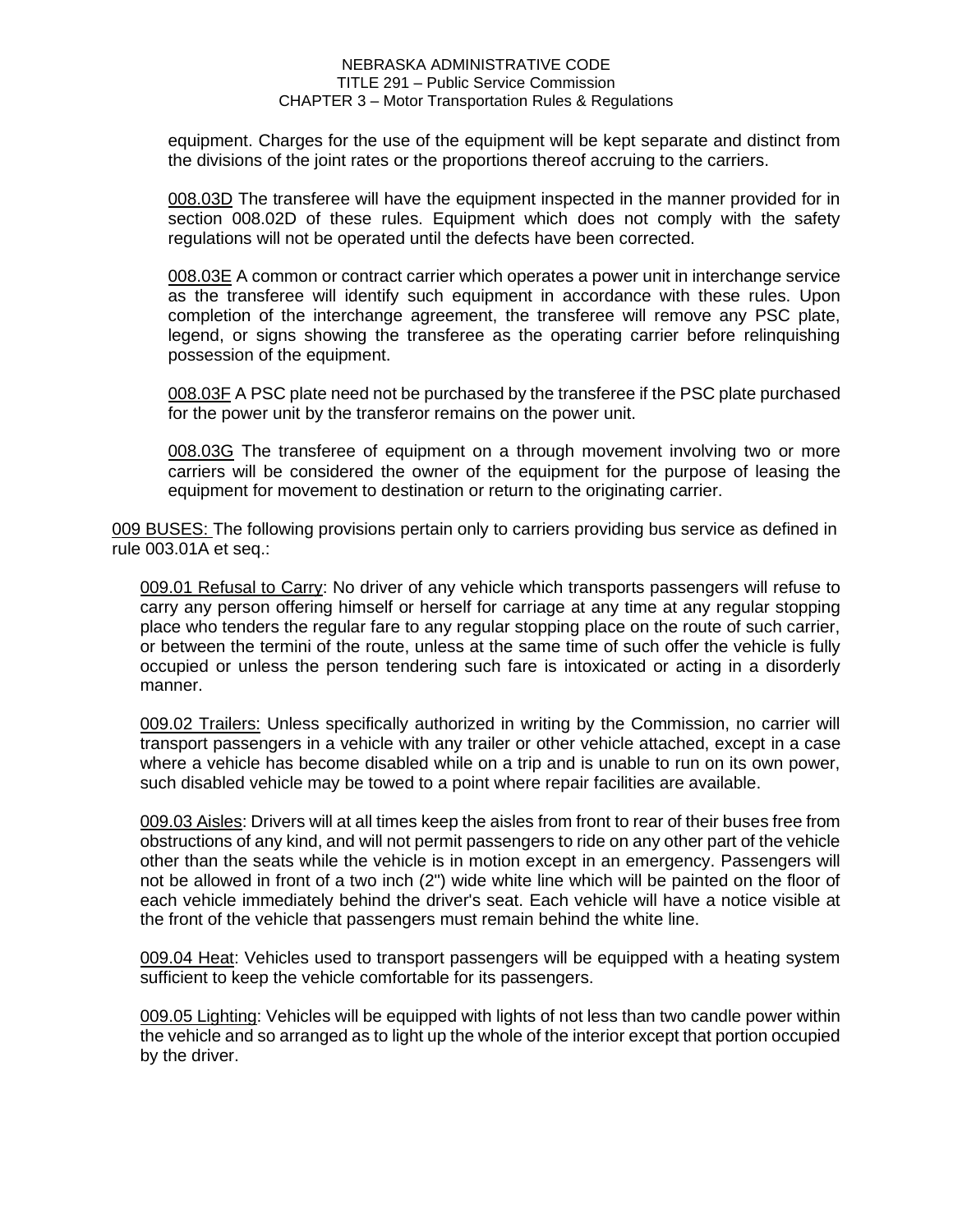009.06 Emergency Exit Doors: All vehicles with a seating capacity of eight (8) or more passengers will have emergency exits either in the form of push out windows, or a door on the opposite side of the vehicle entry or at the rear of the vehicle. The door will be equipped with a latch which may be readily operated in an emergency. There shall be no obstructions, either inside or outside, which would prevent the door from being opened. The exits will be easily accessible to passengers.

009.07 Timetables: Each carrier who transports passengers in regular scheduled service will file with the Commission prior to commencing operations, a timetable or schedule showing the time of arrival or departure of its vehicles at each point of the route and the number of trips made daily. When any change is made in the table or schedule, a new table or schedule will be filed with the Commission. All time schedules and revisions will be filed with the Commission not less than ten (10) days prior to the proposed effective date unless otherwise authorized by the Commission. No time schedule or revision will be effective until approved by the Commission.

009.08 Charter Service and Special Party Service: The following provisions apply only to charter service and special party service as designated.

009.08A No charter or special party service will be conducted between the same points or over the same route so frequently as to be construed as a regular or scheduled service.

009.08B Special party service will not be conducted between points on the route of another route so frequently as to be construed as a regular or scheduled service.

009.08C Carriers holding certificates restricted to charter service or sightseeing operations will be prohibited from conducting special party operations.

009.08D Each vehicle used in charter or special party service will be so designated by a sign on the front of the vehicle used for such service.

09.08D1 Each sign must contain the following information:

009.08D1A Affirmation or denial that the owner or operator of the vehicle is allowing the consumption of alcoholic liquor in the vehicle by an individual who is twenty-one years of age or older; and

009.08D1Ai As used in this section, alcoholic liquor is as defined under neb. Rev. Stat. 53-103.2.

009.08D1B Whether the current trip is being performed under a charter or a special party designation in accordance with rules 003.01A2 and 003.01A3; and

009.08D1Bi If the current trip is being completed under a special party designation, then the sign must also include the license number assigned to the operating authority by the Nebraska Liquor Control Commission.

009.08D1C The name or trade name of the carrier under whose authority the vehicle is being operated; and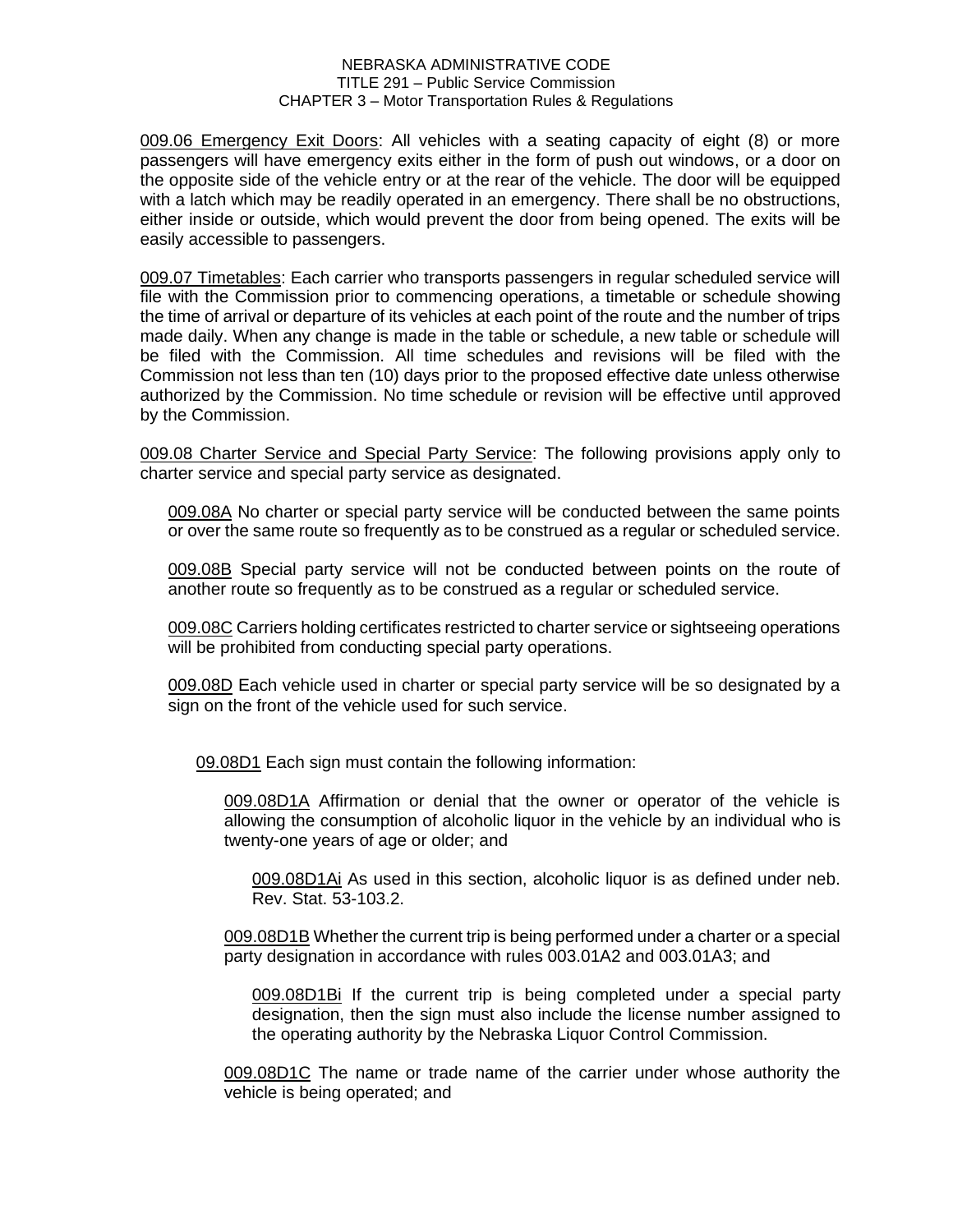009.08D1D The Commission authority number, excluding supplemental numbers.

009.08D2 Each sign will be legible at all times from a distance of 50 feet (15.24 meters) while the vehicle is stationary. The color scheme of the lettering will be in distinct contrast to the background color of the sign.

009.08E Each carrier conducting charter or special party service will file with the Commission a tariff of rates for the transportation of parties and charges for dead head mileage which will be approved by the Commission prior to implementation. The tariff will also indicate at which points the carrier has equipment available for charter party service. No equipment will be held out as available at any non-authorized point.

010 PROVISIONS APPLICABLE TO TRANSPORTATION OF PASSENGERS: The following provisions will be applicable to the transportation of passengers as designated within this section.

010.01 PROVISIONS APPLICABLE TO ALL CLASSIFICATIONS OF PASSENGER TRANSPORTATION: In addition to the other applicable Motor Carrier rules in this chapter, the following provisions will be applicable to all classifications of service for the transportation of passengers:

010.01A VEHICLE TITLE: All vehicles will be owned by, and registered in, the name of the certificate holder, except that the certificate holder may engage in equipment leasing as provided by these rules.

010.01B If a person applies for carriage and is willing and able to tender the fare, each operator will convey such person to the person's destination unless:

010.01B1 The passenger is in such condition of uncleanliness that carriage in the vehicle would be a violation of any law.

010.01B2 The behavior of the passenger is such that the person poses a safety risk to the operator, other passengers, or the vehicle is in danger of being damaged

010.01B3 The point of origin or destination or immediate approach is impassable or dangerous.

010.01C In addition to complying with the minimum qualifications for driving a motor vehicle subject to Commission jurisdiction, all operators will:

010.01C1 Be competent to conduct the applicable transportation service safely and courteously.

010.01C2 Not smoke inside the vehicle.

010.01C3 Shall be within the ages of twenty-one (21) and seventy (70) except that the Commission may waive the maximum age limit for an operator who is over seventy (70) if the carrier desiring to employ the operator can show that the operator is insurable, has no medical or other disability which prevents him or her from safely operating the vehicle and has a satisfactory driving record. Any such waiver will be in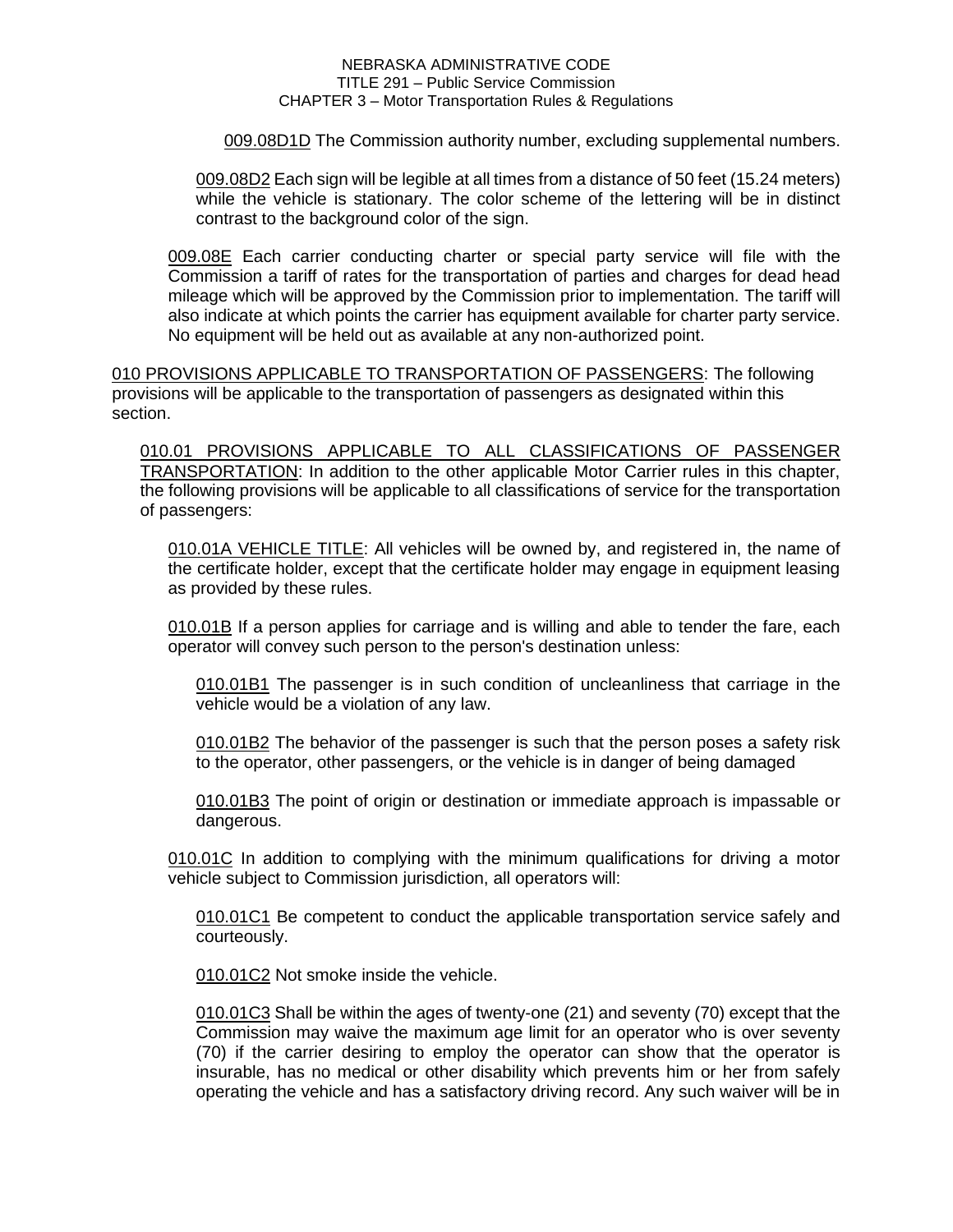writing and renewed annually. Any application for waiver or renewal will be accompanied by a medical certificate required by rule 005.02.

010.01D Each carrier will retain articles left in vehicles by passengers for not less than thirty (30) days. Upon request from any passenger, the carrier will make a reasonable search for any article believed to have been left in a vehicle.

010.01E TRIP LOG: All carriers will maintain a trip log which contains the information prescribed in this section. Such log will be completed following the delivery of the passenger to his or her destination and signed by the driver. The Commission may, upon application and written approval, allow for electronic filing and storing of the information required in this section provided that all of the information herein prescribed is included except that the full name of the driver may be filed in place of the signature. All records required by this section will be retained by the carrier for a period of two (2) years from the date of the transportation of the passenger.

010.01E1 The name of the individual engaging or hiring the vehicle and his or her address.

010.01E2 The address of the point where the passenger was picked up and the point of destination and the times they occurred.

010.01E3 The amount charged and collected.

010.01F RECEIPT: Upon demand of any passenger, a receipt for services will be given at the time of payment. Such receipt will contain the name of the company, the name of the operator, the vehicle fleet number, the total amount paid, and the date of payment.

010.01G COMPLAINTS: Every vehicle will have a notice posted, clearly legible and visible from the passenger compartment, which reads:

> "DIRECT COMPLAINTS REGARDING THE OPERATION OF THIS VEHICLE TO: The Nebraska Public Service Commission 300 The Atrium, 1200 N Street Lincoln, Nebraska 68508 1-800-526-0017 (Nebraska) 1-402-471-3101 (Lincoln)"

010.02 PROVISIONS APPLICABLE ONLY TO THOSE CARRIERS PROVIDING TAXICAB SERVICE: The following provisions apply only to those carriers who are authorized to provide taxicab service:

010.02A If a person applies for carriage and is willing and able to tender the fare, the operator will convey such person to his or her destination subject to rule 010.01B, or unless the vehicle is already engaged.

010.02B Operators may solicit passengers only at taxicab stands established by the city, while seated in the driver's seat, or while standing beside the vehicle. Passengers will not be solicited by outcries or hawking.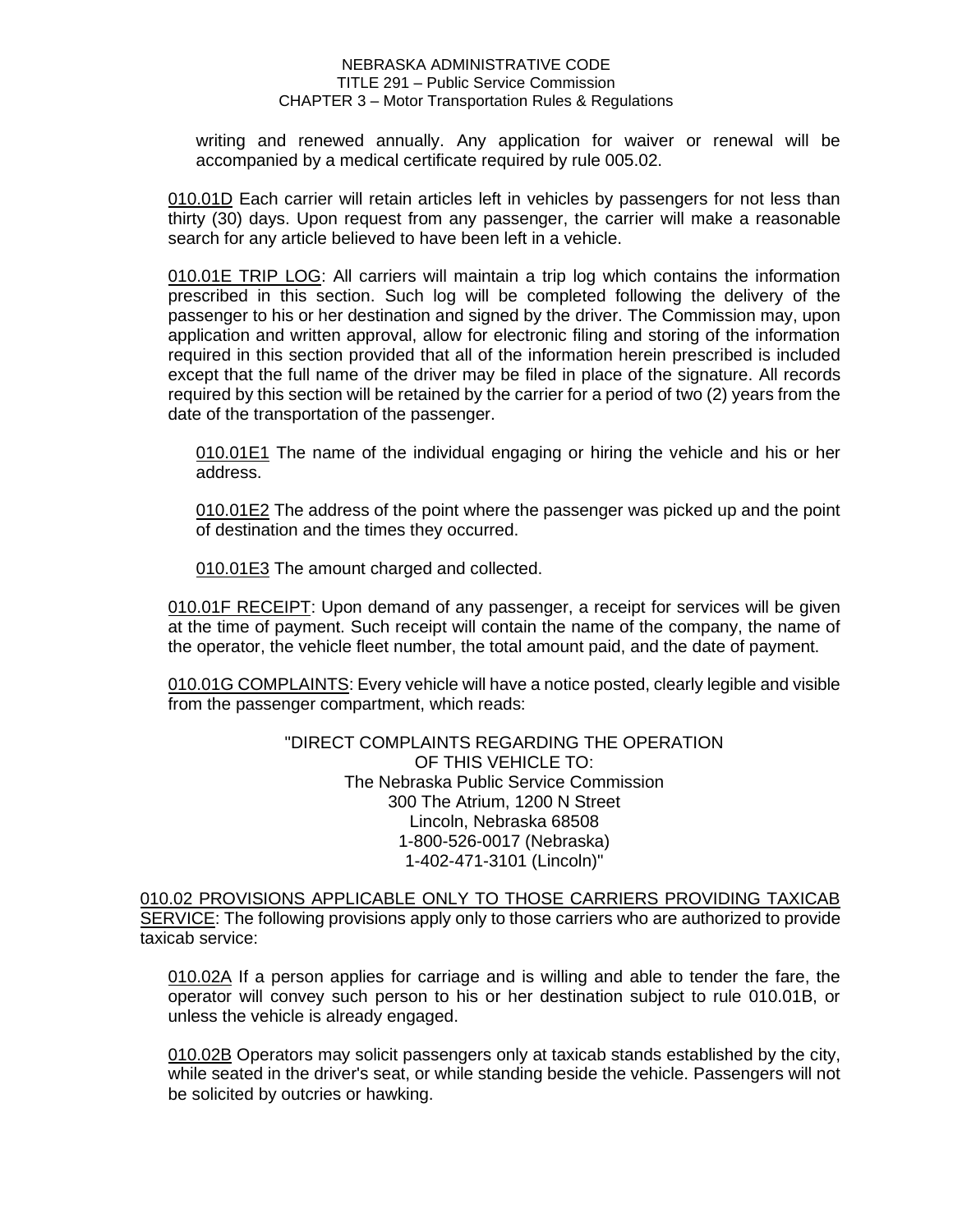010.02C Carriers will comply with all applicable municipal ordinances relating to the qualification of taxicab operators which are not in conflict with these rules.

010.02D The number of passengers carried by a vehicle will not exceed seven persons, including the driver, or the rated capacity of such vehicle as prescribed by the maker of the vehicle, whichever is smaller. Except for transportation provided under contract with the Nebraska Department of Health and Human Services, whenever any vehicle is occupied by a passenger or passengers, the operator will not permit any other person to occupy the vehicle except with the consent of the first passenger or passengers. Passengers will be informed of this provision by a card, posted inside the vehicle, stating the schedule of rates and charges for the vicinity in which the vehicle is operated and in the following form:

# "FOR YOUR PROTECTION:

You, as the first passenger in this taxicab, are the one to decide who will ride with you. Unless it is at your request or with your consent, this cab driver is prohibited by law from accepting additional passengers. Schedule of rates authorized for taxicabs operating in (Name of Town) is (Copy from commission order setting rates for that vicinity).

# (Name of Company)"

010.02D1 Service will not be denied to the first passenger or passengers due to refusal to grant consent to transport additional passengers on the trip.

010.02D2 If several individuals that have boarded a taxicab at one location choose to be transported to a single common destination, the driver of the taxicab will charge the party at rates approved by the Commission as if the passengers are all members of the same party.

010.02E Each vehicle will be operated over the most direct route from point of passenger pickup to the point of destination of passengers.

010.02F Each carrier will have its full or trade name and assigned application number permanently placed on each side of the vehicle in letters at least two inches (2") high. The word "taxicab" will also appear conspicuously on the sides of the vehicle unless the word "cab", "taxi" or "taxicab" is included within the name of the carrier. The fleet number of each vehicle will be displayed in figures not less than two inches (2") high in the forward part of the passenger compartment and also on the sides and rear of each vehicle. None of the markings described in this rule will be placed on any glass or on the bumper of the vehicle.

010.02G Each vehicle will be equipped with:

010.02G1 A dome light within the passenger compartment of the vehicle capable of being turned on or off by passengers, or controlled by operation of the doors.

010.02G2 An identity light attached to the top of the vehicle. The light will be in one unit consisting of an illuminated plate or cylinder upon which is printed the word "taxicab", "taxi", "cab", "for hire", or the owner's trade name. The size of such light will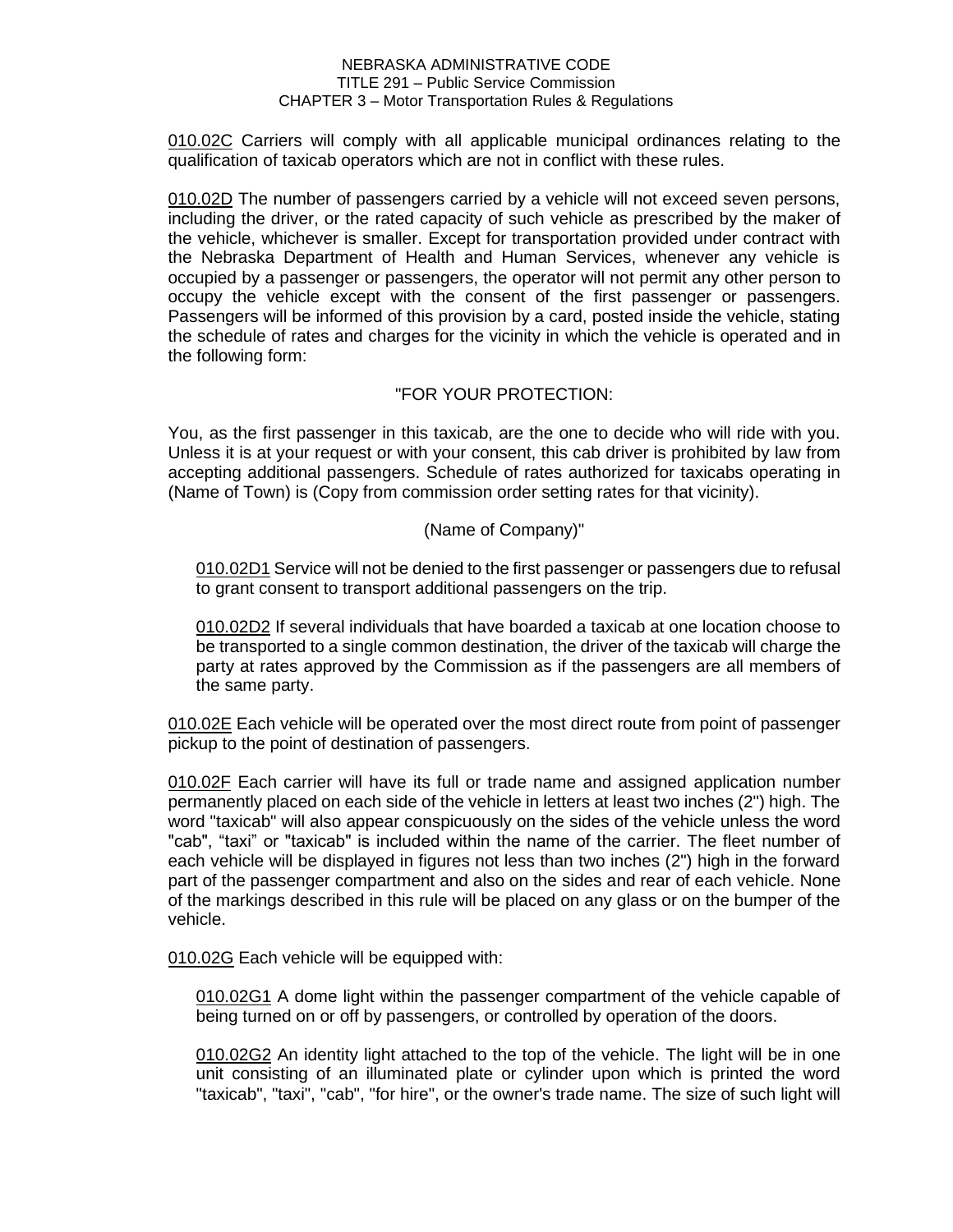not exceed eight inches (8") in height nor twenty-three inches (23") in length. Loaded or bug lights may be attached to the upper portion of a vehicle. If used, such lights will be smaller than the identity light and will be illuminated when the vehicle is engaged.

010.02H A carrier which operates in municipalities of fifteen thousand (15,000) persons or more, as determined by the official U.S. Census, or between municipalities not more than five (5) miles apart, whose aggregate population exceeds fifteen thousand (15,000) persons, will equip its vehicles with a taximeter or a taxi soft meter. The Commission may, at any time, require any carrier operating in any community of less than fifteen thousand (15,000) persons to equip its vehicles with a taximeter or a taxi soft meter. Taximeters and taxi soft meters are subject to the following specifications:

010.02H1 No taximeter will be operated without first having been inspected, tested, approved and sealed by the Commission or a duly authorized representative of the taxicab company.

010.02H2 Each meter will be sealed during the time the vehicle is in the service of the taxicab carrier

010.02H2(a) Taximeters will be sealed with either a wire and lead seal bearing the letters "NPSC," or, at the discretion of the Commission representative, with a sticker bearing the letters "NPSC." This seal will be affixed only by a person duly authorized by the Commission.

010.02H2(a) Taxi soft meters will be physically secured in each vehicle and password protected that enable only an authorized representative of the company to program the taxi soft meter remotely. Taxi drivers may not have access to or program taxi soft meters. Taxi soft meters will be considered sealed upon written approval from the Commission.

010.02H3 Commission approved rates will be programmed into each taxi soft meter.

010.02H3(a) Programmed rates may only be changed by an authorized representative of the company who has central password protected access to program rates for all taxi soft meters in the fleet.

010.02H3(b) Hardware and Software provisions must be in place that prevent a taxi driver from changing the programmed rates or modifying how the taxi soft meter works.

010.02H3(c) Each company will have access to, and provide to the Commission upon request, a changelog that provides a persistent audit trail or rates that are charged and historical rate changes that have been made identifying the person(s) who made them.

010.02H3(d) Any Hardware or Software changes and/or upgrades must not affect the way programmed rates are calculated. If the calculation of programmed rates is affected, the company must have the taxi soft meter reevaluated according to 010.02H1.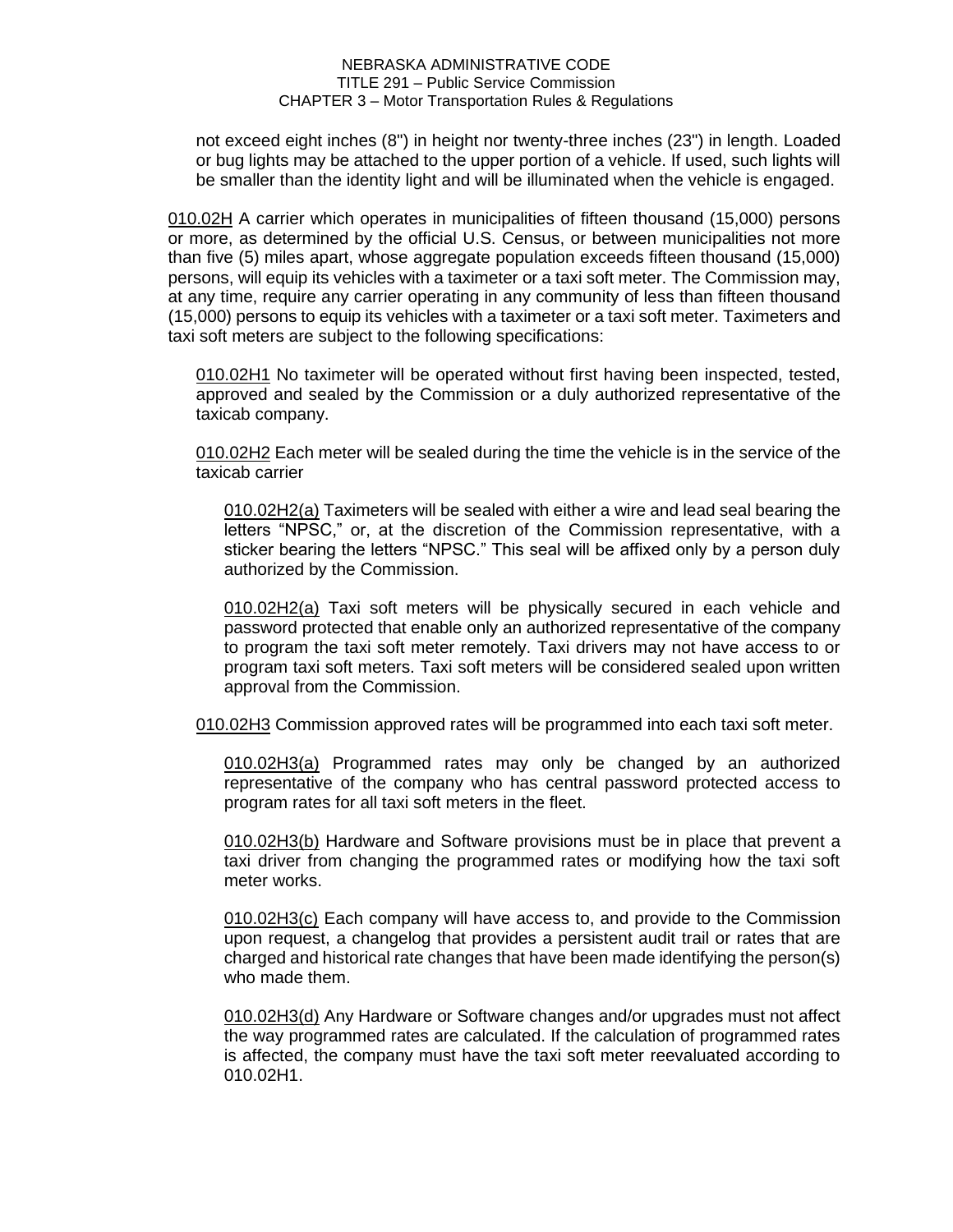010.02H4 taxi soft meters must provide passengers with a generated receipt pursuant to rule 010.01F.

010.02H5 Taximeters will be mounted and connected to the transmission or speedometer in an approved manner. Taxi soft meters shall be mounted or affixed to the vehicle interior to the right of the driver, and physically secured in the vehicle by hardware. Where mounted on the dashboard of a vehicle, the meter will be located so as not to obstruct the view of the operator or cause undue hazard to passengers. All taximeters and taxi soft meters will be placed so that the dial or faceplate showing the amount charged is well lighted and readily visible to passengers riding in the vehicle.

010.02H6 Periodic tests of meters will be made by the Commission. A meter with an error in registration not exceeding three percent (3%) of the distance covered by each meter drop will be considered correct and accurate. Otherwise, the requirements for approval of, and methods for, testing the taximeters will conform to specifications established by the National Bureau of Standards.

010.02H7 After a meter has been tested, approved and sealed, a different tire size will not be affixed to the vehicle without re-testing the meter.

010.02I Each vehicle will be equipped with a device visible to the public from the outside of the vehicle which indicates whether it is in service or for hire and a device visible to a passenger inside which indicates whether the taximeter is in position to record a fare.

010.02J Each operator will be identified by a card, displayed in full view of the passengers, bearing the name and photograph of the operator and the taxicab carrier's address.

010.02K No vehicle will be equipped with shades, curtains, or window-tinting which shields the occupants or the operator from observation.

010.03 PROVISIONS THAT APPLY TO THE TRANSPORTATION CONTRACTORS OF THE DEPARTMENT OF HEALTH AND HUMAN SERVICES AND LIKE AGENCIES: A contractor of the Nebraska Department of Health and Human Services, hereinafter, the Department, or any of the agencies contracting with the Department, or for any agency organized under the Nebraska Community Aging Services Act, who is not certificated or permitted by the Commission providing transportation for the Department or such agencies will certify on a form provided by the Commission that the provider meets the minimum operator standards, insurance requirements and equipment standards prescribed by the Commission in these rules.

010.03A DRIVER REQUIREMENTS: A Department transportation provider must certify that:

010.03A1 The person is the individual who will personally drive the vehicle in question.

010.03A2 The person is at least nineteen (19) years of age or an emancipated minor.

010.03A3 The person possesses a current operator's permit issued by any state.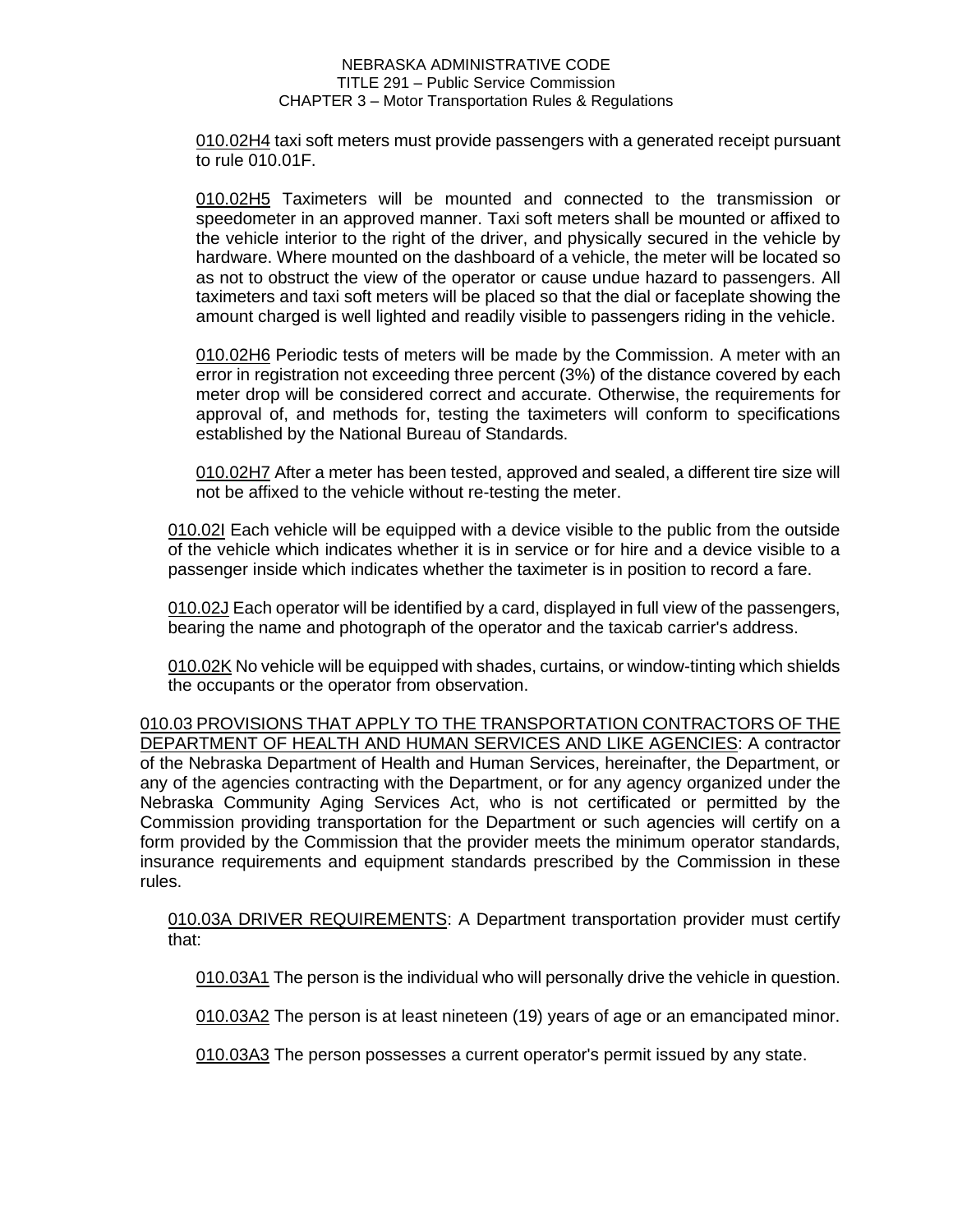010.03A4 The person has knowledge of Nebraska state and local traffic rules and the rules of the road.

010.03A5 The person has no more than three (3) points assigned against their driver's license.

010.03A6 The person will not smoke in the vehicle.

010.03A7 The person is competent to conduct the service carefully and dependably.

010.03A8 The person does not use illegal drugs.

010.03A9 The person is not aware of any mental or physical limitation which would impose a threat to the health or well-being of the passengers.

010.03B INSURANCE: A Department provider must maintain the minimum automobile liability insurance coverage as required by these rules and state law.

010.03C EQUIPMENT STANDARDS: A Department transportation provider must certify that:

010.03C1 The person has current and valid plates and registration.

010.03C2 The person will ensure that each vehicle will, at all times, be kept in proper physical and mechanical condition including, but not limited to, operable seat belts, turn signals, lights and horn, child passenger restraint devices as required by law, and comfortable temperature and ventilation conditions.

010.03D SELF-CERTIFICATION: All such self-certification filings will be made with the Commission and filed for record and be available for p140ublic inspection during the regular business hours of the Commission. Such filings will be continuous in nature unless canceled by the Department.

010.03E The Commission will, upon application of any certificated motor carrier or the Department, hear any dispute between the same with regard to the contested ability of the motor carrier to provide a specific service in a given case. The parties may agree to an informal conference between the carrier, the Department, and the Commission to facilitate a mutually agreeable resolution. If the parties cannot come to an agreement, either party may file a formal complaint with the Commission in a manner provided for in the rules of Commission procedure.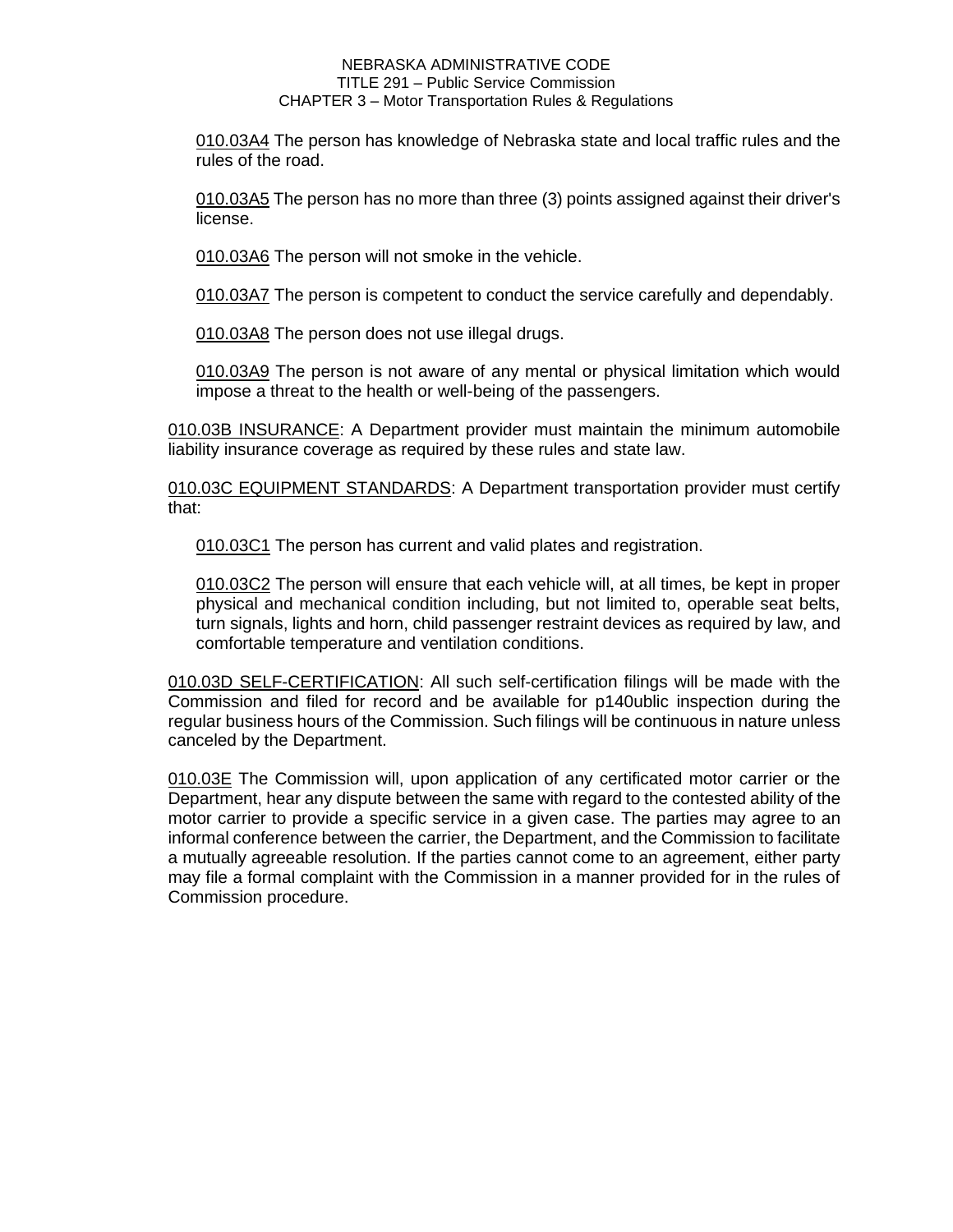011 VOLUNTARY SUSPENSIONS: Certificated motor carriers seeking to suspend service pursuant to Neb. Rev. Stat. §75-316, must apply for and obtain Commission approval of such suspension. The certificated motor carrier must provide the Commission with an application identifying the certificate of public convenience and necessity held by said motor carrier and setting forth the length of time the carrier wishes to place its authority under voluntary suspension. The Commission may approve the carrier's request for the time period requested for a period not exceeding a twelve (12) month increment. In no event will the carrier's authority be suspended for more than twenty-four (24) consecutive months.

# 012 TRANSPORTATION NETWORK COMPANIES:

012.01 APPLICABILITY OF RULES: The rules and regulations found in Chapter 3, Sections 001 through 011 of Title 291 of the Nebraska Administrative Code will not apply to transportation network companies. If there is a conflict between Chapter 3, Sections 001 through 011 of Title 291 of the Nebraska Administrative Code and these rules regarding the regulation of transportation network companies, these rules and regulations will apply.

012.02 DEFINITIONS: In addition to other definitions used in this chapter, unless the context otherwise requires, the following definitions apply:

012.02A Application open stage means the time period from the moment a participating driver logs on to the transportation network company's online-enabled application or platform until the driver accepts a request to transport a passenger and from the moment the driver completes the transaction on the online-enabled application or platform or the passenger exits the vehicle, whichever is later, until the driver either accepts another ride request on the online-enabled application or platform or logs off the online-enabled application or platform.

012.02B Commission means the Nebraska Public Service Commission.

012.02C Engaged stage means the time period from the moment a participating driver accepts a ride request on the transportation network company online-enabled application or platform.

012.02D Insurance policy means a policy placed with an authorized Nebraska insurer or with a surplus lines insurer pursuant to Chapter 44 of the Nebraska Revised Statutes.

012.02E Participating driver or driver means any person who uses a personal vehicle in connection with a transportation network company's online-enabled application or platform to connect with passengers.

012.02F Passenger means a passenger in a personal vehicle for whom a driver provides transportation and who is connected with a driver by a transportation network company's online-enabled application or platform.

012.02G Passengers on board stage means the time period when there are passengers in the vehicle pursuant to the driver's participation in a transportation network company.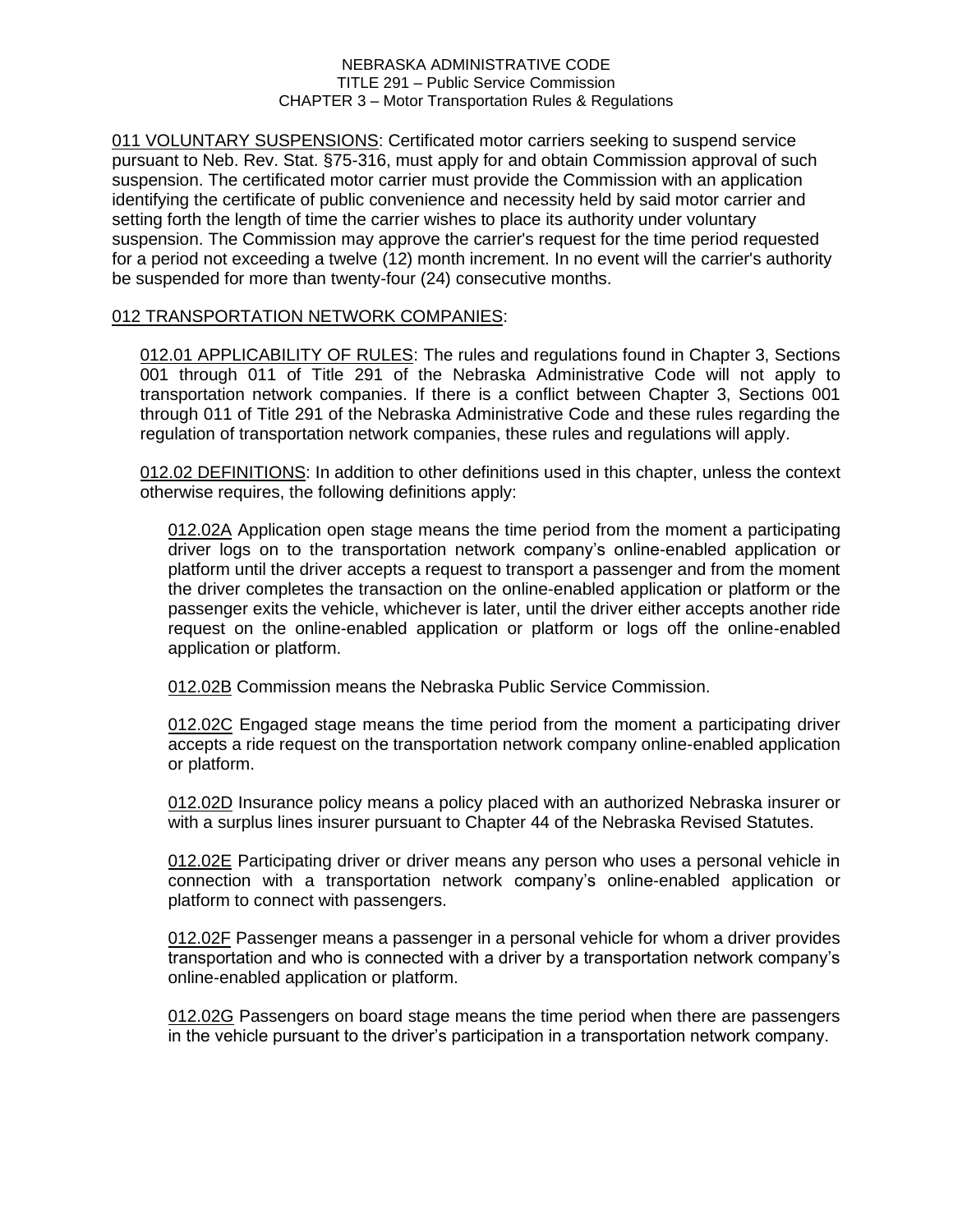012.02H Personal vehicle means a passenger car as defined in Neb. Rev. Stat**. §**60-345 that a driver owns, leases or is otherwise authorized to use to provide services on a transportation network company's online-enabled application or platform.

012.02I Prearranged ride means a ride in which a participating driver is matched to a passenger through a transportation network company's online-enabled application or platform and does not include the on-demand summoning of a ride or street hail. Prearranged ride does not include shared-expense carpool or vanpool arrangements. Prearranged ride does not include activity by the participating driver to personally solicit passengers or initiate contact with potential passengers.

012.02J Service means the provision of transportation by a driver to a passenger with whom a transportation network company matches the driver.

012.02K Transportation network company means an organization, including a corporation, a limited liability company, a partnership, a sole proprietor, or any other entity, operating in this state that provides prearranged transportation services for compensation using an online-enabled application or platform to connect passengers with participating drivers using a personal vehicle. Transportation network company does not include Medicaid nonemergency medical transportation brokerage services provided pursuant to a contract with the Department of Health and Human Services.

012.02L Transportation network company insurance means an insurance policy that covers loss arising from a participating driver's use of a personal vehicle in connection with a transportation network company's online-enabled application or platform.

012.03 UNAUTHORIZED OPERATIONS: Unless exempted by statute, no person will operate a transportation network company in Nebraska without first having obtained from the Commission a permit to operate as a transportation network company in Nebraska.

012.04 APPLICATION REQUIREMENTS: The application for permit to operate as a transportation network company in Nebraska must be filed on forms provided by the Commission.

012.04A The application for a permit will be in writing, under oath, submitted to the Commission, and accompanied by the fee required under Neb. Rev. Stat. § 75-305(2).

012.04B A duly authorized official of the applicant who possesses the full power and authority to make binding representations on the applicant's behalf will subscribe to the oath on the application.

012.04B1 A participating driver contracting with a transportation network company holding a valid permit from the Commission will not be required to obtain a permit or certificate from the Commission when driving pursuant to the terms of the contract with the transportation network company.

012.04C The application will contain the following:

012.04C1 The legal name of the applicant;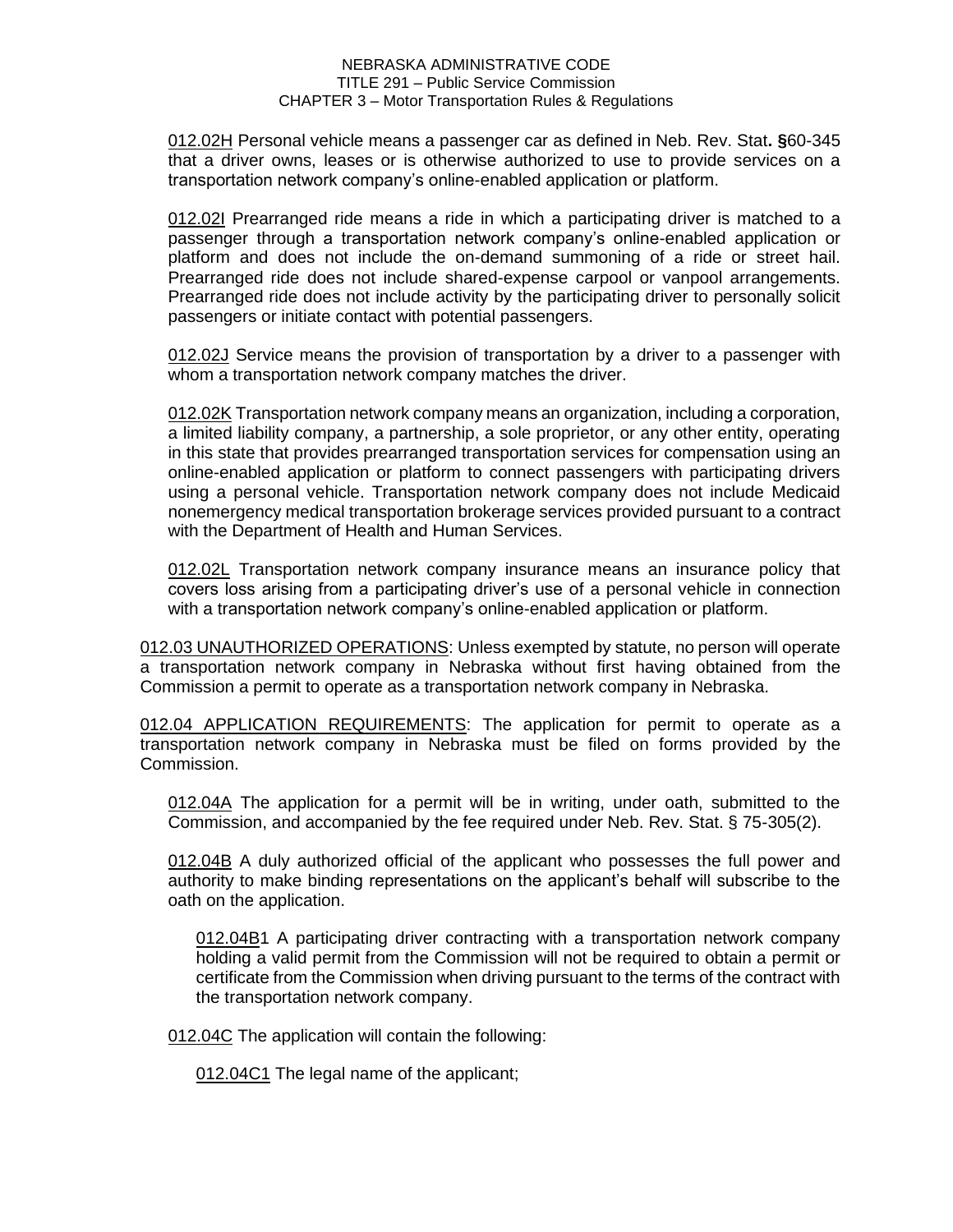012.04C2 Any name under which the applicant will or does conduct business in Nebraska;

012.04C3 The applicant's primary business address and telephone number;

012.04C4 A copy of the articles of organization or certificate to transact business in Nebraska;

012.04C5 The name, address, and telephone number of the applicant's registered agent in Nebraska; and

012.04C6 A statement that the applicant agrees to adhere to the statutes of Nebraska, the rules and regulations of the Commission regulating transportation network companies, and any applicable federal laws, local ordinances and regulations.

012.04D If an applicant is duly certified or permitted to operate a transportation network company in at least one other state, the Commission will, within sixty (60) days after receiving a complete application, issue a permit to the applicant if the applicant meets the requirements set forth under statute and Commission rules and regulations.

012.04E If an applicant is not duly certified or permitted to operate a transportation network company in at least one other state, the Commission will, within ninety (90) days after receiving a complete application, issue a permit to the applicant if the applicant meets the requirements set forth under statute and Commission rules and regulations. The applicant will bear the burden of demonstrating that:

012.04E1 The applicant has sufficient financial resources to provide transportation network company services in the proposed service territory;

012.04E2 The applicant has sufficient technical competency to provide transportation network company services in the proposed service territory; and

012.04E3 The applicant has sufficient managerial resources to provide transportation network company services in the proposed service territory.

012.04F If the Commission finds any information incomplete or inaccurate, the Commission will notify the applicant and give the applicant the opportunity to complete the application.

012.05 TRANSPORTATION NETWORK COMPANY REQUIREMENTS: Every transportation network company will:

012.05A Provide the Commission with its email address and customer service telephone number.

012.05B Display for the passenger either a picture of the driver's personal vehicle and a picture of the driver or the license plate number of the driver's personal vehicle on the online-enabled application or platform that a transportation network company uses to connect drivers and passengers.

012.05C Maintain an agent for service of process in Nebraska.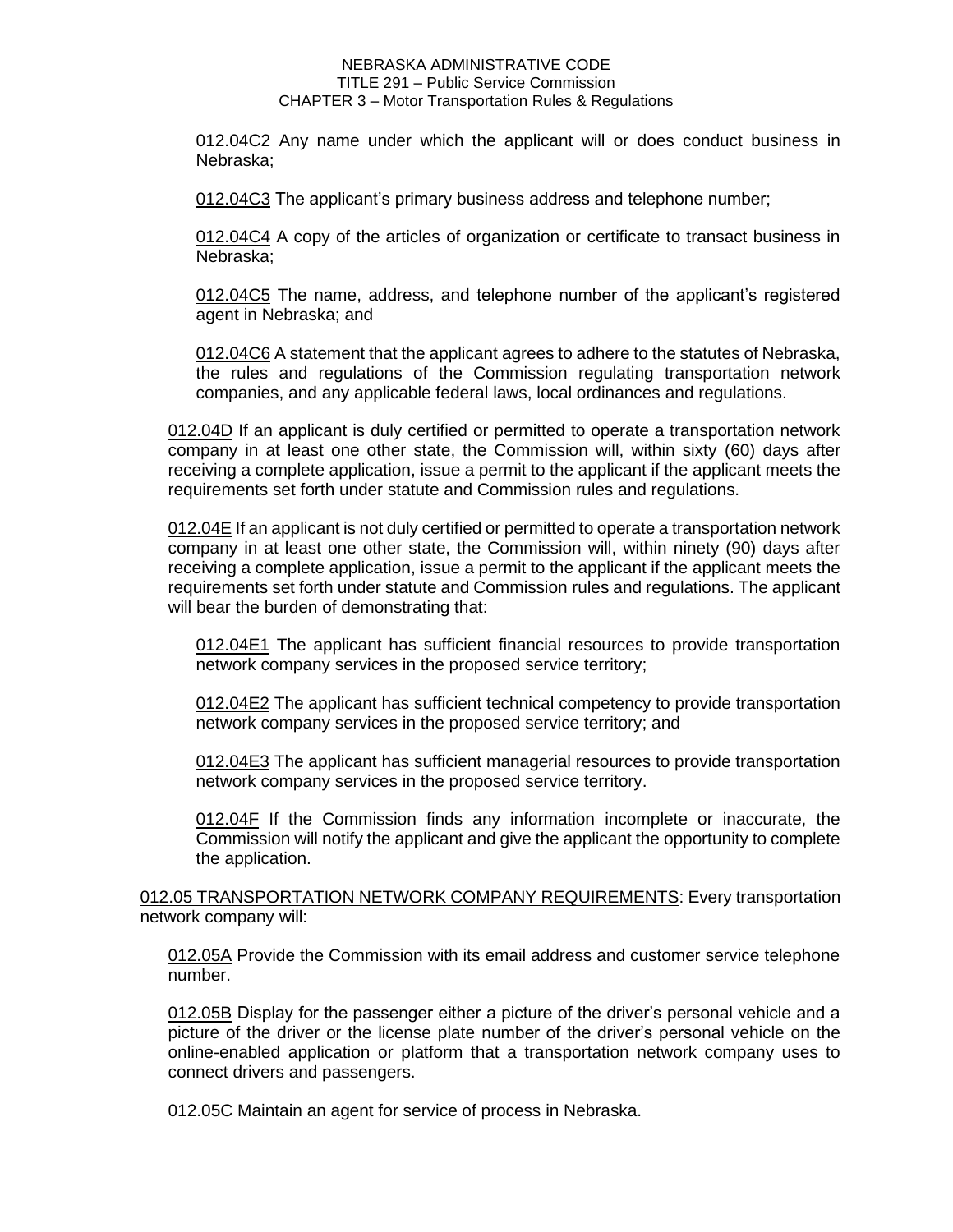012.05D Maintain accurate and up-to-date records of all drivers providing services on behalf of the transportation network company, including the vehicle identification number for all personal vehicles to be operated in connection with the transportation network company.

012.05E Implement an anti-discrimination policy that prohibits discrimination by any driver providing service for the company on the basis of race, national origin, religion, gender, physical or mental disability, medical condition, marital status, or age and file the policy with the Commission.

012.05F Maintain a website that provides a customer service telephone number or email address of the transportation network company and that provides the telephone number and email address of the Commission.

012.05G Establish a driver training program designed to ensure that each driver safely operates his or her personal vehicle prior to the driver being able to offer services on the transportation network company's online-enabled application or platform.

012.05H Maintain records required under Neb. Rev. Stat. §§ 75-323 through 75-343 to be collected by the transportation network company, including records regarding participating drivers.

012.05I Cooperate with the Commission and any employees, investigators, or duly authorized agents of the Commission in the investigation of complaints received by the Commission from the public or in investigations initiated by the Commission.

012.05J Disclose in writing prior to permitting a person to act as a driver that a driver is responsible to know the laws, rules, and regulations that govern the service he or she provides in connection with a transportation network company.

012.06 PREARRANGED RIDE: A participating driver will not provide a ride unless it is a prearranged ride.

012.06A Upon completion of a prearranged ride, a transportation network company will transmit an electronic receipt to the passenger's email address or online-enabled application documenting the following:

012.06A1 The point of origin and destination of the prearranged ride;

012.06A2 The total duration and distance of the prearranged ride;

012.06A3 The total amount paid, if any, including the base fare and any additional charges incurred for distance traveled or duration of the prearranged ride; and

012.06A4 The driver's first name.

012.07 RATES: Except as otherwise provided by statute or under these rules, a transportation network company will not be subject to rate regulation by the Commission and will not be subject to provisions relating to rates and charges prescribed in Neb. Rev. Stat. §§ 75-101 to 75-158.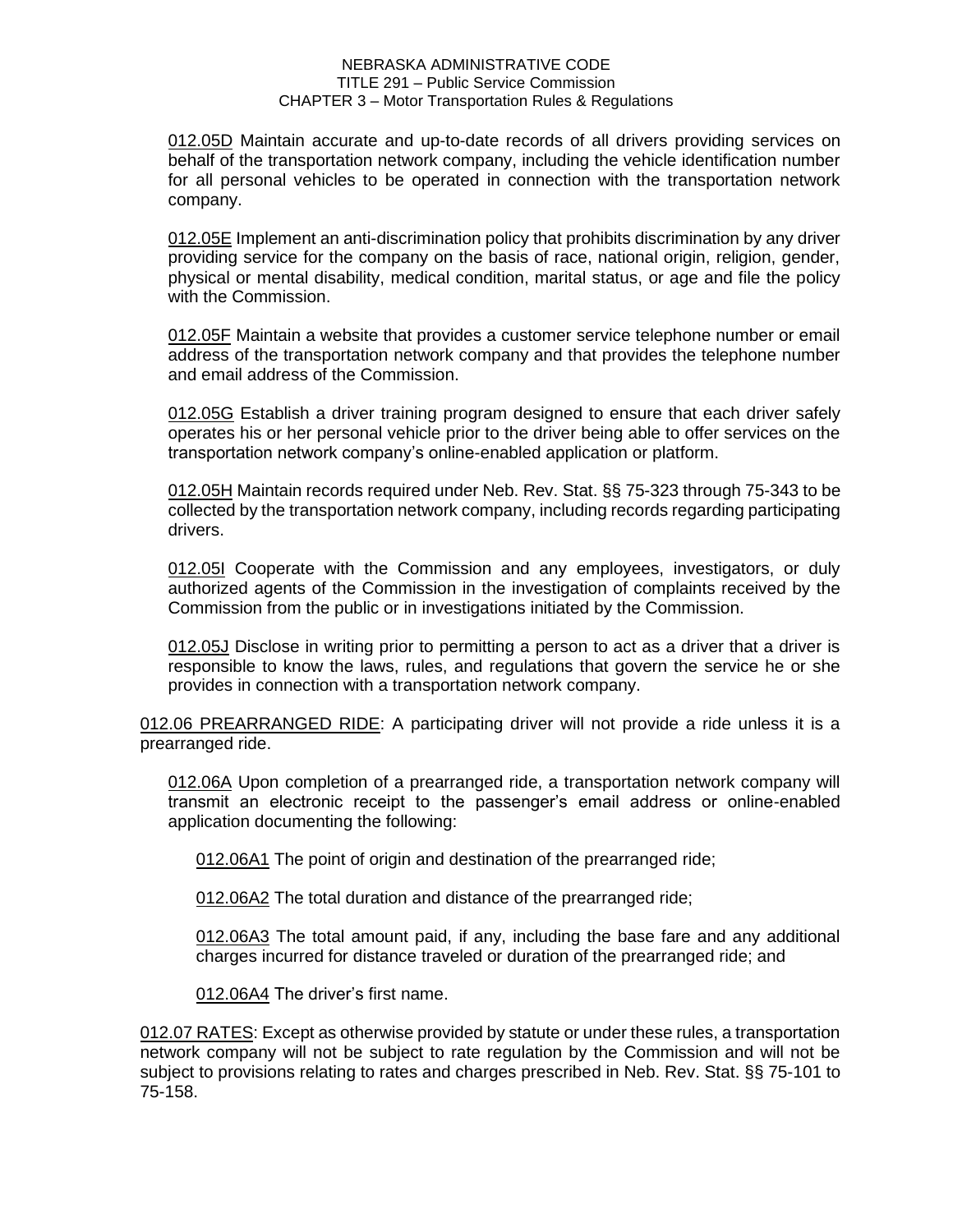012.07A A transportation network company may offer service for compensation, no charge, or suggested compensation.

012.07B A transportation network company will file with the Commission the rates it uses to determine any compensation or suggested compensation on its online-enabled application or platform, including any use of dynamic pricing. The transportation network company will keep the rate filing current and will charge rates consistent with the rates it files with the Commission.

012.07C The following requirements apply if the transportation network company uses dynamic pricing through its online-enabled application or platform:

012.07C1 The transportation network company's online-enabled application or platform will provide clear visible indication that dynamic pricing is in effect prior to the passenger requesting a ride.

012.07C2 The transportation network company's online-enabled application or platform will include a feature that requires the passenger to expressly confirm that he or she understands that dynamic pricing will be used in order for the ride request to be completed.

012.07C3 The transportation network company's online-enabled application or platform will provide a fare estimator that enables the passenger to estimate the cost under dynamic pricing prior to requesting a ride.

012.07C4 Dynamic pricing will not be permitted during any state of emergency declared by the Governor.

012.08 NON-COMPETE: A transportation network company will not require a participating driver to sign an agreement not to compete with the company in order to be matched with passengers through the company's online-enabled application or platform.

012.09 OWNERSHIP OF VEHICLES: A transportation network company will not own, control, operate, or manage drivers' personal vehicles.

012.10 HHS AUTHORIZATION: No transportation network company or participating driver will provide transportation for any person under contract with the Department of Health and Human Services or any contractors of the Department of Health and Human Services without specific authorization from the Commission. In order to receive such authorization, the transportation network company or participating driver will file an application which demonstrates that such service is or will be required by the present or future public convenience and necessity as required under Neb. Rev. Stat. § 75-371.20.

012.11 DRUGS AND ALCOHOL POLICY: Every transportation network company will implement, enforce, and maintain a zero-tolerance policy on the use of drugs or alcohol applicable to any driver providing service for the transportation network company that prohibits a driver from using any amount of drugs or alcohol while the driver is providing service.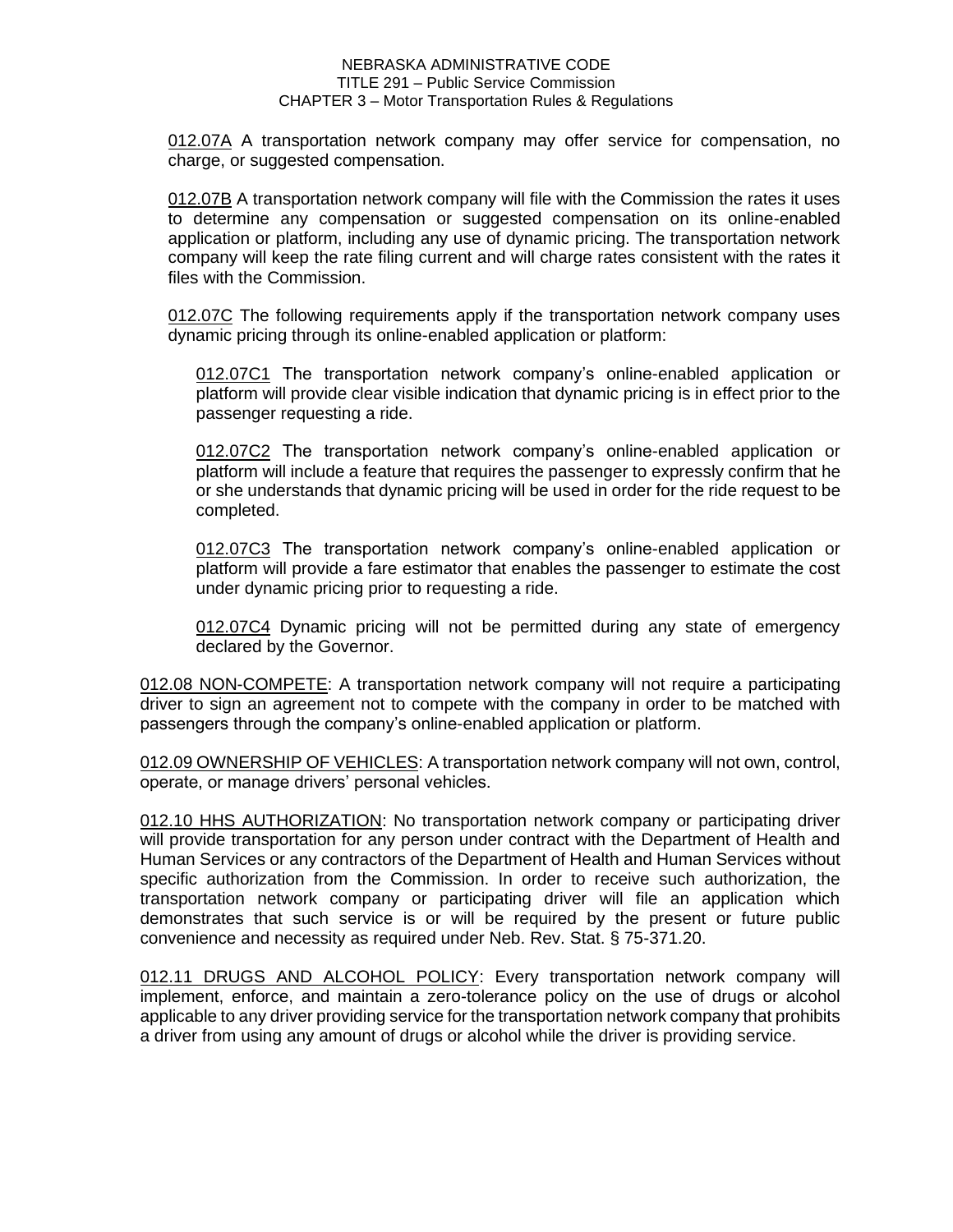012.11A The transportation network company must provide a copy of the policy to the Commission promptly upon adoption, and provide a copy of any revision to the policy promptly upon adoption.

012.11B A transportation network company will not allow a driver to provide service if the company finds the driver to be in violation of its zero-tolerance policy or if the driver has not successfully completed driver training as required under 012.05G.

012.11C The transportation network company will provide on its website and its onlineenabled application or platform notice of the zero-tolerance policy and the procedures to report a complaint about a driver with whom the passenger was matched when the passenger reasonably suspects the driver was under the influence of drugs or alcohol during the course of the prearranged ride.

012.11C1 Upon receiving a complaint, a transportation network company will immediately suspend the driver against whom the complaint was issued and conduct an investigation of the alleged violation. The suspension will last for the duration of the investigation.

012.11D If the Commission has reasonable cause to believe a transportation network company is not enforcing the zero-tolerance policy filed with the Commission, the Commission will investigate and, after notice and hearing, may enter an order requiring the transportation network company to enforce such policy, which may include suspension of the participating driver.

012.12 DRIVER REQUIREMENTS: A participating driver must possess a valid driver's license, proof of registration, and proof of automobile liability insurance and be at least twentyone (21) years of age.

012.12A Prior to permitting a person to act as a driver, the transportation network company will obtain and review a national criminal history record information check.

012.12A1 The criminal disposition information retrieved by the transportation network company's national criminal history record information check will be at least as comprehensive as the criminal disposition information retrieved by a national criminal history record information check performed by the Federal Bureau of Investigation pursuant to Neb. Rev. Stat. § 81-6120.

012.12A2 Fingerprinting is not required as part of the national criminal history record information check.

012.12B A person who has four or more moving traffic violations or one or more major traffic violations in the three (3) years prior to the date of the criminal background check will not serve as a driver. The following offenses will constitute major traffic violations:

012.12B1 Failure to stop and report or render aid as required under Neb. Rev. Stat. §§ 60-696 or 60-697;

012.12B2 Reckless driving in violation of any city or village ordinance or of §§ 60-6213, 60-6214, or 60-6217;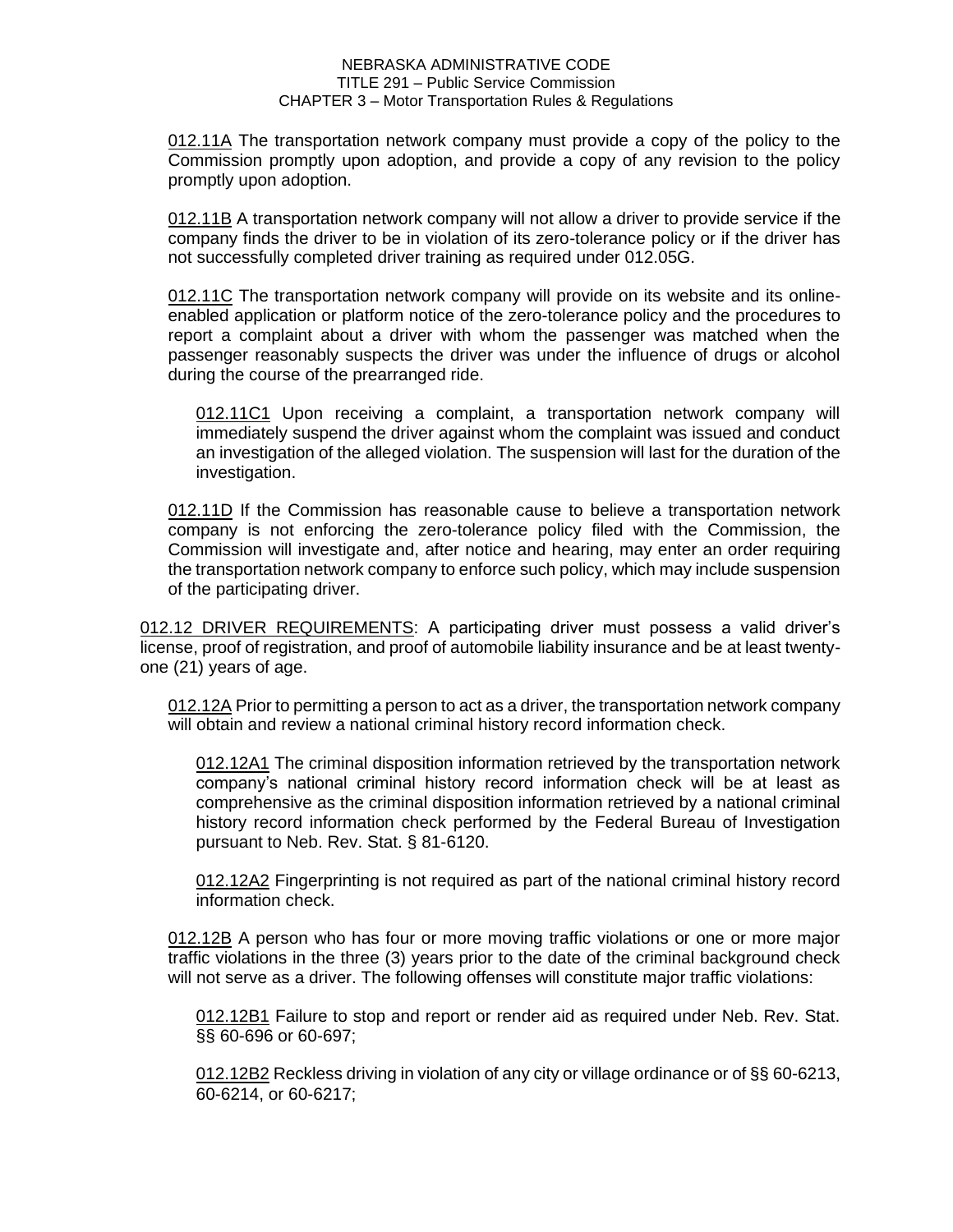012.12B3 Speeding of more than thirty-five (35) miles per hour over the speed limit; and

012.12B4 Failure to yield to a pedestrian resulting in bodily injury to a pedestrian.

012.12C A person who has been convicted of or pled guilty or nolo contendere to driving under the influence of drugs or alcohol in the previous seven (7) years in this state or any other state or territory prior to the date of the criminal background check will not serve as a driver.

012.12D A person who is required to register as a sex offender or who has been convicted of or pled guilty or nolo contendere to any offense involving fraud, use of a motor vehicle to commit a felony, a crime involving property damage, theft, acts of violence, or acts of terror will not serve as a driver.

012.13 HOURS OF OPERATION: No person will be a participating driver for a period of more than twelve (12) hours during each twenty-four (24) hour period.

012.14 VEHICLE REQUIREMENT: In order for a vehicle to be used under these rules, a personal vehicle will be in compliance with the Motor Vehicle Registration Act as required for a passenger car as defined in Neb. Rev. Stat. § 60-345.

012.15 INSPECTIONS: A certified mechanic, who may be employed by a transportation network company, will perform an initial safety inspection on each personal vehicle prior to approving it for use as a personal vehicle.

012.15A The inspection will include inspection of at least the following components and as such components will be in good working order:

012.15A1Foot brakes;

012.15A2Parking or emergency brakes;

012.15A3Steering mechanism;

012.15A4Windshield;

012.15A5Rear window and other glass;

012.15A6Windshield wipers;

012.15A7Headlights;

012.15A8Tail lights;

012.15A9Turn indicator lights:

012.15A10Stop lights;

012.15A11Front seat adjustment mechanism;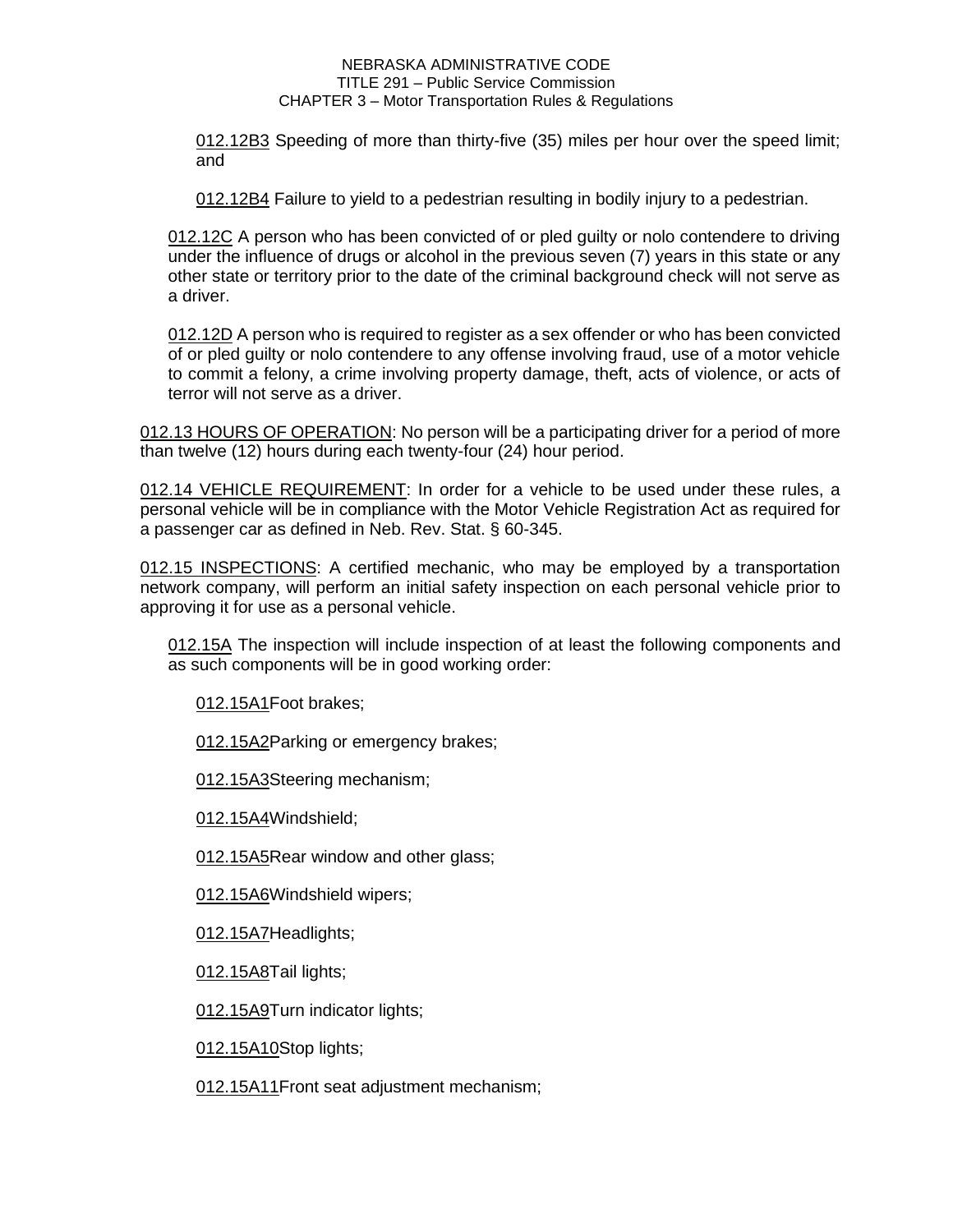012.15A12The opening, closing, and locking capability of doors;

012.15A13Horn;

012.15A14Speedometer;

012.15A15 Bumpers;

012.15A16 Brake Lights;

012.15A17Muffler and exhaust system;

012.15A18Tire conditions, including tread depth;

012.15A19Interior and exterior rear-view mirrors; and

012.15A20Safety belts for driver and passengers.

012.15B A driver will annually obtain such an inspection and approval of the driver's personal vehicle in order to continue its use as a personal vehicle. A driver will maintain proof of the current inspection.

012.15C A transportation network company will make the initial and annual inspection reports available to the Commission upon request.

012.16 TRANSPORTATION NETWORK COMPANY INSURANCE: Beginning on September 1, 2015, a transportation network company and a participating driver will maintain transportation network company insurance as provided.

012.16A Unless otherwise specified, the following requirements will apply to transportation network company insurance during the engaged stage and during the passengers on board stage:

012.16A1 Primary liability coverage in the amount of at least one million dollars (\$1,000,000) for death, personal injury, and property damage; and

012.16A2 Uninsured and underinsured motorist coverage for both the driver and passengers in the amounts required by the Uninsured and Underinsured Motorist Insurance Coverage Act.

012.16B Unless otherwise specified, the following requirements will apply to transportation network company insurance during the application open stage:

012.16B1 Transportation network company insurance will be primary and in the amount of at least twenty-five thousand dollars (\$25,000) for death and personal injury per person, fifty thousand dollars (\$50,000) for death and personal injury per incident, and twenty-five thousand dollars (\$25,000) for property damage; and

012.16B2 Uninsured motorist coverage pursuant to the Uninsured and Underinsured Motorist Insurance Coverage Act.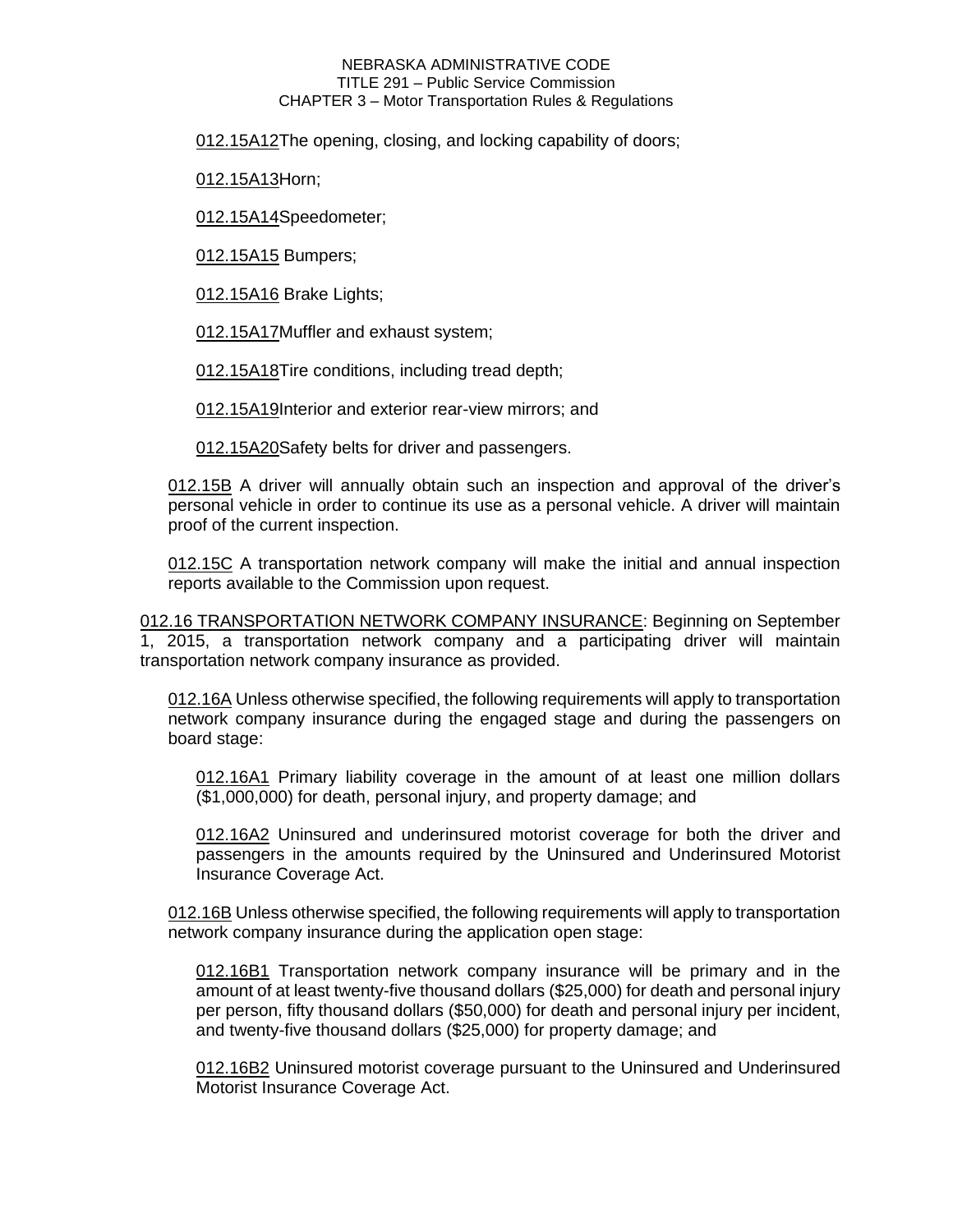012.16C The requirements for coverage may be satisfied by any of the following:

012.16C1 Transportation network company insurance maintained by a participating driver;

012.16C2 Transportation network company insurance maintained by a transportation network company; or

012.16C3 Any combination of the above.

012.16D Prior to permitting a person to act as a driver, a transportation network company will disclose in writing to each participating driver:

012.16D1 The insurance coverage, the limits of liability, and any deductible amounts that the transportation network company maintains while the driver uses a personal vehicle in connection with a transportation network company's online-enabled application or platform;

012.16D2 That a driver's personal automobile insurance policy may potentially not provide coverage for damage to the vehicle used by the driver, uninsured and underinsured motorist coverage, and other first-party claims from the moment the driver logs on to the transportation network company's online-enabled application or platform to the moment the driver logs off the transportation network company's onlineenabled application or platform.

012.16D2a The driver should contact his or her insurer or insurance agent in order to determine coverage under his or her personal automobile insurance policy.

012.16E The insurer providing transportation network company insurance will have the duty to defend and indemnify the insured.

012.16F An insurance policy required under Neb. Rev. Stat. §§ 75-323 through 75-341 will be placed with an authorized Nebraska insurer or with a surplus-lines insurer pursuant to Chapter 44 of the Nebraska Revised Statues.

012.16G Coverage under a transportation network company insurance policy will not be dependent on a personal automobile insurance policy first denying a claim nor will a personal automobile insurance policy, including a personal liability umbrella policy, be required to first deny a claim.

012.16H When transportation network company insurance maintained by a participating driver to fulfill the insurance obligations of Neb. Rev. Stat. §§ 75-323 through 75-341 and these rules and regulations has lapsed or ceased to exist, the transportation network company will provide the coverage required by Neb. Rev. Stat. §§ 75-323 through 75-341 and these rules beginning with the first dollar of a claim.

012.16I In order for transportation network company insurance maintained by a transportation network company to meet the requirements of Neb. Rev. Stat. §§ 75-323 through 75-341 and these rules, a certificate of insurance will be filed with the Commission specifying that on cancellation or nonrenewal of the transportation network company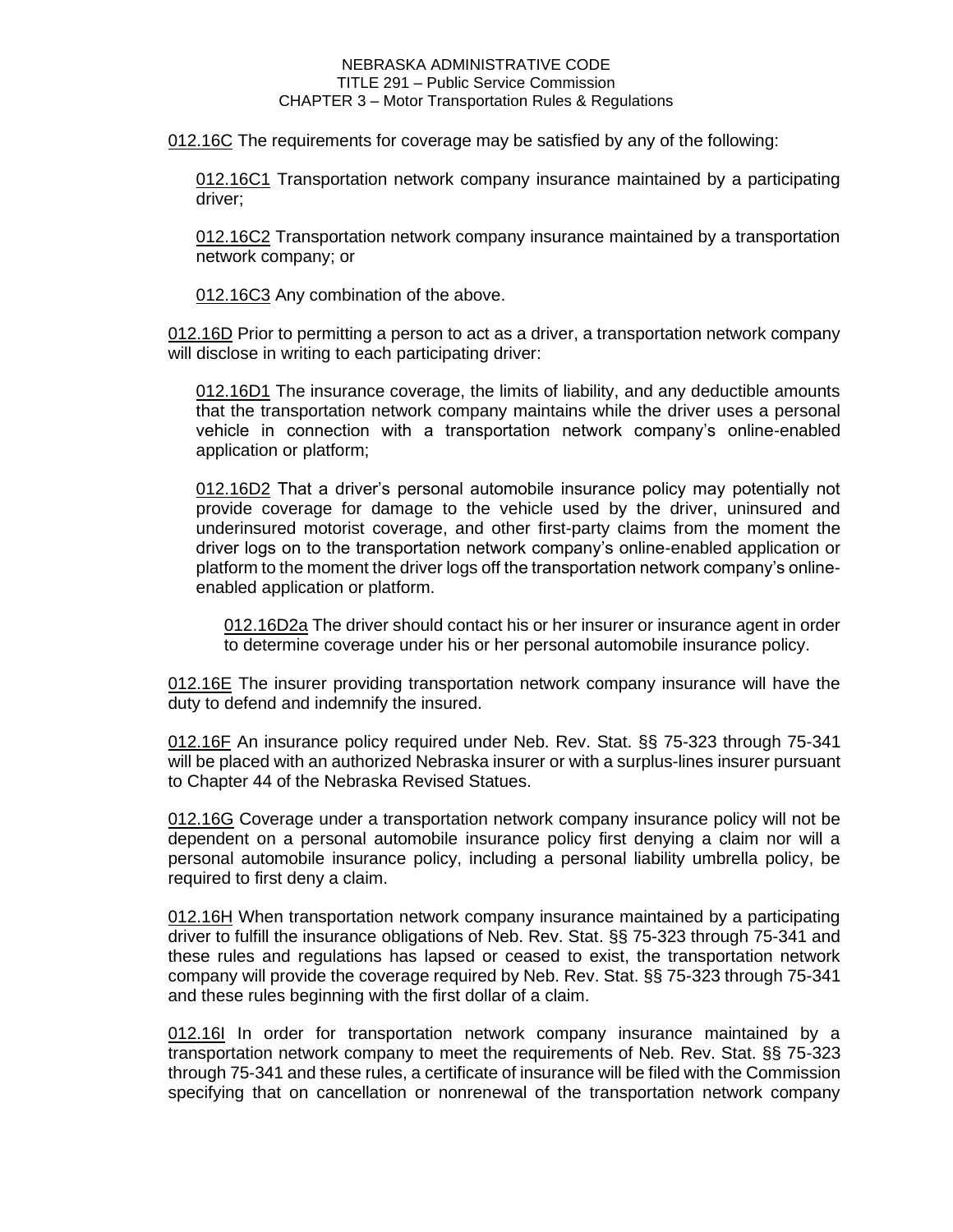insurance, the insurer must send written notice of the cancellation or nonrenewal to the Commission at least thirty (30) days before the effective date of the cancellation or nonrenewal.

012.16J Neb. Rev. Stat. §§ 75-323 through 75-341 will not limit the liability of a transportation network company arising out of an automobile accident involving a participating driver in any action for damages against a transportation network company for an amount above the required insurance coverage.

012.16K In the event of a loss involving a personal vehicle used in connection with a transportation network company and if such personal vehicle is subject to a lien, the transportation network company insurance carrier will make payment for a claim covered under collision physical damage coverage or comprehensive physical damage coverage directly to the business repairing the vehicle or jointly to the owner of the vehicle and the primary lienholder on the covered vehicle.

012.16L The owner of any personal vehicle used in connection with a transportation network company will have the duty to maintain collision physical damage coverage and comprehensive physical damage coverage for transportation network company activity if the vehicle is required to carry such coverage due to a contractual obligation.

012.16M A private passenger automobile insurance policy is not required to provide primary or excess coverage during the period of time from the moment a participating driver logs on to a transportation network company's online-enabled application or platform until the driver logs off the online-enabled application or platform or the passenger exits the personal vehicle, whichever is later.

012.16N Notwithstanding any other law, a personal automobile insurer may, at its discretion, offer an automobile insurance policy, or an amendment or endorsement to an existing policy, that covers a private passenger motor vehicle, station wagon type vehicle, sport utility vehicle, or similar type of motor vehicle with a passenger capacity of eight (8) persons or less, including the driver, while used in connection with a transportation network company's online-enabled application or platform only if the policy expressly provides for the coverage during all or the defined portion of the time periods specified in Neb. Rev. Stat. §§ 75-323 through 75-341, with or without separate charge, or the policy contains an amendment or an endorsement to provide that coverage, for which a separately stated premium may be charged. The policy, amendment, or endorsement may include, but not be limited to:

012.16N1 Comprehensive physical damage coverage;

012.16N2 Collision physical damage coverage;

012.16N3 Liability coverage for bodily injury and property damage;

012.16N4 Medical payments coverage; and

012.16N5 Uninsured and underinsured motorist coverage.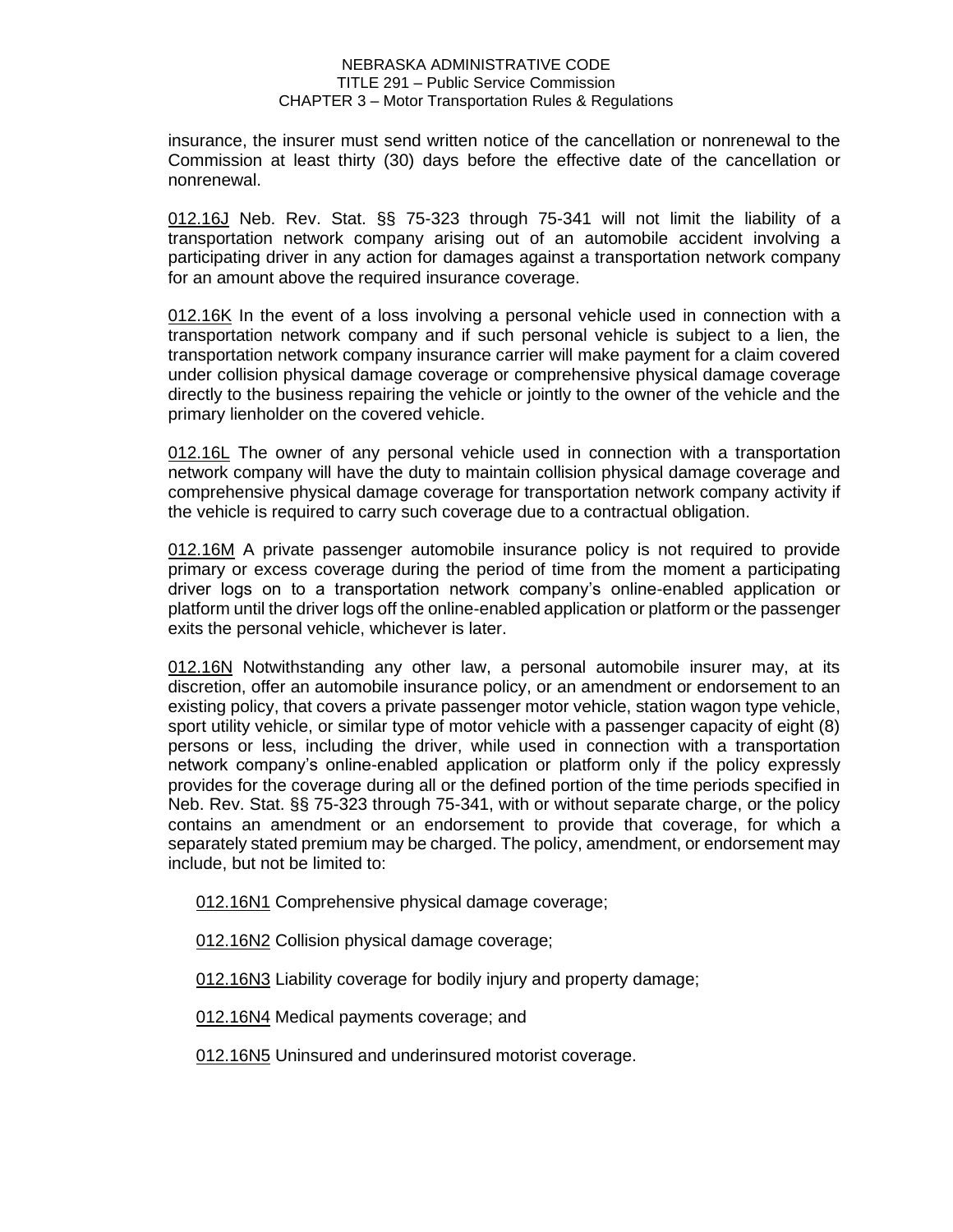012.16O In a claims coverage investigation, a transportation network company or its insurer will cooperate with insurers that are involved in the claims coverage investigation to facilitate the exchange of information, including the provision of dates and times at which an accident occurred that involved a participating driver and the precise times that the participating driver logged on and off the transportation network company's onlineenabled application or platform in the twenty-four (24) hour period preceding the accident.

012.16P All records, including electronic records, showing the time when a driver has logged in as active or logged out as inactive on the transportation network company's online-enabled application or platform, and any data or reports with information about the personal vehicle's involvement in a motor vehicle accident, that are maintained by the transportation network company will be maintained for a minimum of five (5) years after the date the loss is reported to the transportation network company.

012.16Q A participating driver will carry proof of transportation network company insurance coverage with him or her at all times during his or her use of a vehicle in connection with a transportation network company's online-enabled application or platform. In the event of an accident, a participating driver will, upon request, provide this insurance coverage information to any other party involved in the accident and to a law enforcement officer.

012.16Q1 Proof of insurance coverage will be in any format allowable under Nebraska law.

# 012.17 LIENS:

012.17A A transportation network company is required to disclose in writing to any driver planning to use a vehicle which has a lien against it to provide service in connection with a transportation network company that the driver must notify the lienholder at least seven days prior to using the vehicle to provide such service that the driver intends to use the vehicle to provide service in connection with a transportation network company by complying with Neb. Rev. Stat. §§ 75-323 through 75-343 and these rules.

012.17A1 The transportation network company will make the required disclosure a distinctive part of the driver's terms of service and will require a separate acknowledgment of this disclosure by each driver by electronic or handwritten signature.

012.17B A driver planning to use a vehicle which has a lien against it to provide service in connection with a transportation network company will notify the lienholder using a form prescribed by the Commission.

012.17B1 The form will be signed by the driver prior to filing the form with the lienholder.

012.17B2 The driver will file a copy of the signed lienholder notification form as well as proof of receipt of the form to the Commission prior to using the vehicle to provide service in connection with a transportation network company.

012.17C A driver planning to use a vehicle which has a lien against it to provide service in connection with a transportation network company will update his or her lienholder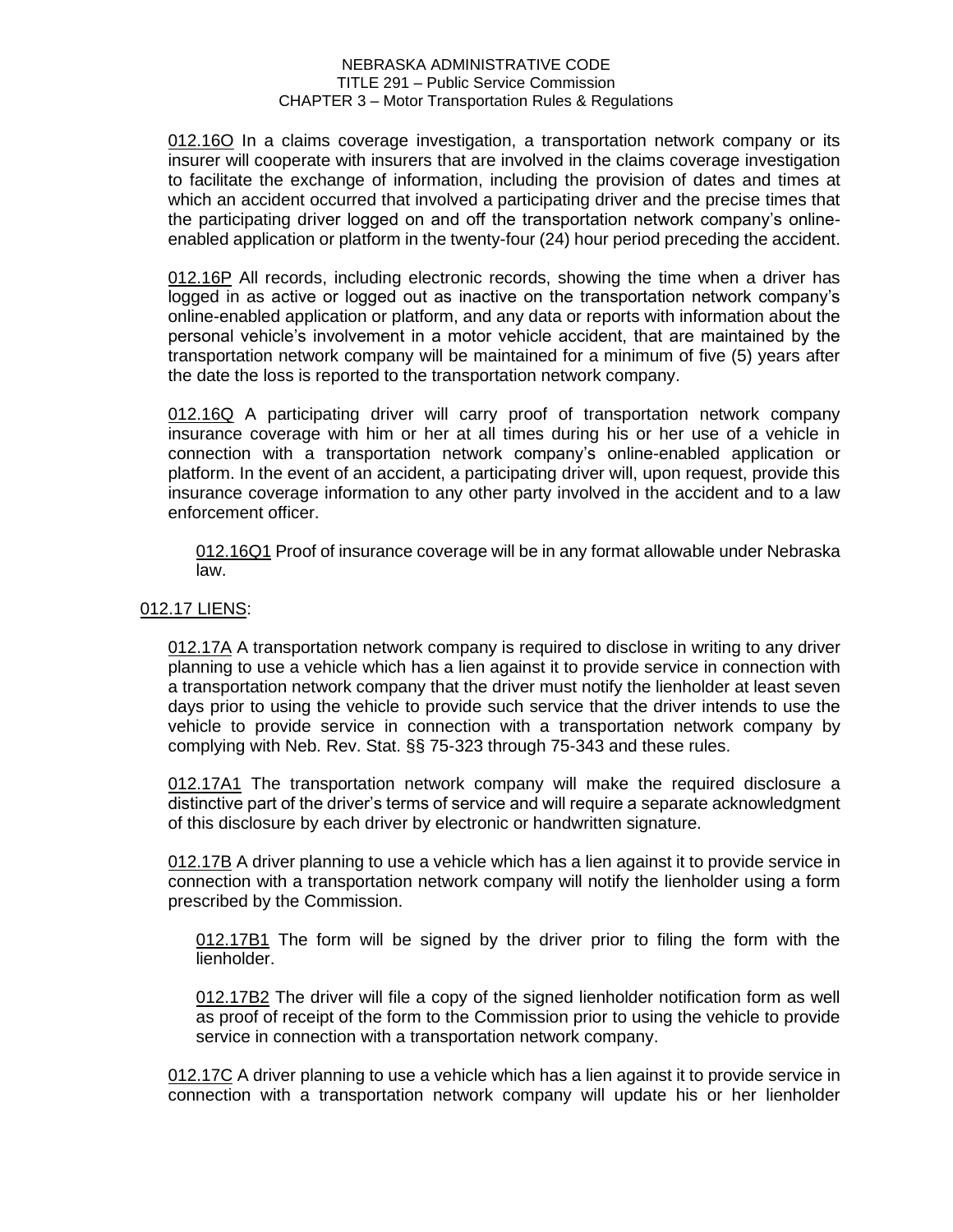notification form on file with the Commission within thirty (30) days should the driver acquire a lien on a vehicle or change lienholders during the course of his or her employment as a driver with a transportation network company.

012.17C1 The form will be signed by the driver prior to filing the form with the lienholder.

012.17C2 The driver will file a copy of the signed lienholder notification form as well as proof of receipt of the form to the Commission prior to using the vehicle to provide service in connection with a transportation network company.

012.17D The Commission will maintain such records for a maximum of five (5) years.

012.17E The Commission will make such records available to lienholders.

012.18 RECORDS: The Commission or the employees or duly authorized agents of the Commission may, in a mutually agreed-upon setting, inspect any records held by a transportation network company which the Commission determines are necessary to review to ensure public safety, including information obtained pursuant to statute and these rules.

012.18A Such inspection of records will occur no more than once each calendar quarter unless the Commission finds it necessary to inspect such records more frequently. Such inspection will be conducted on an audit basis rather than a comprehensive basis.

012.18B In response to a specific complaint, the Commission may inspect any records held by a transportation network company which the Commission determines are necessary to investigate and resolve the complaint, including information obtained pursuant to statute or these rules.

012.18C Any records obtained or inspected pursuant to these rules will not be considered public records subject to Neb. Rev. Stat. §§ 84-712 to 84-712.09 and will not be subject to disclosure by the Commission except when publicly disclosed as evidence in a civil penalty proceeding pursuant to Neb. Rev. Stat. § 75-156 or in a criminal proceeding prosecuted by the state.

# 012.19 FEES:

012.19A Every transportation network company will pay an annual fee.

012.19A1 The transportation network company may choose to pay either twenty five thousand dollars (\$25,000) or a fee established by the Commission not to exceed eighty dollars (\$80) for each personal vehicle operated by a driver of the transportation network company.

012.19A2 The Commission will establish the amount per vehicle on an annual basis so that the amount collected does not exceed the amount actually necessary to sustain the administration and enforcement of laws, rules, and regulations governing transportation network companies.